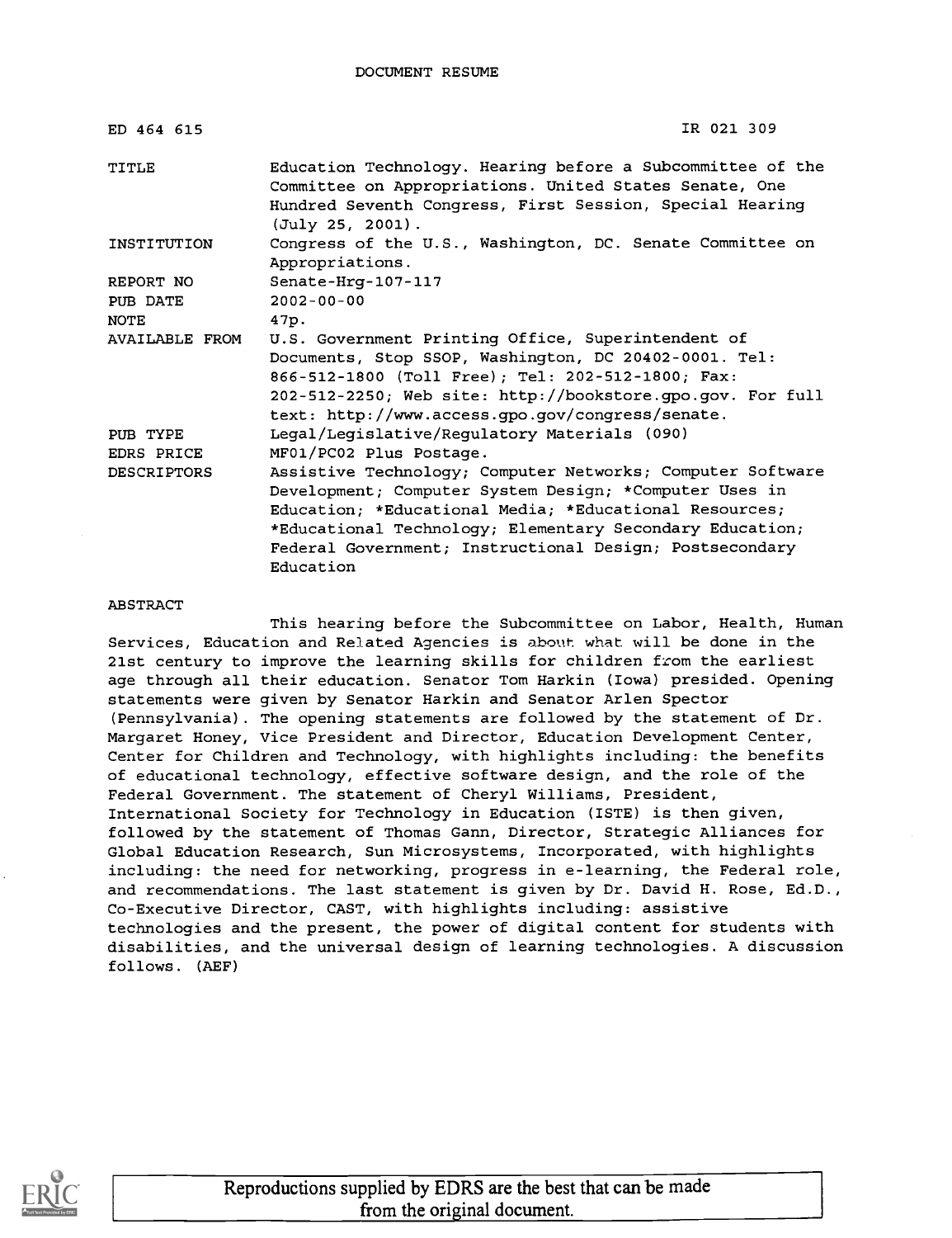S. HRG. 107-117

# HEARING BEFORE A SUBCOMMITTEE OF THE COMMITTEE ON APPROPRIATIONS UNITED STATES SENATE ONE HUNDRED SEVENTH CONGRESS

FIRST SESSION

SPECIAL HEARING

JULY 25, 2001-WASHINGTON, DC

Printed for the use of the Committee on Appropriations



U.S. DEPARTMENT OF EDUCATION Office of Educational Research and Improvement EDUCATIONAL RESOURCES INFORMATION CENTER (ERIC)

This document has been reproduced as received from the person or organization originating it.

o Minor changes have been made to improve reproduction quality.

Points of view or opinions stated in this document do not necessarily represent official OERI position or policy.

Available via the World Wide Web: http://www.access.gpo.gov/congress/senate

U.S. GOVERNMENT PRINTING OFFICE

74-895 PDF WASHINGTON : 2002

For sale by the Superintendent of Documents, U.S. Government Printing Office Internet: bookstore.gpo.gov Phone: toll free (866) 512-1800; DC area (202) 512-1800 Available via the World Wide Web: http://www.access.gpo.gov/co<br>
U.S. GOVERNMENT PRINTING OFFICE<br>
T4-895 PDF WASHINGTON : 2002<br>
For sale by the Superintendent of Documents, U.S. Government Printing (<br>
Internet: bookstore.gp

2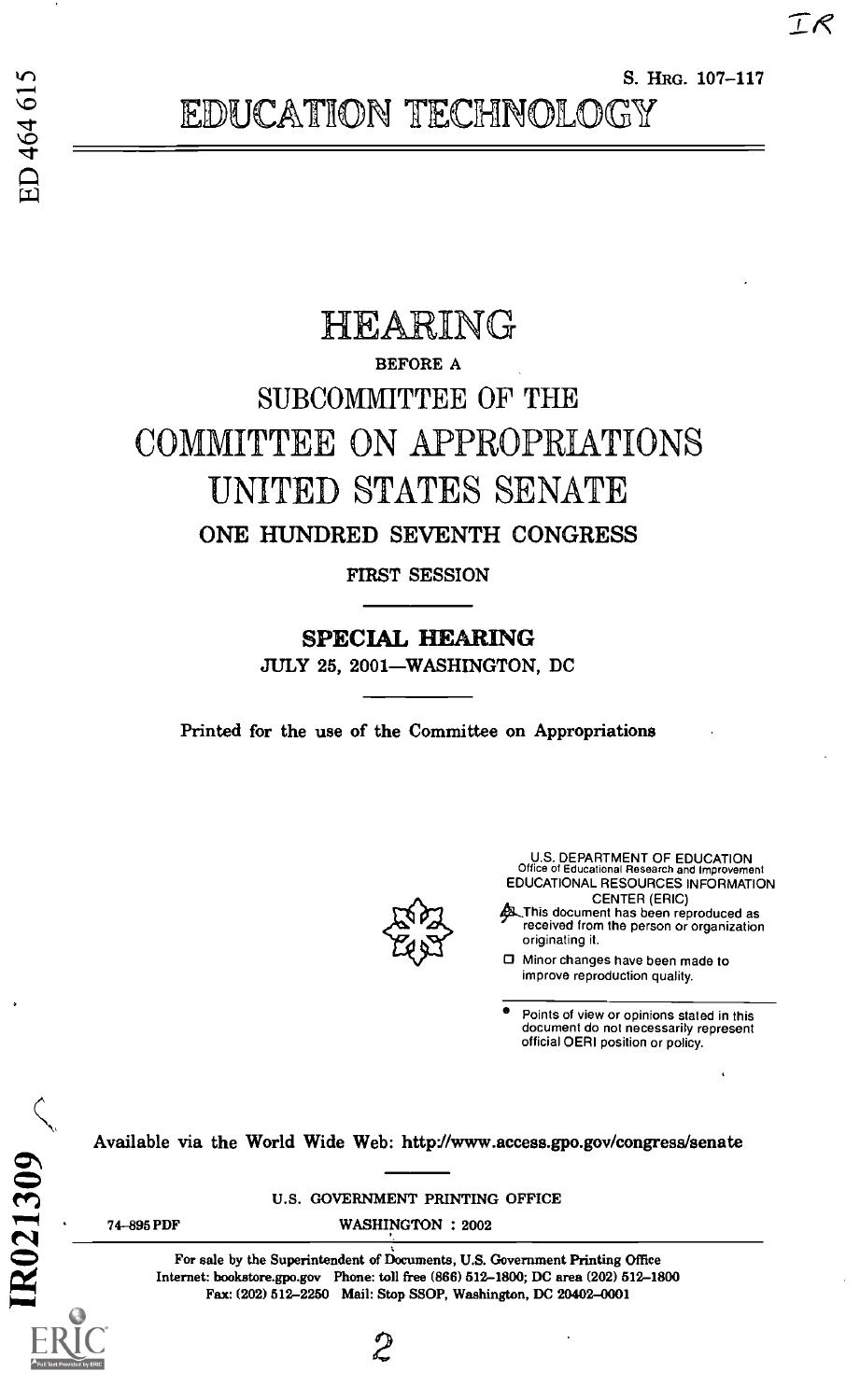# COMMITTEE ON APPROPRIATIONS

ROBERT C. BYRD, West Virginia, Chairman

DANIEL K. INOUYE, Hawaii ERNEST F. HOLLINGS, South Carolina PATRICK J. LEAHY, Vermont TOM HARKIN, Iowa BARBARA A. MIKULSKI, Maryland HARRY REID, Nevada HERB KOHL, Wisconsin PATTY MURRAY, Washington BYRON L. DORGAN, North Dakota DIANNE FEINSTEIN, California RICHARD J. DURBIN, Illinois TIM JOHNSON, South Dakota MARY L. LANDRIEU, Louisiana JACK REED, Rhode Island

TED STEVENS, Alaska THAD COCHRAN, Mississippi ARLEN SPECTER, Pennsylvania PETE V. DOMENICI, New Mexico CHRISTOPHER S. BOND, Missouri MITCH McCONNELL, Kentucky CONRAD BURNS, Montana RICHARD C. SHELBY, Alabama JUDD GREGG, New Hampshire ROBERT F. BENNETT, Utah BEN NIGHTHORSE CAMPBELL, Colorado LARRY CRAIG, Idaho KAY BAILEY HUTCHISON, Texas MIKE DEWINE, Ohio

TERRY SAUVAIN, Staff Director CHARLES KIEFFER, Deputy Staff Director STEVEN J. CORTESE, Minority Staff Director

SUBCOMMITTEE ON DEPARTMENTS OF LABOR, HEALTH AND HUMAN SERVICES, AND EDUCATION, AND RELATED AGENCIES

TOM HARKIN, Iowa, Chairman

ERNEST F. HOLLINGS, South Carolina DANIEL K. INOUYE, Hawaii HARRY REID, Nevada HERB KOHL, Wisconsin PATTY MURRAY, Washington MARY L. LANDRIEU, Louisiana ROBERT C. BYRD, West Virginia

ARLEN SPECTER, Pennsylvania THAD COCHRAN, Mississippi JUDD GREGG, New Hampshire LARRY CRAIG, Idaho KAY BAILEY HUTCHISON, Texas TED STEVENS, Alaska MIKE DEWINE, Ohio

Professional Staff ELLEN MURRAY JIM SOURWINE MARK LAISCH ADRIENNE HALLETT ERIK FATEMI ADAM GLUCK BETTILOU TAYLOR (Minority) MARY DIETRICH (Minority)

Administrative Support CAROLE GEAGLEY CORREY DIVINEY (Minority)

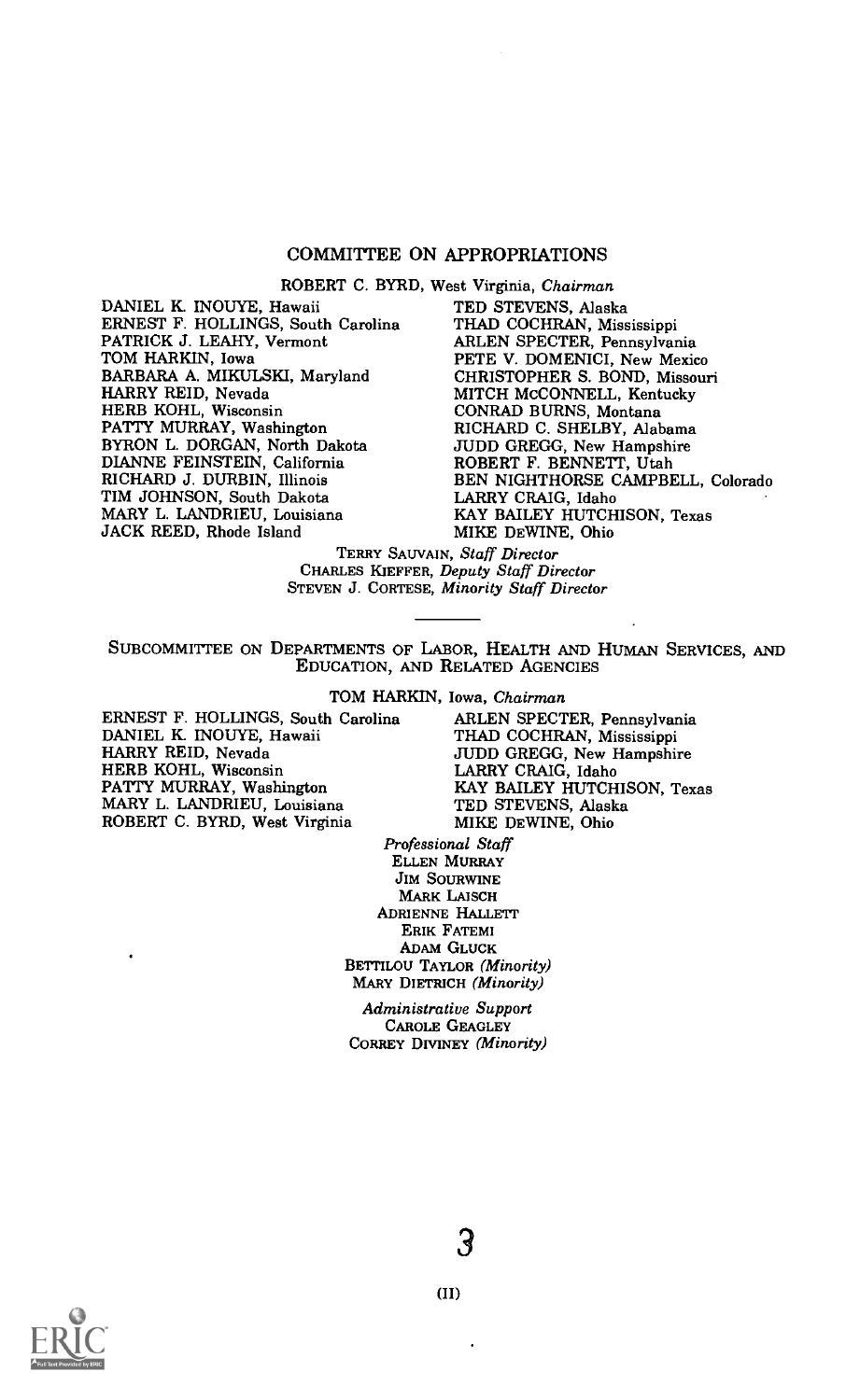# CONTENTS

|                                                                                        | Page          |
|----------------------------------------------------------------------------------------|---------------|
|                                                                                        | 1             |
|                                                                                        | $\frac{3}{3}$ |
|                                                                                        |               |
| Statement of Dr. Margaret Honey, Vice President and Director, Education                |               |
|                                                                                        | 5             |
|                                                                                        | 7             |
|                                                                                        | 7             |
|                                                                                        | 9             |
|                                                                                        | 9             |
| Statement of Gail Maxwell, Technology Strategist, Griswold Community                   |               |
| School District, Griswold, Iowa, and the Waitt/Harkin Innovation Tech-                 |               |
|                                                                                        | 10            |
|                                                                                        | 12            |
| Statement of Cheryl Williams, President, International Society for Technology          |               |
|                                                                                        | 15            |
|                                                                                        | 17            |
| Statement of Thomas Gann, Director, Strategic Alliances for Global Education           |               |
| Research, Sun Microsystems, Incorporated <b>Manual According to According Contract</b> | 21            |
|                                                                                        | 23            |
|                                                                                        |               |
|                                                                                        | 23            |
|                                                                                        | 24            |
| The Federal role …………………………………………………………………………………………                                    | 25            |
|                                                                                        | 26            |
| Statement of Dr. David H. Rose, Ed.D., Co-Executive Director, CAST                     | 27            |
|                                                                                        | 31            |
|                                                                                        | 32            |
| Moving toward the center: the power of digital content for students with               |               |
| disabilities                                                                           | 32            |
| Building a better future: universal design of learning technologies                    | 34            |

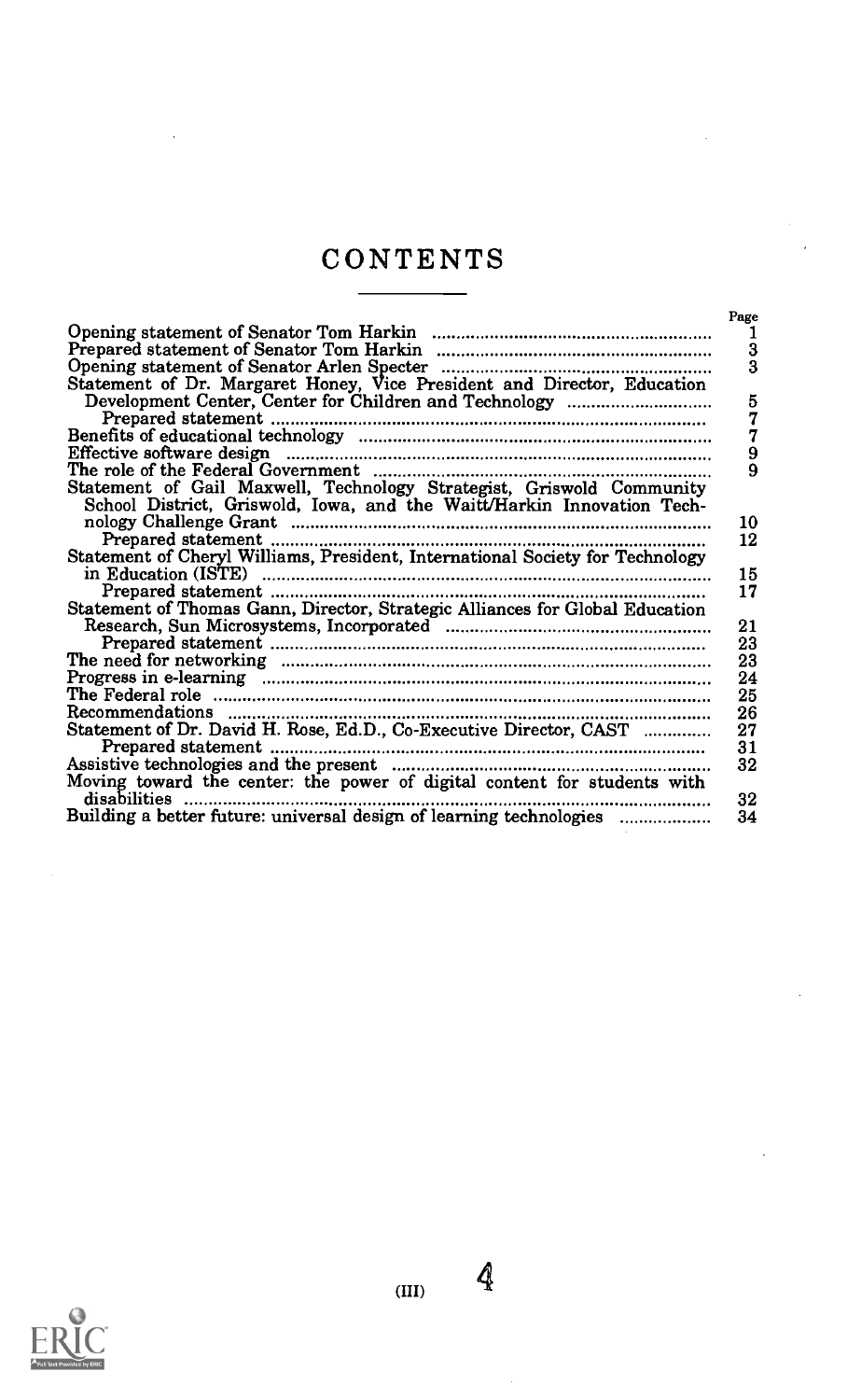# EDUCATION TECHNOLOGY

WEDNESDAY, JULY 25, 2001

U.S. SENATE,

SUBCOMMITTEE ON LABOR, HEALTH AND HUMAN SERVICES, AND EDUCATION, AND RELATED AGENCIES, COMMITTEE ON APPROPRIATIONS.

Washington, DC.

The subcommittee met at 9:40 a.m., in room SD-106, Hon. Tom

Present: Senators Harkin and Specter.

# OPENING STATEMENT OF SENATOR TOM HARKIN

Senator HARKIN. The Subcommittee on Labor, Health, Human Services, Education and Related Agencies will come to order.

This hearing is about what we are going to be doing in the 21st century to improve the learning skills for all of our kids from the earliest age on through all of their education.

Five or 10 years ago people would argue about whether or not technology could really help students learn. I think we have settled that argument. It is not about whether, it is about how. The "how" I think will continue to change as we develop new processes and we get new technologies. The computers are expensive. But I think

When technology is used well, it can transform education and it can open minds to new worlds of learning and brighten a child's future. I have seen how technology can make a difference and obviously, I am going to see more this morning about how technology can make a difference.<br>A few months ago I visited Council Bluffs where some of our

schools are using a Federal grant and a donation from The Waitt<br>Family Foundation to integrate technologies into primary grades.<br>Ms. Maxwell is here to talk about that.

I have also visited—and they were demonstrating something here this morning—the Iowa City-based Break Through to Literacy, which is using technology for young kids for literacy im-<br>provement and training. I think they are now in over four thou-<br>sand schools, if I am not mistaken.<br>So this technology is booming. It has touched virtually e

pect of schools and it is not just about putting computers in the classroom and then walking out the door. I think, as Ms. Maxwell will explain, the project that we are doing in Iowa is changing the way teachers teach, and the way students learn, even for kids who are 6 years old.

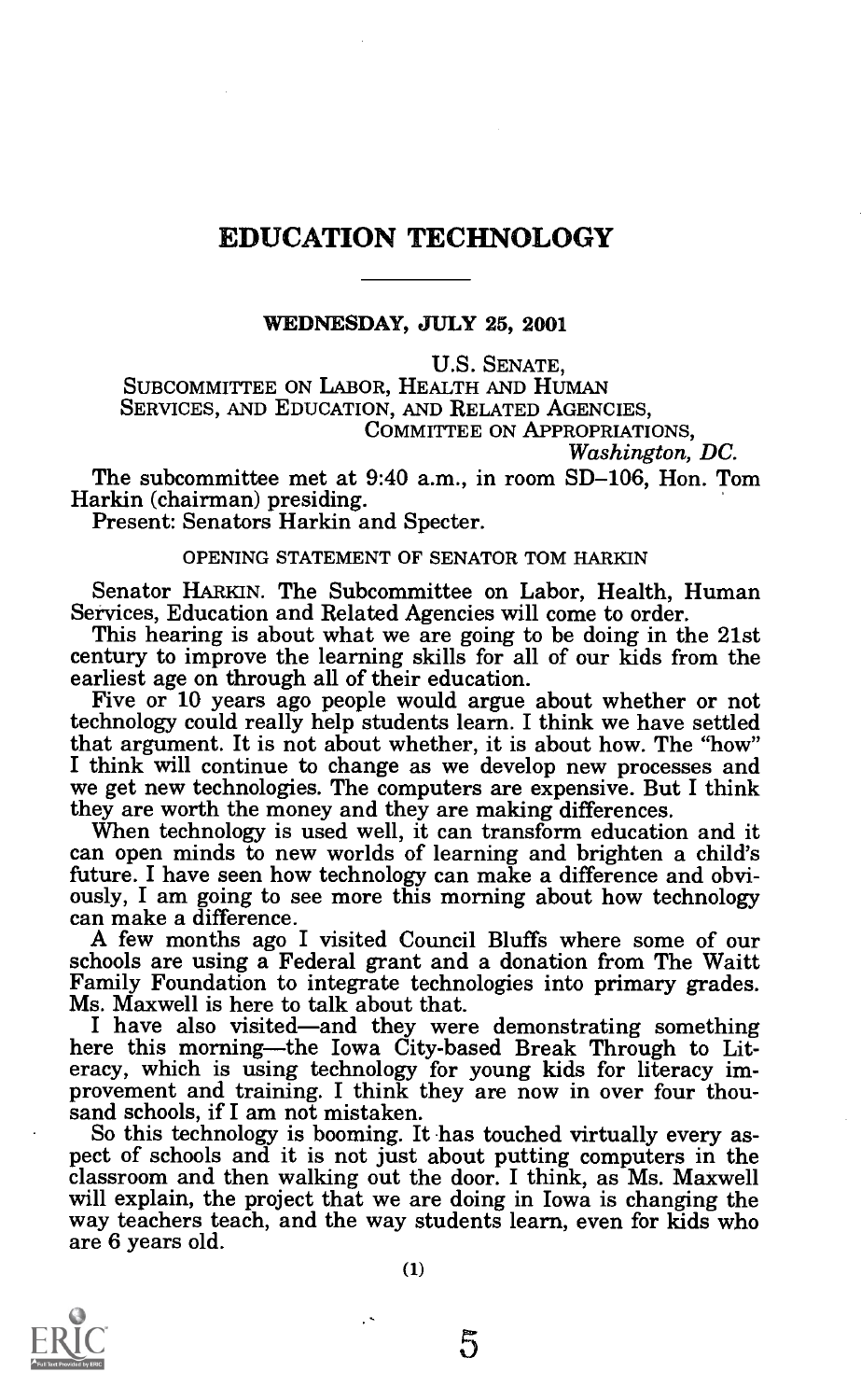I was amazed myself to watch what these little first-graders were doing with the technology they had and how the teachers were interacting with them. Of course, the teachers had to go through some training and be brought up to speed on it. This one teacher said, "You know, I knew how to use a computer before, but I did not know how to tell other people and other kids how to use this." And so the training was vital. I think technology can get students<br>excited about school and give them instant access to the Internet,<br>visualize concepts in a way textbooks cannot, open all new worlds.<br>It can give all stude

the choir.

I will say one other thing. As many of you know, I am the chief sponsor of the Americans With Disabilities Act. I have been in-<br>volved in the Individuals with Disabilities Education Act idea for<br>a long time, 25 years, and with technology is how it has really improved the learning skills and abilities of special needs kids. Perhaps that had not been thought of before. But these technologies now are enabling kids with learning disabilities to do more than they have ever done be-<br>fore and I would also like to talk about that today.

How can the Federal Government help make these things happen for schools all over the country? In particular, what can this committee do as it writes its appropriation bills to encourage the effective uses of technology? The education budget is going to be tight, so we have to be strategic about how and where we spend our money. I guess the basic question is should we put it all in block grants as the President has asked or should we set aside for<br>priorities like teacher training and community technology centers<br>and other things I am going to hear about today.<br>We are fortunate to have an outstanding

discuss these topics. We are also lucky to have with us several of the most innovative and successful education technology programs

Immediately following our panel discussion, I invite you all to<br>move to the back of the room where you can view, along with me,<br>demonstrations of these exciting technologies.<br>I will leave the record open for any opening st 20 years. She received her B.A. in Social Theory from Hampshire College and M.A. and Ph.D. from Teachers College, Columbia University.<br>We have Gail Maxwell, whom I mentioned earlier, a technology

strategist for the Griswold Iowa Community School District, where she is administering the Federal Technology Innovation Challenge

Grant for two elementary schools.<br>Cheryl Williams is the president of the International Society for<br>Technology in Education and vice president of Education for the<br>Corporation for Public Broadcasting.

 $\epsilon_{\rm{max}}$ 

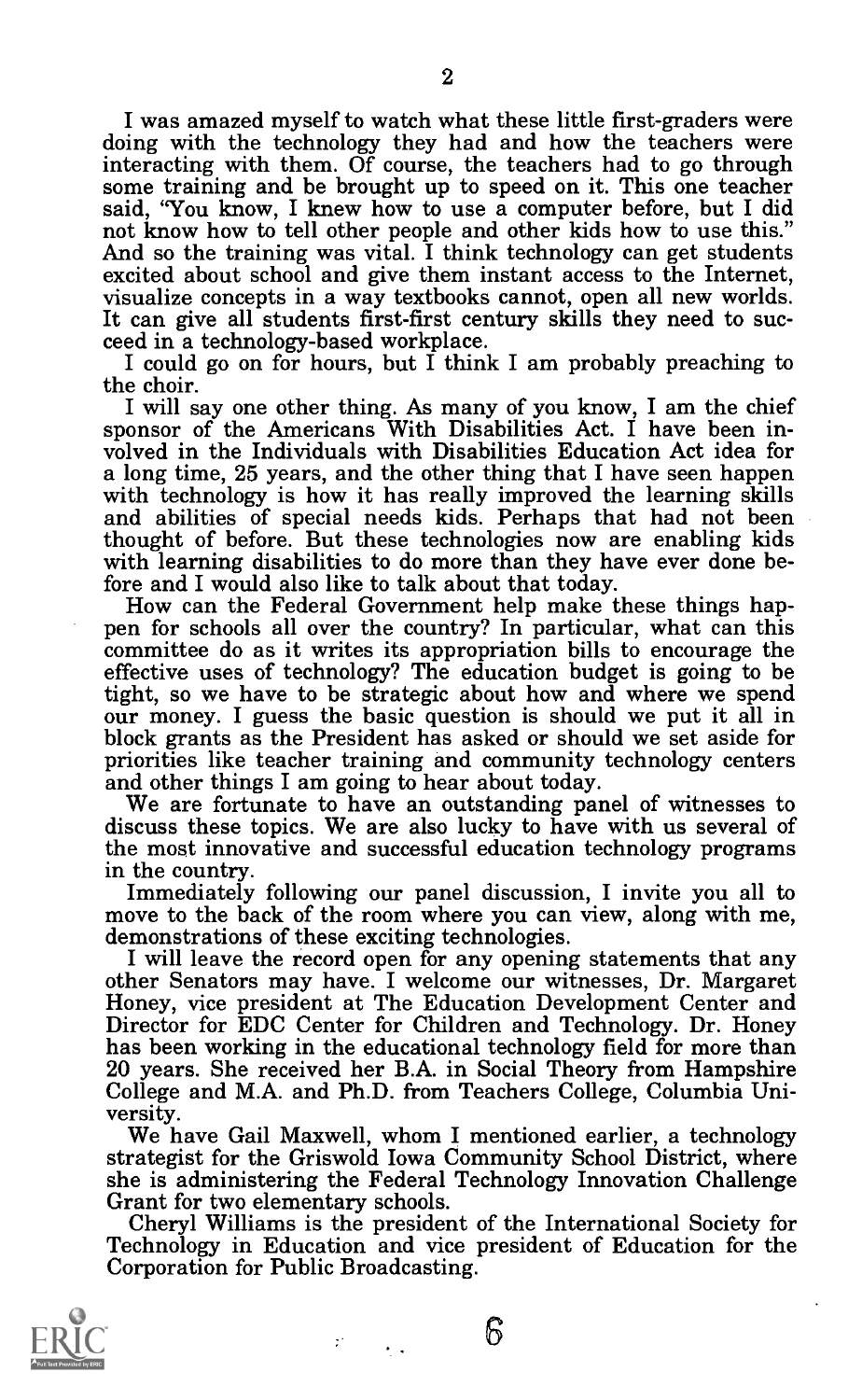Thomas Gann is the director of Strategic Alliances for Global Education and Research Business Unit of Sun Microsystems and previously had directed the company's Asia Pacific business pro-

David Rose, Doctor of Education, is co-director of The Center for Applied Special Technology, a not-for-profit organization whose mission is to expand educational opportunities for individuals with disabilities through the

# PREPARED STATEMENT

This is a very distinguished panel of witnesses. We welcome you here and before we start, I would recognize our distinguished ranking member, and good friend, the Senator from Pennsylvania, Sen- ator Specter.

# [The statement follows:]

# PREPARED STATEMENT OF SENATOR Tom HARKIN

Good morning. This hearing of the Senate Labor, Health and Human Services, and Education Appropriations Subcommittee will now come to order. Five or ten years ago, people would argue about whether technology helps studient

new worlds of learning, and brighten a child's future.

I've seen how technology can make a difference. A few months ago, I visited Coun-<br>cil Bluffs, Iowa, where some schools are using a federal grant and a donation from

cil Bluffs, Iowa, where some schools are using a federal grant and a donation from<br>the Waitt Family Foundation to integrate technology into the primary grades.<br>Technology has touched virtually every aspect of these schools hesses, will explain, this project is changing the way teachers teach and students learn-even for kids who are just 6 years old. It was amazing to watch what those little 1st graders could do.

Technology can get students excited about school. It can give them instant access to the Internet. It can help them visualize concepts in ways that textbooks can't possibly match. It can open up a whole new world for students with disabilities. And it can give all students the 21st century skills they n

based workplace.<br>I could go on for hours, but I know I'm preaching to the choir.<br>What I'd like to talk about today is how the federal government can help make those things happen for schools all over the country. In particular, what can this committee do as it writes its appropriations bill to encourage effective uses of tech- nology?<br>As you may know, the education budget is goi

So we have to be strategic about how and where we spend the money. Should we put it all in block grants, as the president wants to do, or should we set some aside for priorities like teacher training and community technolo

for priorities like teacher training and community technology centers?<br>We're fortunate to have an outstanding panel of witnesses to discuss these topics<br>with us today, and I'll introduce them in a moment. We're also very l ing techonolgies.

# OPENING STATEMENT OF SENATOR ARLEN SPECTER

Senator SPECTER. Thank you very much, Mr. Chairman, and I commend you for convening this very important hearing on technology in education. Senator Harkin and I have passed the gavel of the chairmanship of this subcommitte

・き

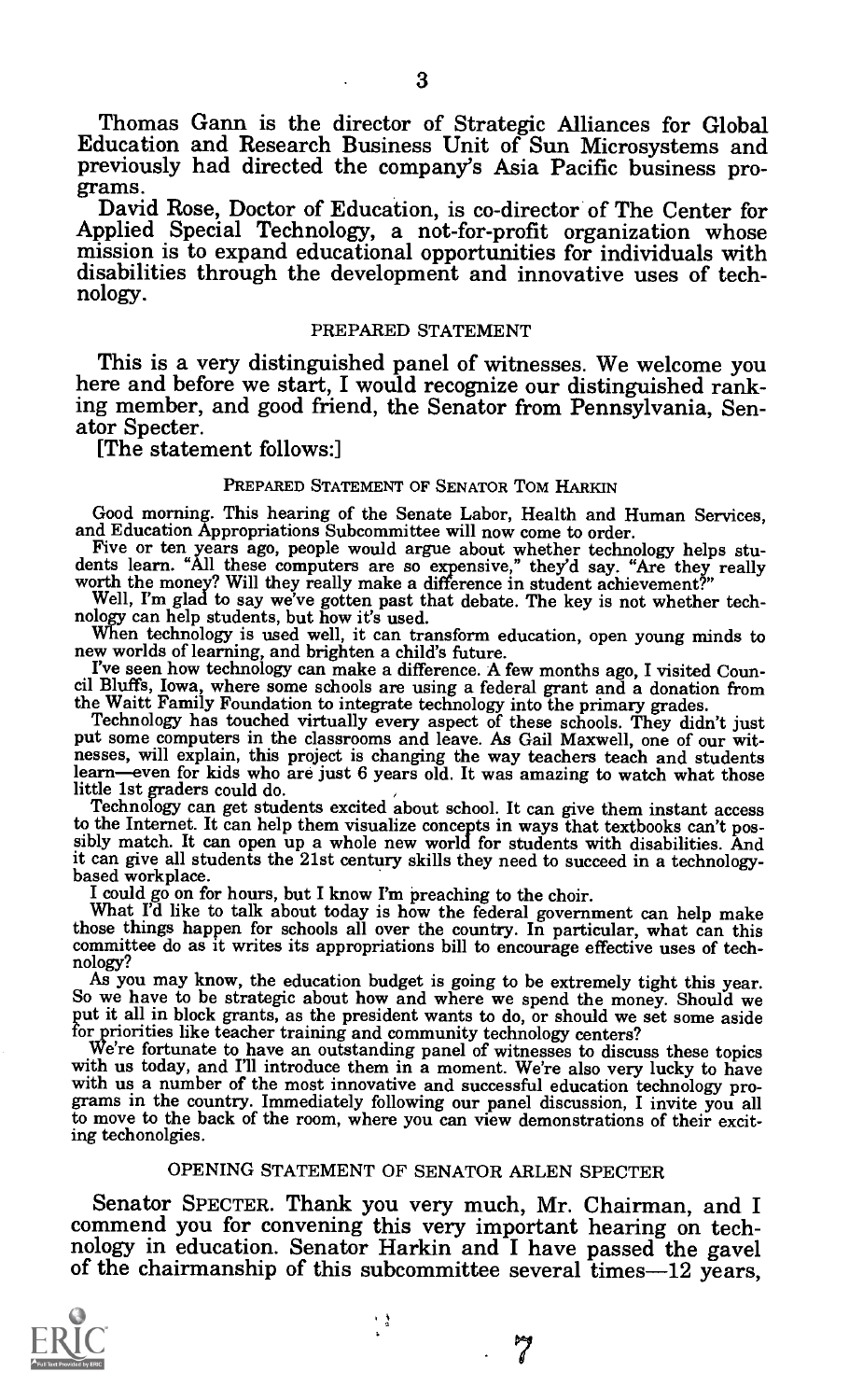he prompts me—I am not sure that I like it better when he is the chairman or when I am the chairman. But come to think of it, I think I like it better when I am the chairman—only slightly, be-<br>cause we have a real bi-partisan partnership. I learned a long time ago that if you want to get anything done in Washington, you have with enormous increases in funding on education as well as other matters within the—he wants to be sure I am properly identified on television—somebody might think I was Senator Harkin and could cost him votes in the elect

We have taken the lead on very substantial increases in funding.<br>Last year we added more than \$6 billion to the Federal share on funding and the addition to the National Institutes of Health is really a landmark achievement with what NIH has accomplished

But you hear so often the slogan just do not throw money at edu-<br>cation, do not throw money at anything. So that when you move<br>into the technology line, then we have a real opportunity to leverage the funds we have and to try to solve some of the extraor-<br>dinarily difficult problems we face in education today.<br>I had the benefit of schooling in a very small town in Kansas,<br>Russell. Kansas. Bob Dole and I come fro

and there were 98 graduates in my high school class. The debating

It is a little hard for me to take a look at what goes on in my current hometown, Philadelphia, with the problems they have in the educational system. There has been a lot of time and attention,

but I think this issue of technology really may be the key. It really<br>may be the secret.<br>I would like to pay special recognition to Carnegie Learning, a<br>Pittsburgh-based firm, and one of the companies participating in<br>the been doing research and the past 10 years testing that research in<br>the classroom. Their learning-by-doing curricula unites students and teachers and helps them learn together. And to recognize Miss<br>Libby, vice-president of Sales, who was here. Just permit me that<br>one parochialism.<br>But I want to congratulate and thank all of you for being here

today and to express my regrets that we have in an adjoining room down the hall, actually on the second floor, a hearing on a dairy<br>compact, which is a matter that I have to attend.

One of the difficulties of this job is that we have many, many<br>hearings at the same time and it requires us to leave somewhere we prefer to stay, but I will follow the hearing with the transcript<br>and through staff, and I thank you, Mr. Chairman.<br>Senator HARKIN. Thank you very much, Senator Specter.<br>I would like to now turn to our panel of witnesse

that, it will leave time for some discussion and to see the displays afterwards.

Again, Dr. Honey, welcome, and please proceed.

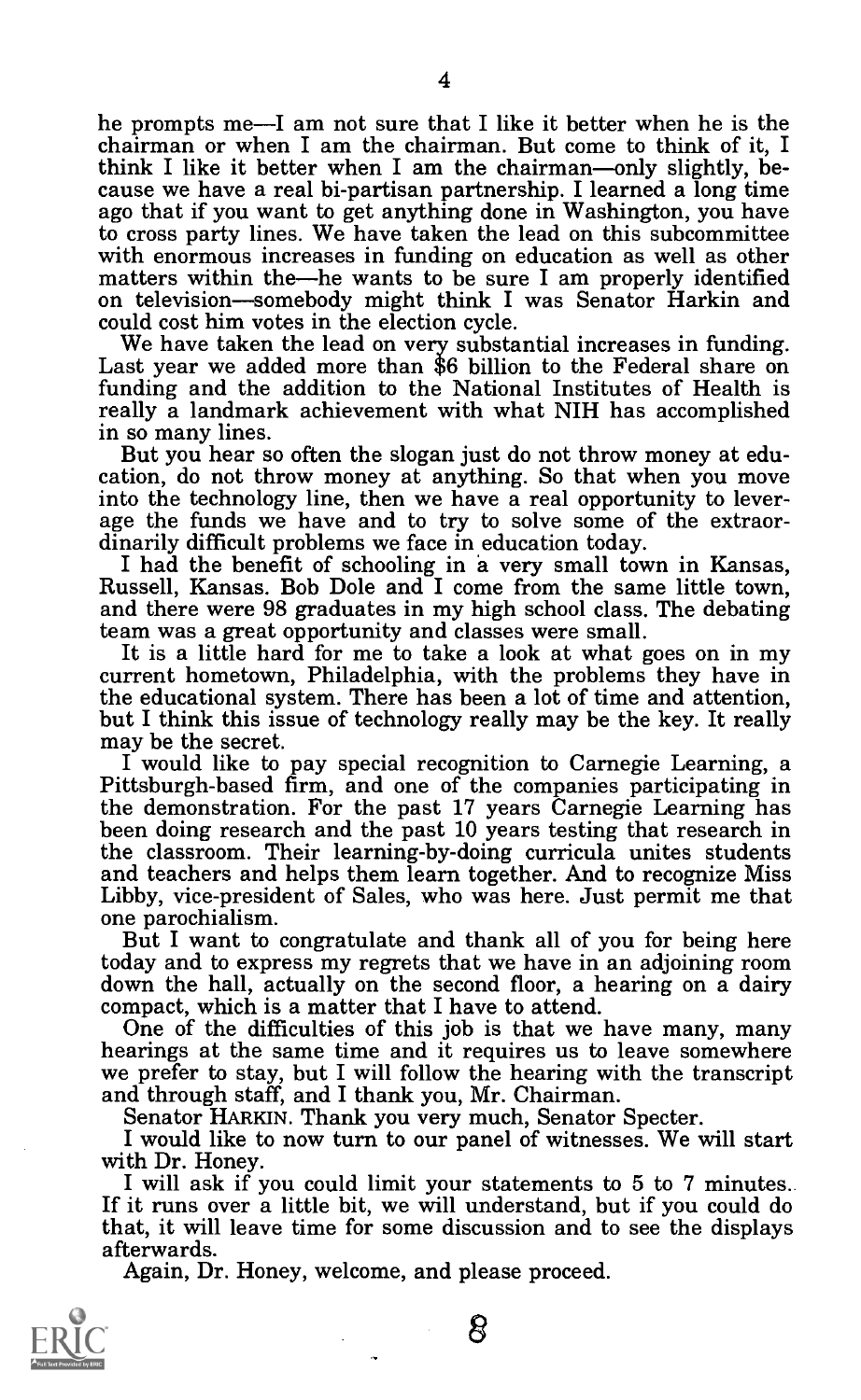I might just add that all of your statements will be made a part of the record in their entirety.

STATEMENT OF DR. MARGARET HONEY, VICE RESIDENT AND DIREC-TOR, EDUCATION DEVELOPMENT CENTER, CENTER FOR CHIL-DREN AND TECHNOLOGY

Dr. HONEY. Thank you.<br>It is a pleasure to be here this morning and in my remarks, I<br>have been asked to speak briefly to three questions. First, what are<br>the educational benefits of technology?

Second, what do we now know about how to build quality soft-<br>ware applications?<br>And third, what should be the Federal Government's role in ad-<br>vancing educational technology?

After more than two decades of research, we now have decisive evidence that technology use can lead to positive effects on student achievement.

proved test scores when well-designed and well-implemented technologies that support literacy, mathematic and science learning result in gains for students.<br>With respect to a growing national concern, like accountability,

their everyday work to collect learning data that can lead to direct

We have also had the pleasure of working with the Library of Congress in developing their American Memory Fellows Program, which brings together teachers to create and publish classroom applications that use the Library's

Technologies also create new opportunities for students to express and communicate their ideas. A team of fifth and sixth graders created a website called "On My Math Applications" which includes information and exploratio

But technology in and of itself is never the answer. In more than 20 years of work, we have learned a single lesson over and over again. No matter how well designed the technology and how creative individual teachers, if a

And we need to realize that it takes time for schools to learn to use technology as well.

Several decades of experimentation and research have also taught us three critical lessons about effective software design. To be effective, educational software must build upon what we know from research on learning. It must address real challenges teachers

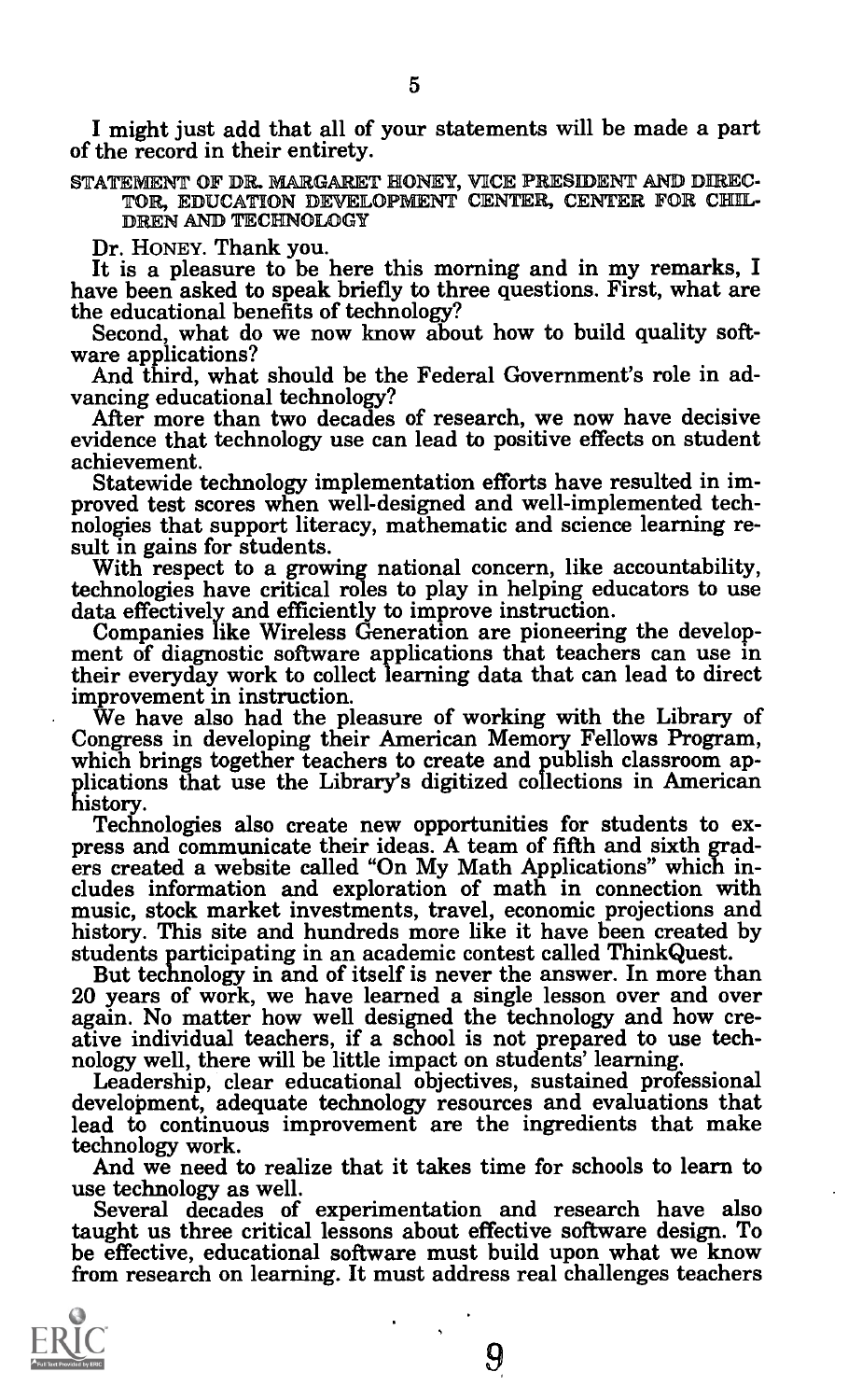are facing and make the task at hand easier to accomplish and it<br>must be applicable across multiple contexts and multiple curricula<br>by addressing core learning challenges.<br>Finally, what role should the Federal Government p

The U.S. Department of Education's Office of Educational Technology has provided critical leadership in helping promote a comprehensive vision for the effective use of technology in our schools. This office has defined and tional and regional conferences to bring together State and local technology leaders, compiled and disseminated a well-researched li- brary of best practices and put forward two national technology plans.

Last year the Department of Education released the findings of the expert technology panel. Of the two exemplary and five promising programs that were identified, the Federal Government originally funded all seven. The Department's Challenge Grant Program, along with the National Science Foundation, made these and many other innovations possible.<br>Other Federal initiatives are helping introduce technologies int

prepared to make technology a substantial partner in the learning process.<br>And, of course, the E-Rate Program has resulted in a wiring of

over 1 million classrooms, the vast majority of which are in high poverty communities.

I hope you will conclude from my testimony that we are getting measurable results from educational technology. That we know what it takes to make new technology programs successful, and that the Federal Government must continue to provide leadership<br>and funding without which this progress would not have occurred.

I would further hope that as leaders you have the vision to real-<br>ize that the progress we have made has prepared us for an entirely new level of leadership and funding. That it may be time to conceive of an education initiative on the scale of the Apollo program or the Genome project. Indeed, I would submit that the top rating given to education issues in every public opinion poll suggest that the American people have never been more ready to be captivated by such a vision.

# PREPARED STATEMENT

Within this decade it will be possible to develop the technologies and to expand the capacity of the educational system such that every day of school from kindergarten to college will be an intellectual adventure. It will be possible for our teachers to see clearly how each child is progressing and it will be possible to activate all the resources in school, at home and in our communities to ensure  $that$  no child is left behind.

If we do this, then every other great goal we might set for this country will surely follow. Thank you.

[The statement follows:]



 $\downarrow$   $\downarrow$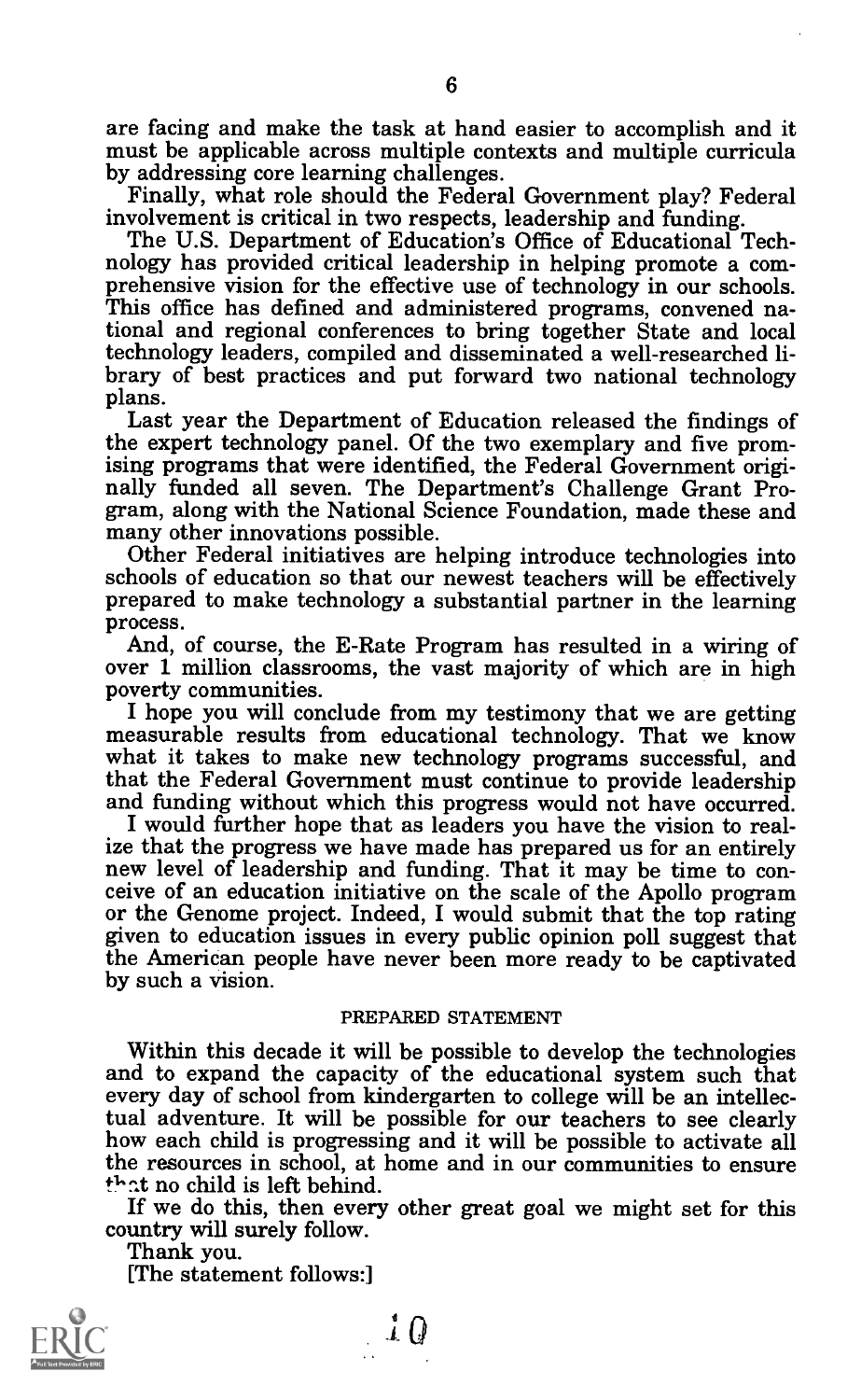# PREPARED STATEMENT OF MARGARET HONEY

My name is Margaret Honey and I am a Vice President at the Education Development Center, an educational not-for-profit, and I direct EDC's Center for Children and Technology. Our Center, established in 1980, was one of the dertake research and development on educational technology. I have been affiliated with the Center for 16 years and have been working in the education and technology field for more than 20 years. It is a pleasure to have a

I was asked to speak to the question of what we now know about technology's effectiveness as a teaching and learning tool and how we might think about the role of the Federal government in this enterprise. I have divided m

1. What have we learned about the educational benefits of technology?<br>2. What have we learned over several decades of experimentation about how to<br>build quality educational technology applications?

3. What should be the federal government's role in advancing educational tech- nology?

# BENEFITS OF EDUCATIONAL TECHNOLOGY

After more than two decades of research on the benefits of educational technology we now have decisive evidence that technology use can lead to positive effects on student achievement.<sup>1</sup> Specifically,

- In studies of large-scale statewide technology implementations, these efforts have been correlated with increases in students' performance on standardized tests.2
- Software supporting the acquisition of early literacy skills—including phonemic awareness, vocabulary development, reading comprehension, and spelling-can support student learning gains.<sup>3</sup>
- -Mathematics software—programs like Carnegie Learning's Algebra Tutor, for example, that supports experimentation and problem solving—enables students to embrace key mathematical concepts that are otherwise difficult for many stu-<br>dents to grasp.<sup>4</sup><br>Scientific simulations, microcomputer-based laboratories, and scientific visual
	- ization tools have all been shown to result in students' increased understanding of core science concepts.5

In addition, we know that technologies offer teachers and students opportunities that would otherwise be extremely difficult to realize in classroom contexts. Assessment, information access, collaboration, and expression are four areas where educational technologies demonstrate particular promise—and there is a broad consensus among school reformers regarding the central importance of improving student achievement.

## Assessment

With respect to assessment, technologies have critical roles to play in helping educators to use data effectively and efficiently to improve instruction.<sup>6</sup> Companies like Wireless Generation are pioneering the development tions that teachers can use in their everyday work to collect learning data that can lead to direct improvement in instruction. These applications can now reside on handheld computers like Palm Pilots, making it possible for teachers to chart stu-<br>dent progress over time, identify where a student is having trouble, and modify in-<br>struction to help the student succeed. If our goal is f all students to achieve, then these kinds of diagnostic assessment tools are essential in helping teachers to do this work effectively.

<sup>&</sup>lt;sup>6</sup>Brunner, C. and Honey, M. Report to the Atlantic Philanthropic Trust. EDC Center for Chil-<br>dren and Technology. July, 2001.



<sup>12000</sup> Research Report on the Effectiveness of Technology in Schools. Software Information Industry Association. Washington, D.C. Than Kottkamp, R. West Virginia Story: Achievement Gains from a Statewide Comprehensive Inst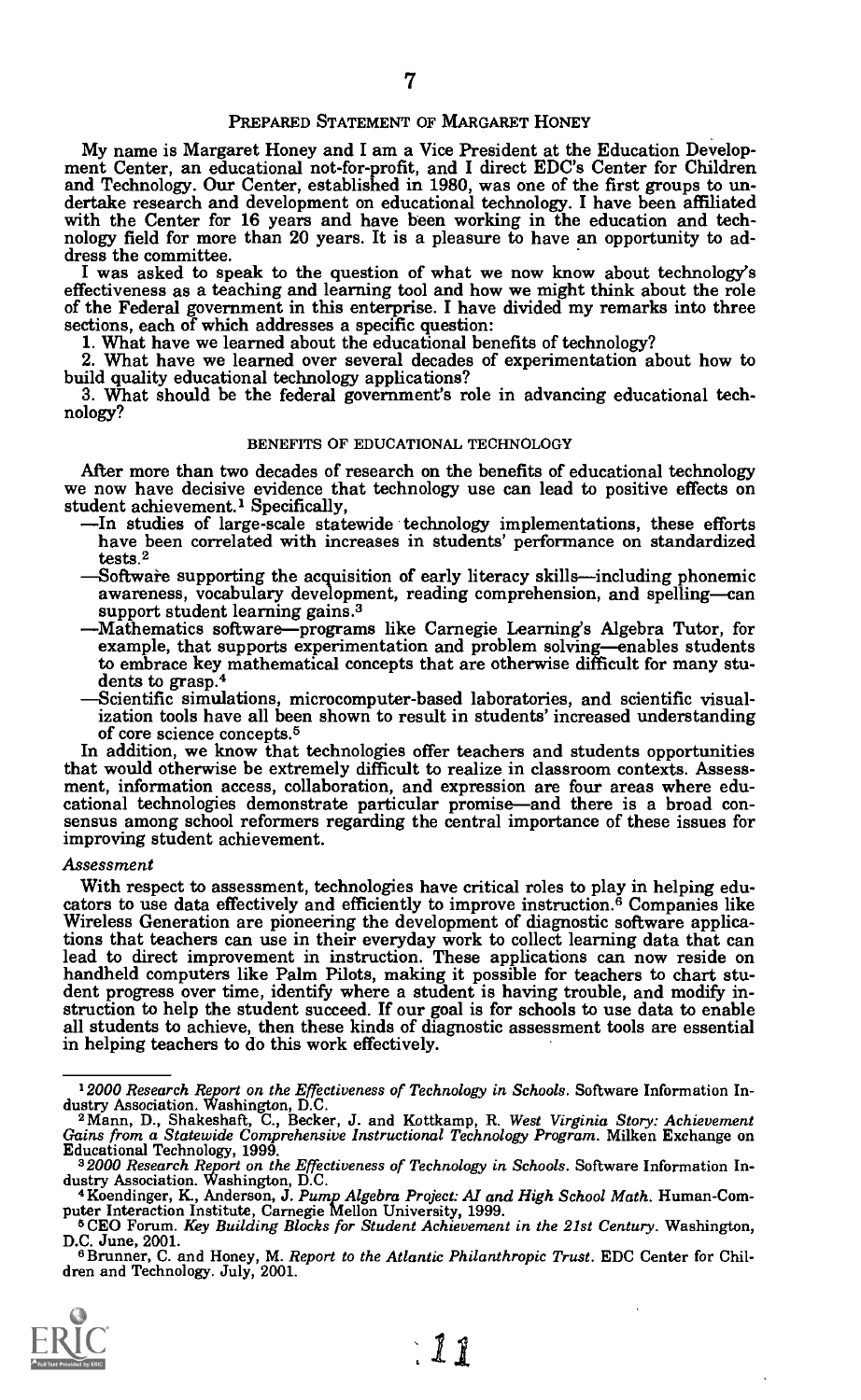## Information access

During the past decade we have seen a tremendous growth in the range of archival materials that are available on the web. Digital archives have been and continue to be developed by museums, libraries, scientific and other to be developed by museums, libraries, scientific and other archival institutions. These collections are among the most exciting resources driving educational interest in information and multimedia technologies. Collections as diverse as National Center for Supercomputing's Astronomy Digital Image Library and the holdings of the Louvre Museum have been digitized and provide classroom tea dents with access to artifacts and information previously available only to special-<br>ized scholars or academic researchers. They give teachers and students opportuni-<br>ties to work with an extraordinary array of authentic m mation that would not find their way into classrooms were it not for the growth and development of technologies.<sup>7</sup> Access to this data literally gives all schools—regard-<br>less of their geography or wealth—the potential to have libraries of unparalleled collections and connections to the same materials that our nation's greatest univer- sities have.

#### Collaboration

Technologies offer many other opportunities to teachers and students. Consider, for example, the issue of collaboration. Teachers are the one professional group in our society that is largely isolated from colleagues during the working day. Phones in classrooms are uncommon at best and shared planning time for teachers is rare in most schools. Much of our work at the Center for Children and Technology has<br>focused on using the communications capabilities of the Internet to develop new models for teacher professional development and collaboration that have the potential for providing teachers with networks of support.

tial for providing teachers with networks of support. We have worked, for example, with the Library of Congress to develop the American Memory Fellows program.<sup>8</sup> This program brings teams of teachers together in both virtual and face-to-face learning communities to develop, test, and publish creative classroom applications that make use of the Library's digitized collections in American History. Teachers learn how to work with pri include photographs, pamphlets, films, and audio recordings from American history and culture. Technology makes access to these materials possible and enables teach- ers to work together to build lesson plans and curriculum for their classrooms.

#### Expression

Technologies also create new opportunities in which kids can express and communicate their ideas. It is no longer uncommon for schools to encourage reports in multimedia format or for students to build web resources that c They use online calculators, stories, problems, simulations and demonstrations to teach their peers. This site and hundreds more have been created by students participating in an academic contest called ThinkQuest.TM9

#### The importance of context

There are thousands of examples of work being done in schools with technology that lead to important gains in student learning. What is most important, however, that lead to important gains in student learning. What is most important, however, is that we recognize that technology will not result in measurable gains unless the school context is receptive and well organized for technology use. In more than 20 years of work, we have learned a single lesson over and over again—school context is a critical factor in determining the degree to which educators can creatively and deeply use technology. No matter how well designed the technology, how comprehensive the training program, and how creative individual te for instructional purposes the technology will have liftle impact on students' learning.<sup>10</sup>

We have learned through our work with numerous school districts around the country, that if technologies are to be used to support real gains in educational out-



 $\frac{12}{2}$ 

<sup>&</sup>lt;sup>7</sup> Honey, M. et.al. (1996). Digital archives: Creating effective designs for elementary and secondary elucators. Invited white paper prepared for the United States Department of Education.<br>http://www.ed.gov/Technology/Fu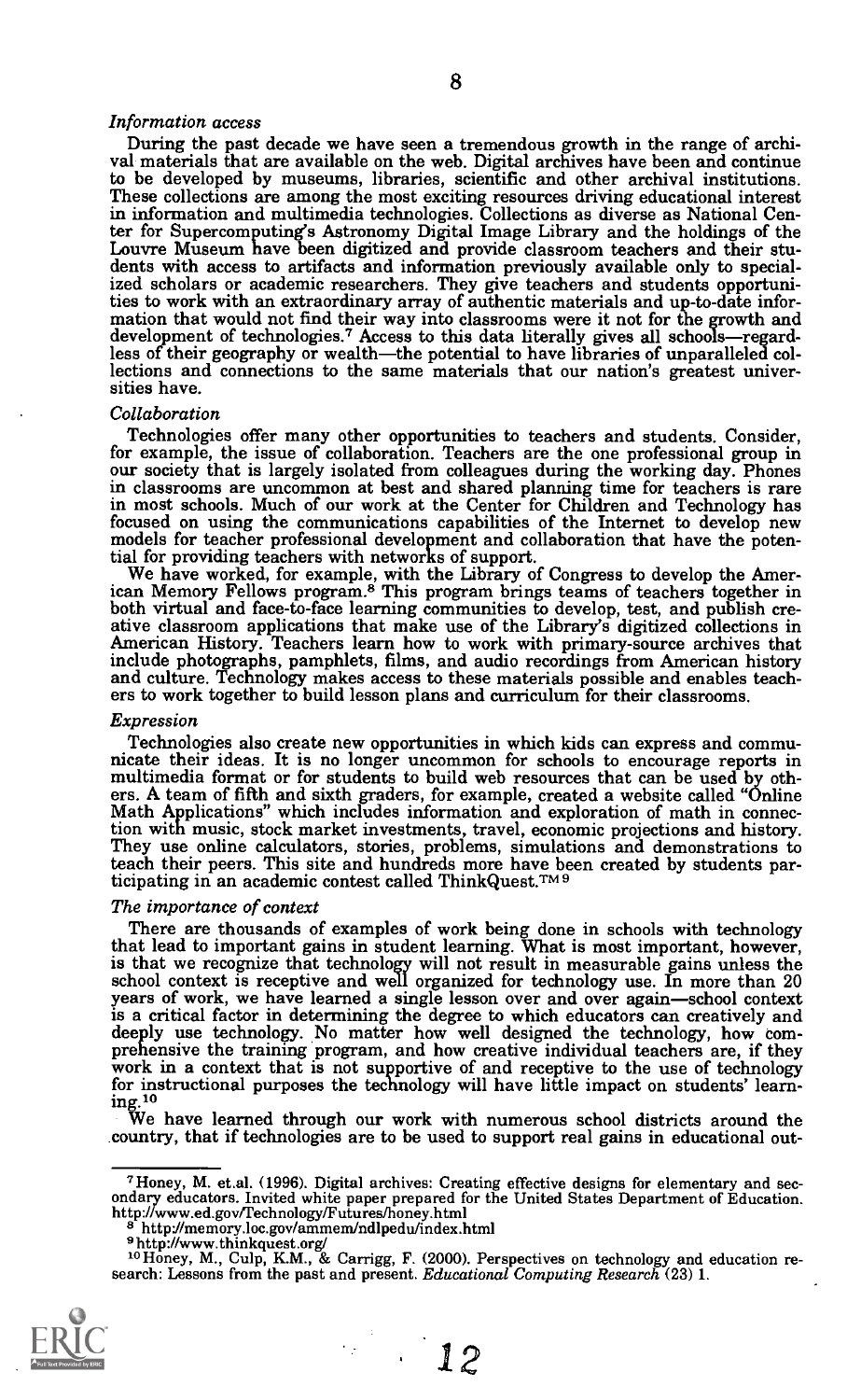comes, then five factors must be in place and these factors must work in concert with each other.<sup>11</sup><br>1. There must be leadership around technology use that is anchored in solid edu-

1. There must be leadership around technology use that is anchored in solid edu- cational objectives. Simply placing technologies in schools does little good. Effective

eracy or science learning, focus is the key to success.<br>2. There must be sustained and intensive professional development that takes<br>place in the service of the core vision, not simply around technology for its own sake,<br>a of schools.

3. There must be adequate technology resources in the school including hardware

4. There must be recognition that real change and lasting results take time.<br>5. And, finally evaluations must be conducted that enable school leaders and teachers to determine whether they are realizing their goals, and how to adjust if necessary.

# EFFECTIVE SOFTWARE DESIGN

Several decades of experimentation and research in developing educational software have also taught us some critical lessons. To be effective educational software must accomplish three things. It must:<br>must accomplish thre

- ing Assessment are both examples of software applications that are substantially grounded in research about how students learn algebra and how they
- master early literacy strategies.<br>Address real challenges that teachers are facing, and make the task at hand<br>easier to accomplish. The most effective software is always developed in collaboration with teachers and is based on extensive research done in classrooms, to ensure both usefulness and effectiveness. IBM's Reinventing Education Partnerships are a very promising model in this regard.<br>Be applicable across multiple contexts and multiple curricula by addressing core
- learning challenges, not curriculum specific skills and tasks. It should not matter, for example, whether my district uses a balanced literacy curriculum or one the processes associated with learning how to read and be applicable regardless of any specific instructional approach.

# THE ROLE OF THE FEDERAL GOVERNMENT

The Federal role in educational technology is critical in two respects: leadership<br>and funding. The U.S. Department of Education's Office of Educational Technology<br>has provided critical leadership in helping promote a comp effective use of technology in our schools. This office has defined and administered programs, convened national and regional conferences to bring together state and

local technology leaders, compiled and disseminated a well-research library of best-<br>practices information, and put forward two national technology plans.<sup>12</sup><br>The Federal Government has also been an essential partner in te is a remarkable figure when compared to the 6.6 percent that the federal government contributes overall to education funding.<sup>13</sup> And the results have been pronounced. Last year the Department of Education released the fin identified, the federal government originally funded all seven. The Department's<br>Challenge Grant Program along with the National Science Foundation made these<br>and many other innovations possible. Other federal initiatives technology into schools of education so that our newest teachers will be effectively

ŧ



<sup>&</sup>lt;sup>11</sup> Honey, M., & McMillan-Culp, K. (2000). Scale and localization: The challenge of implementing what works. Paper presented at Wingspread conference, "Technology's Role in Urban School Reform: Achieving Equity and Quali Pro*mise to Practice*. Report to the President and Congress of the United States, 2000. <sup>13</sup><br><sup>13</sup> http://www.schooldata.com/pr22.html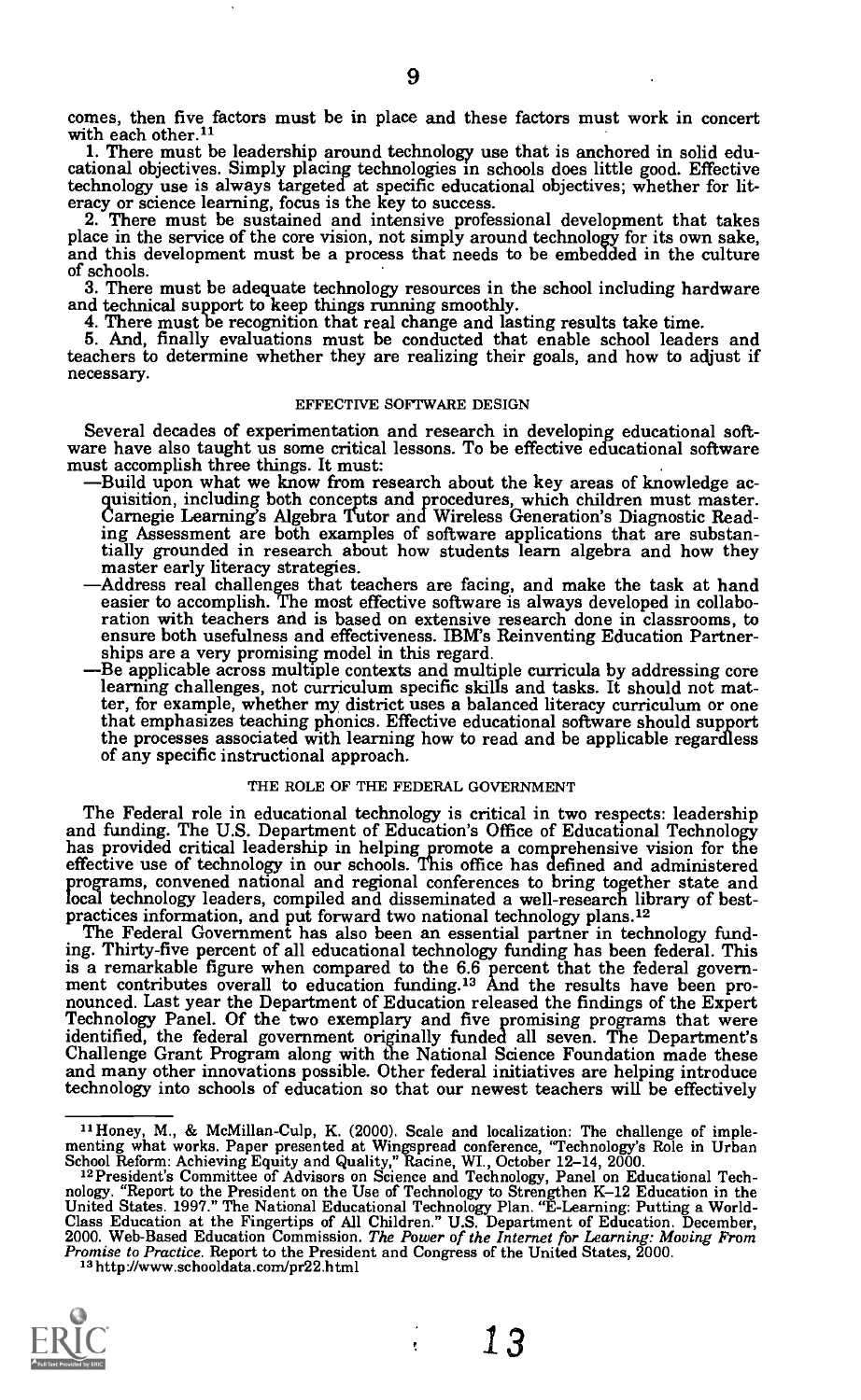## **CONCLUSION**

I hope you will conclude from my testimony that we are getting measurable results from educational technology, that we know what it takes to make new educational technology programs successful, and that the Federal Governm not have occurred.

I would further hope that the leaders in this room have the vision to realize that the progress we have made has prepared us for an entirely new level of leadership and funding—that it may be time to conceive of an education initiative on the scale of the Apollo Program or the Genome Project. Indeed, I would submit that the top rating given to education issues in every public opinion poll suggests that the American people have never been more ready to be captivated by such a vision.<br>Within this decade it will be possible to develop the technologi

Within this decade it will be possible to develop the technologies and to expand<br>the capacity of the educational system, such that every day of school—from kinder-<br>garten through college—will be an intellectual adventure t

at home, and in our communities to ensure that no child is left behind.<br>If we do this, then every other great goal we might set for this country surely<br>will follow.

Thank you.

Senator HARKIN. Thank you, Dr. Honey. And now we will turn to Gail Maxwell of Griswold Community School District.

STATEMENT OF GAIL MAXWELL, TECHNOLOGY STRATEGIST, GRIS-WOLD COMMUNITY SCHOOL DISTRICT, GRISWOLD, IOWA, AND THE WAITT/HARKIN INNOVATION TECHNOLOGY CHALLENGE GRANT

Ms. MAXWELL. Thank you. It is a pleasure to be here today to discuss the integration of technology in our schools. I am a technology strategist for the Griswold Community School District in Griswold, Iowa. It is a small ru

the effective use of technology in the primary grades in both a rural and urban setting. The key components of our grant are staff development to build a vision of what technology should be in our schools. Awareness and utilization of teaching strategies that create student-centered project-based classrooms and the effective use of equipment and softw

writing.<br>When we began our grant we decided that we did not want to<br>isolate students by putting just one student at a computer. We wanted to encourage hands-on learning and we wanted to develop<br>higher learning/thinking skills. With this in mind, we purchased one laptop with wireless access for every two students so that they



<sup>&</sup>lt;sup>14</sup> CEO Forum. Key Building Blocks for Student Achievement in the 21st Century. Washington, D.C. June, 2001.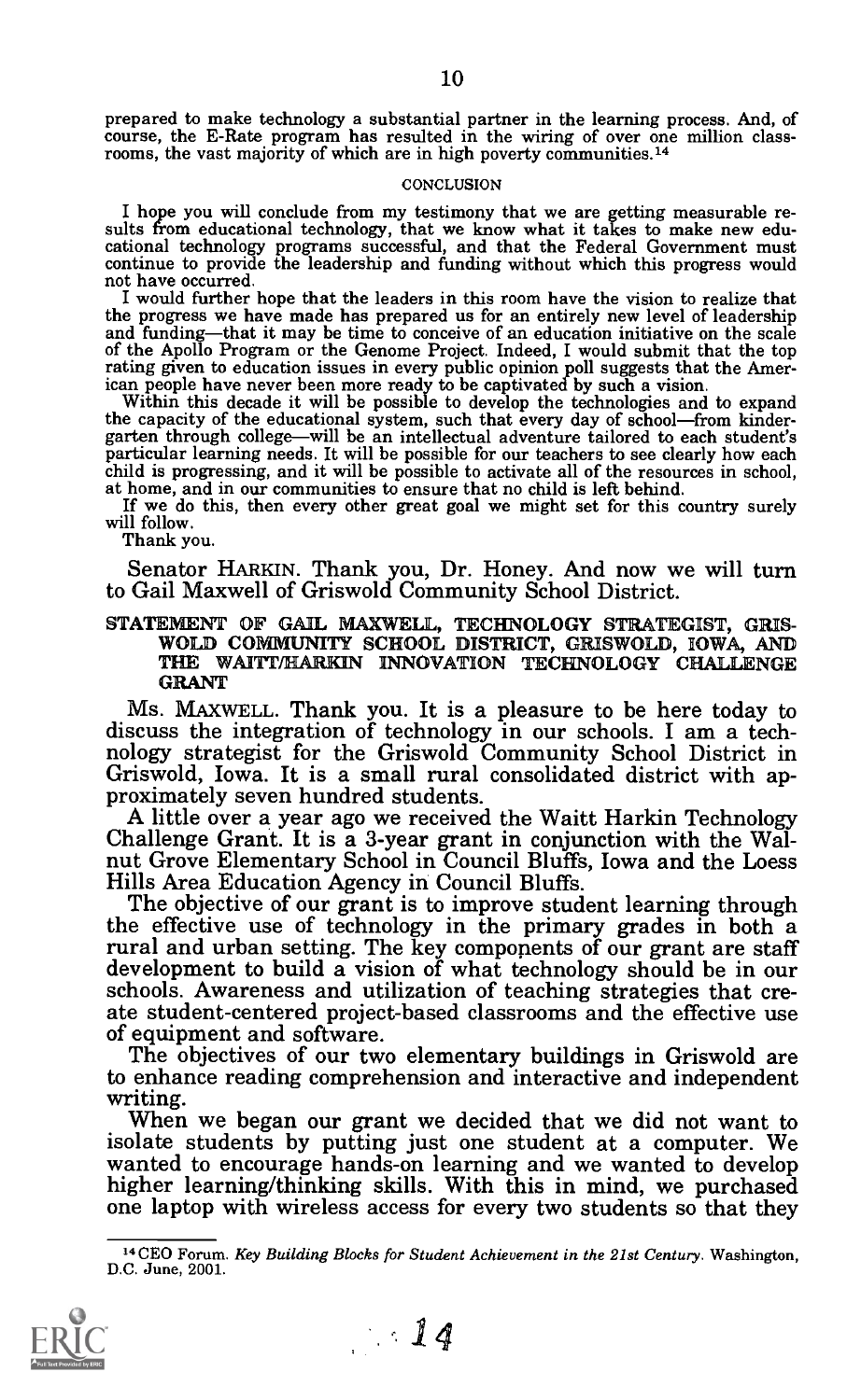would work in pairs or small groups and software that was conducive to student-based, project-based learning.<br>We have ongoing staff development, which is very important. We meet 1 day a month, at least, and often 3 to 4 da

summer.<br>My position is to provide the staff development for the teachers. assist them in planning and integration and be available daily in the classrooms with the teachers and students.<br>The evaluation of our grant is done by the Metiri Group of Los

Angeles, California. They are looking to establish a correlation be-<br>tween project activities and student learning. They are also measuring the impact of this project on the educator's vision for the role of technology in the curriculum, advances in teacher proficiency using teaching strategies involving technology and changes in the learning environment.

We have had many successes in this first year of our grant. The most important success is the enthusiasm for learning shown by the students. They took immediate ownership and pride. They stay on Task Monger when using their laptops. Their reading levels are<br>higher when they are engaged in accessing information with them.<br>And their writing has become more proficient.<br>The teachers began to do in-depth projects su

At the end of our first year, we saw growth not only in those areas, but also in what are called 21st century skills; collaboration, research skills, technology skills and student self-direction. These are now a focus for our grant and will be included in the evaluation. The students in the grant were far better in these skills than the students not involved in our grant, who only used a lab on a scheduled basis. What works for technology in the schools is having<br>it readily available in the classrooms on a daily basis.

One of the main obstacles that we met was time. It takes a lot of time for teachers to plan and create lessons and implement them<br>fully in a day that is already very full for them.

We also had an obstacle in time and resources for teachers to attend professional conferences and workshops or visit innovative

Another obstacle that we met was seamless integration. The teachers often felt they were giving up necessary teaching to incor-<br>porate technology instead of using the technology to teach the nec-<br>essary skills. This improved during the year and will continue to<br>improve with time,

We will face our biggest obstacle at the end of the grant. We will have students that have had state-of-the-art technology available to them in their classrooms, but at the end of our 3 years, we will be faced with obsolete laptops, software that needs to be upgraded and limited funds to carry on the project because of declining enroll- ment, cuts in State funding and looming budget cuts. Because of our successes and our obstacles, these are our rec-

ommendations for the Federal Government.<br>Please assume a leadership role in providing the vision of what

effective, seamless integration should be in the schools. Stress the

Å

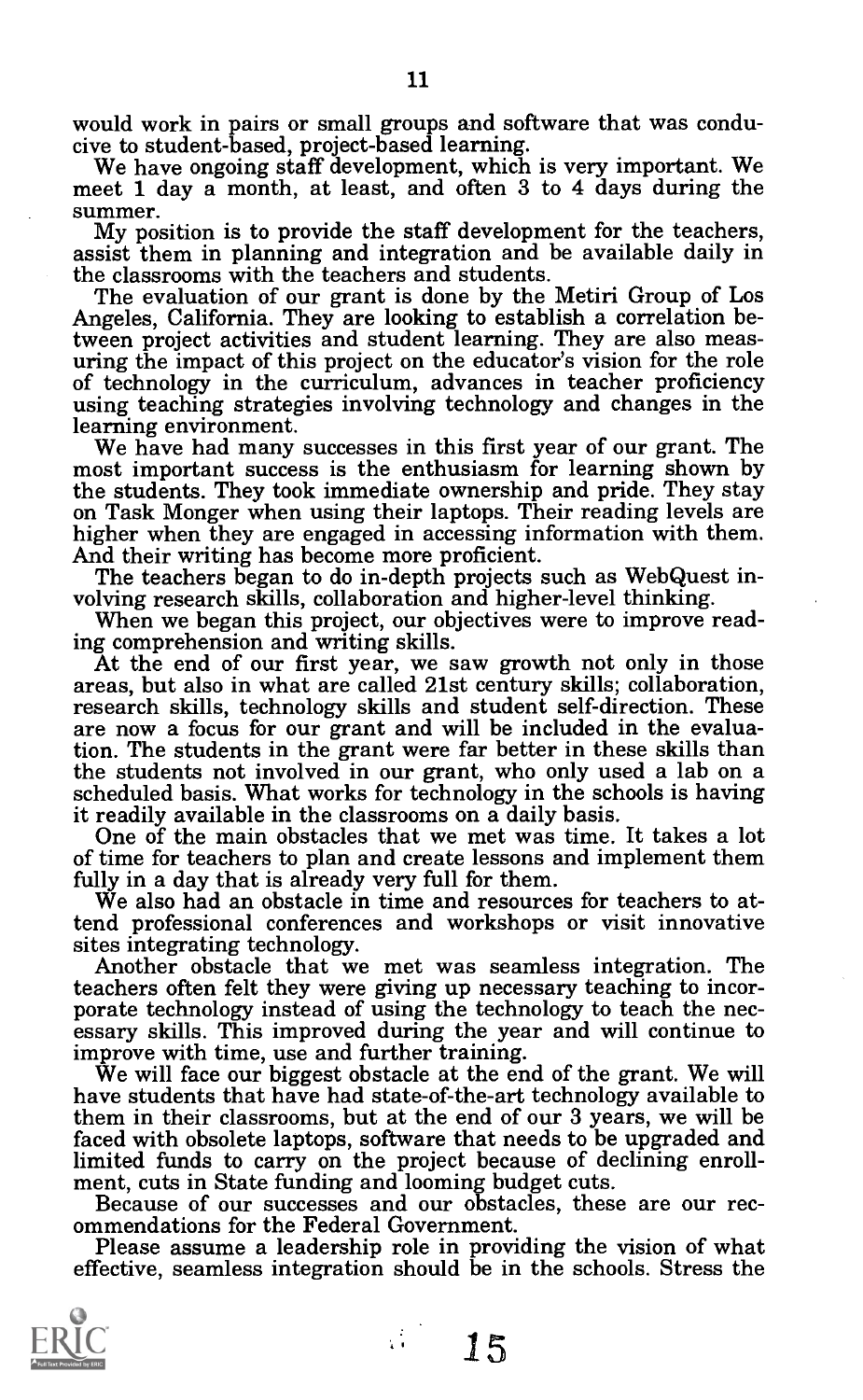importance of teaching 21st century skills in conjunction with basic and connectivity, but personnel and training. Then continue to fund those projects, if successful, so schools are not forced to discontinue them. Establish pilot sites throughout the country that effectively and seamlessly integrate technology in the classrooms.<br>Provide beginning teachers entering the field with pre-service opportunities in technology

2 years of the grant. We will continue to work towards that seam-<br>less integration of technology in our classrooms. We will publish our work, equalize the access of students that do not have com-<br>puters at home, stay on the cutting edge of instructional technology and assist other schools in technology integration.

# PREPARED STATEMENT

We hope the Federal Government continues to provide the vision,<br>leadership and funding in educational technology so that all schools<br>can provide equal access to technology and that they use this tech-<br>nology correctly as a

# PREPARED STATEMENT OF GAIL MAXWELL

Mr. Chairman, and Members of the Subcommittee, it is a pleasure to be here today to discuss educational technology. I am a technology strategist for the Gristoday to discuss educational technology. I am a technology strategist for the Gris-<br>wold Community School District in Griswold, Iowa, and am coordinating the Waitt/<br>Harkin Technology Grant in our two elementary schools. Ou the Waitt Family Foundation. It is shared by Walnut Grove Elementary School in Council Bluffs, Iowa, and Lewis and Elliott Elementary Schools from the Griswold Community School District, and is in cooperation with the Loes nology utilization are integrated into primary classrooms in both rural and urban<br>settings. In the Lewis and Elliott Elementaries the first year of the grant began<br>with our multi-age classrooms, which are combination first

the effective integration of technology into the existing curriculum. The purpose is to demonstrate the effective use of technology in the primary grades. There is not much research available to show the effectiveness of technology in primary grades

The key components of the grant are:<br>
—Staff Development to build a vision of what is possible<br>
—Awareness and utilization of teaching strategies that create student centered,<br>
project based classrooms (Project-based learn approach that draws on aspects of task-based learning, project work, and self-<br>instruction. This type of instruction is built around activities or projects de-<br>signed by the teacher or student.)<br>—Effective use of equipment

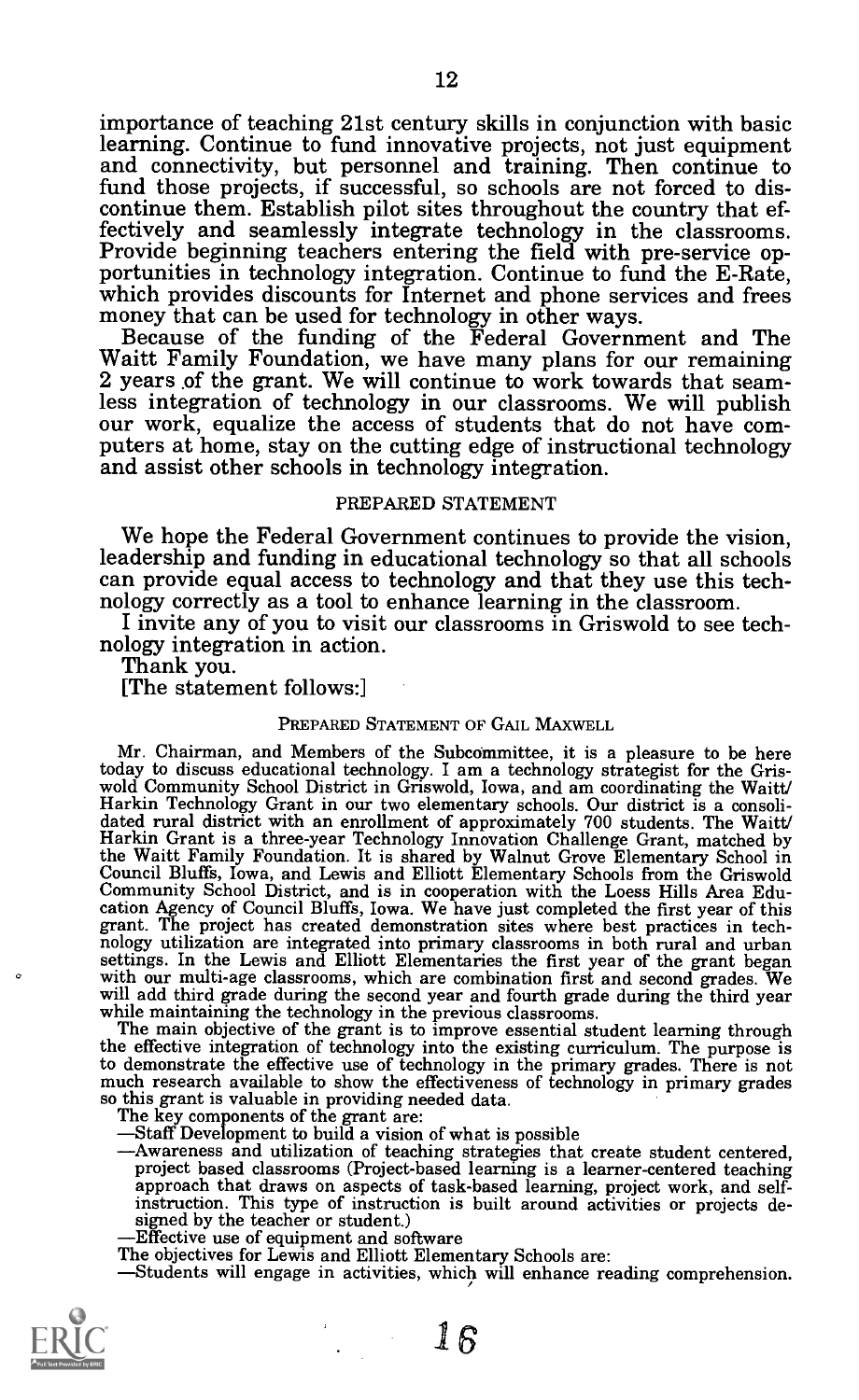-Students will engage in activities, which will enhance interactive and inde-<br>pendent writing.<br>Strategies have been developed to meet these objectives.<br>Decisions for the grant were based on research done prior to implement skill-based software. Students at that age need socialization, hands-on learning, and the development of thinking skills. Taking that into consideration we provided one<br>wireless laptop for every two students in our multi-age classrooms so they would<br>work in pairs or small groups. We wanted to make sure the by itself but as a tool to improve student learning. Our major focus is student-based, project-based learning so the software available is conducive to this focus. The printers from anywhere within the buildings. This access makes a large change in<br>the learning environment, making integration of technology much easier. We have digital cameras, video cameras, scanners, video projection units, and microscopes available for the classrooms. With all of this state of the art technology available, hands-on learning and the development of thinking and encouraged. The most important key to success in this project, though, is on going staff development to create the vision of seamless technology integration. My position is provided by the grant to provide this staff development and to assist the teachers in planning and integrating the technology correctly into the curriculum<br>and their classrooms. By being available to the teachers daily I can create a sup-<br>portive safety net for teachers and create the staff deve for the next step in technology integration. During the first year of the grant I have taken a lead role in the classroom in developing the vision and modeling instruction that integrates technology. During the second year my role will be a team teacher<br>for the classes and in the third year I will be a consultant while still providing staff

development and support.<br>The Metiri Group, a technology policy, research and consulting firm, from Santa<br>Monica, CA, is evaluating the grant. The major focus of the evaluation will be to establish a correlation between the project activities and student learning in the pri- mary grades. It will also measure the impact of the project on educators' vision for the role of technology within the curriculum, advances in teacher proficiency using

teaching strategies involving technology, and changes in the learning environment. We have had a very successful first year. At first it was difficult for the teachers to integrate the technology into their lessons. The teachers were receptive to the technology but they considered it something "extra" to "add" to their day. They did technology but they considered it something "extra" to "add" to their day. They did<br>not use the laptops unless I was in the room to lead the lesson. They soon became<br>more comfortable with the technology available in their enhance their lessons and provide valuable resources. This happened quickly be- cause the students learned rapidly. It took these first and second graders little time to learn to use the tap and scroll features of a track pad, to access programs and the Internet, and to save work to a folder on the server. They took immediate ownership of the laptops, showing pride, enthusiasm and great care in their use of them.

The teachers began to take ownership by planning lessons that integrated the technology. They learned to look at their curriculum and objectives and plan ways technology could enhance and extend a lesson in ways that would not be possible without technology. By the end of the school year you could walk by at almost anytime and see the laptops being used in small groups, centers, or whole group lessons as comfortably as pencil and paper. The teachers did more in-depth projects involving research skills, collaboration, and higher-level thinking. Webquests, which are activities in which information that learners interact with comes from resources on the Internet and encourages critical thinking, cooperative learning, authentic assessment, and technology integration, were often used. Students were no longer being sent to the lab or a single classroom computer to play a its standards.<br>When we began this project our objectives were to enhance reading comprehen-

sion and writing. At the end of the year we saw student growth in what are called 21st Century Skills:<br>
—Collaboration

-Research skills (Accessing, Processing and Communicating Information)<br>-Technology skills<br>-Student self-direction

Paraphrasing at high levels

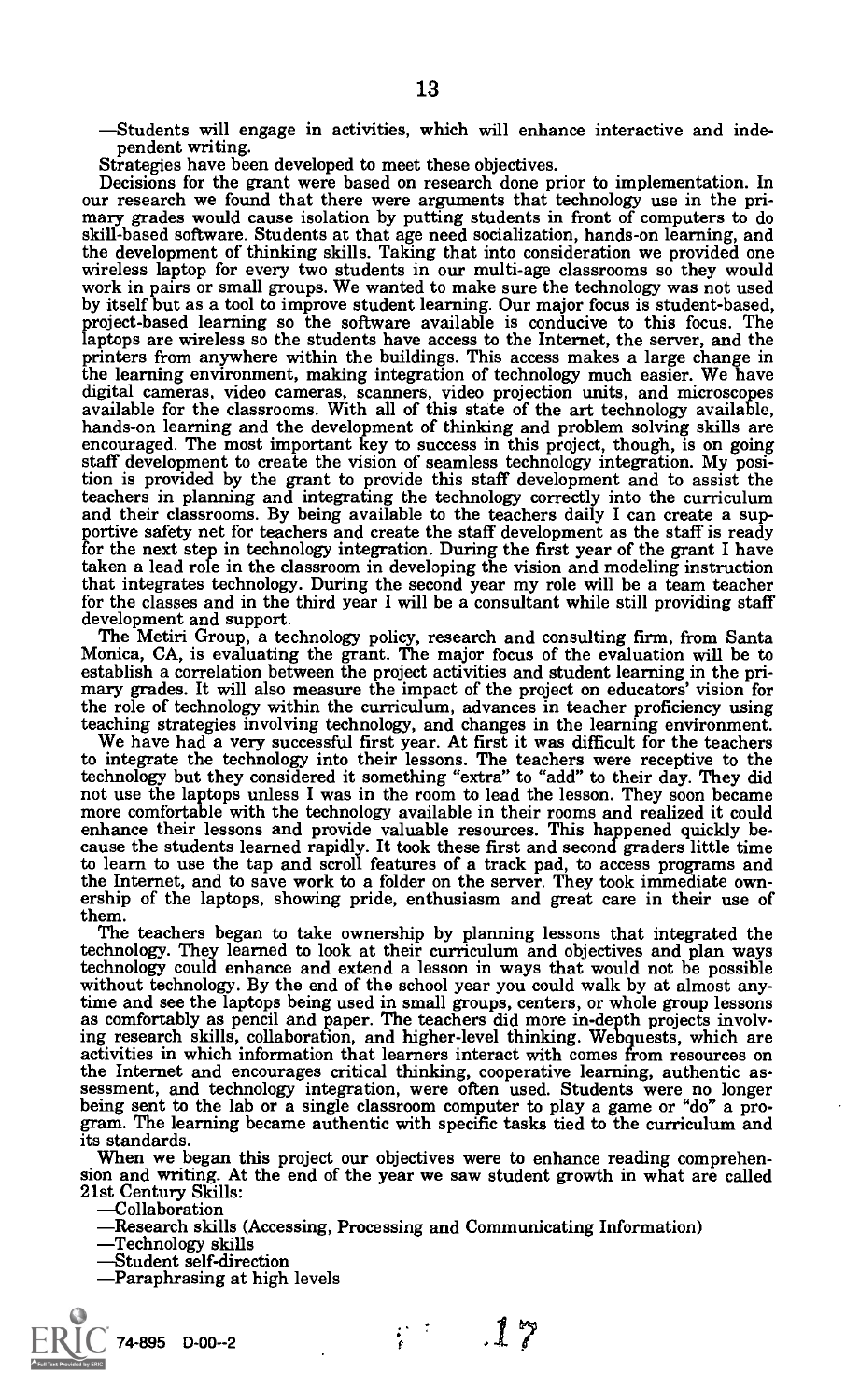These will now become a focus for the grant and its evaluation. We also saw an The students remained on task for longer periods of time<br>when using the laptops. When the students were engaged in accessing information<br>with their laptops their reading levels were higher. We also saw the students working together to solve problems. At first, working in pairs resulted in one student dominating the learning and in arguments. By the end of the year we saw collaboration and problem solving with each pair or group.

We contribute the success of the program to an enthusiastic team that works to-<br>gether and we believe this is a necessary element of successful technology use in the schools:<br>—Teachers connect technology, instructional strategies, and content to student

- 
- Fraction contributions of the distribution of lessons provided in identifying resources, planning, teaching and evaluation of lessons, projects, and activities.<br>The administration provides leadership and support for the pr
- 
- tives on track.<br>The technology coordinator maintains the infrastructure and hardware/software
- The technology coordinator maintains the infrarecture performance.<br>The Area Education Agency Consultants assist in staff development planning<br>and implementation and act in a consulting capacity.
- The parents provide support for the grant goals and objectives by having a high degree of involvement.

This project would not have been successful, or even possible without the funding of the federal government and the Waitt Family Foundation.

The main obstacle we encounter is time. Teachers have so many demands on them and are expected to do more each year in the same amount of time. It is hard to find time to plan and create lessons and implement them fully. We are also faced with finding the time and resources for our teachers in our rural area to attend professional conferences and staff development opportunities or to visit innovative sites that integrate technology effectively. Even though the teachers feel they are doing a good job of using the technology correctly they know they are not doing it as seamlessly as possible. They still feel they are "giving up" some necessary teaching to incorporate the technology. This seamless integration will become easier with use, but the teachers also need to be able to increase their knowledge base by attending conferences and workshops and by visiting other inno

conferences and workshops and by visiting other innovative classrooms.<br>Another obstacle we will face will be at the end of our three-year grant. We will have students who have had the opportunity of having state of the art readily available in their classrooms. When they enter 5th grade in 2003 they will not have laptops in their classrooms. They will need to go to the computer lab. During this first year of the grant we have found that computer labs are not nearly as conducive to technology integration. The teachers involved in the grant have real-<br>ized it is much easier and more successful to integrate the technology when it is ized it is much easier and more successful to integrate the technology when it is available at all times in their classrooms. Computers in the classroom are accessible when students and teachers need them (you can not alwa it is needed), they become part of the learning environment, they allow flexibility, you can take advantage of teachable moments, and they are easy to monitor by teachers. By the end of the school year I saw a large gap in technology skills be-<br>tween the students involved in the grant who had access to computers at all times and those students not in the grant who had to use the lab. We need to continue to provide technology in the classrooms, as well as staff development and leadership in technology integration. It would be worthwhile to provide this technology in all of our classrooms and then track these first graders throughout their education to see the difference it has made in learning.

At the end of our three years we will also be faced with replacing or updating obsolete laptops and upgrading software. With declining enrollments, cuts in state funding (we lost approximately \$30,000 in technology funds for 2001-2002), and have collected data for the use of technology in primary classrooms but we need to<br>maintain the use in these classrooms by keeping the technology current. Grants are<br>great but what happens when they run out and the distric

the federal government:<br>
—Assume a leadership role in providing the vision of what effective, seamless in-<br>
tegration of technology should be in the schools. Stress the importance of teaching 21st Century skills in conjunction with the basic learning needed in schools.

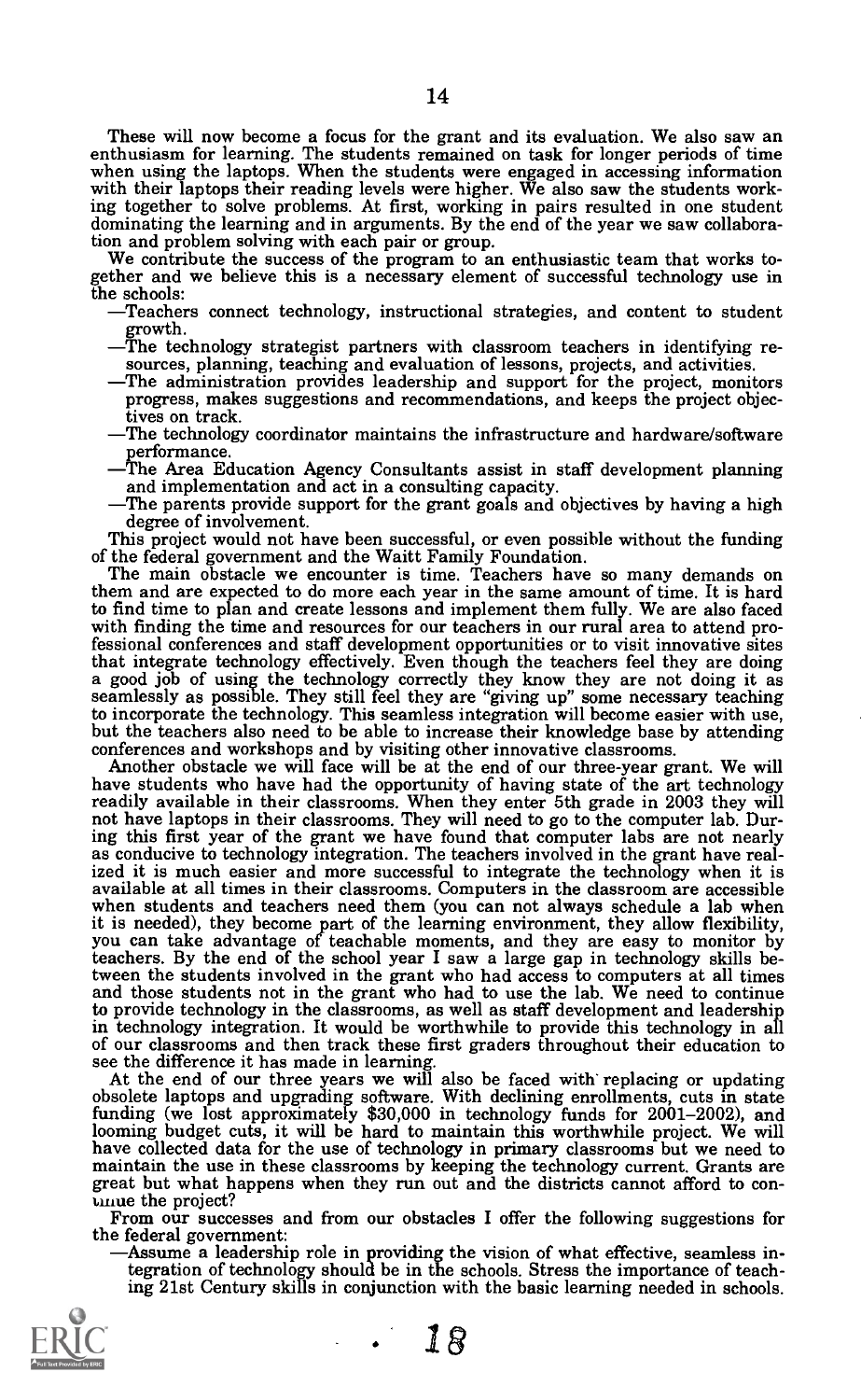- Continue to fund innovative projects, with funding being provided not only for the equipment but also for personnel and staff development to assure the suc-<br>cess of the project. Then continue to fund those projects, if successful, so that<br>schools are not forced to discontinue them for lack of money.<br>
- 
- 
- -Continue to fund the e-rate, which provides discounts for Internet and phone

services and frees up money that can be used for technology in other ways.<br>In conclusion, I want to share our future plans for the grant. We will continue<br>to work towards seamless integration of technology, publish teacher statement work on the interactional echnology, and share our<br>work and assist other schools in technology integration. We hope the federal government continues to provide the vision, leadership and funding in educational te to use the technology correctly as a tool to enhance learning.

Senator HARKIN. Thank you, Ms. Maxwell. Now we will turn to Cheryl Williams, president of The International Society for Tech- nology in Education. Ms. Williams.

# STATEMENT OF CHERYL WILLIAMS, PRESIDENT, INTERNATIONAL SO-CIETY FOR TECHNOLOGY IN EDUCATION (ISTE)

MS. WILLIAMS. Thank you, Mr. Chairman, for the opportunity to address you today to share my thoughts about the importance of strong Federal leadership in support of education.<br>Senator HARKIN. Cheryl, would you pull in that mike and just speak right into it?<br>Ms. WILLIAMS. OK, my teach

Ms. WILLIAMS. I am currently president of the International Society for Technology and Education or ISTE. I am also vice-president for Education at the Corporation for Public Broadcasting.<br>For 25 years I have been involved

school improvement. Most recently, as director of Education Tech- nology Programs at the National School Boards Association, and as chairman of the Board of The Consortium for School Networking or COSN.<br>Today, however, I am testifying solely in my capacity as presi-

dent of ISTE. ISTE and its affiliates represent a large and diverse membership that includes more than 75,000 teachers, technology coordinators, administrators and other education technology profes- sionals.

Our mission is to promote appropriate uses of information tech-nology to support and improve learning, teaching and administration in K-12 education and colleges of education.

Today I will highlight five issues that ISTE would like you to consider as you prepare to make appropriations for fiscal year 2002

First ISTE strongly supports full funding for the new Federal Education Technology Block Grant. Over the past several years, strong and sustained Federal investment in education technology has played a critical role in the deployment of hardware, software, Internet connections and technology training to schools and libraries nationwide.

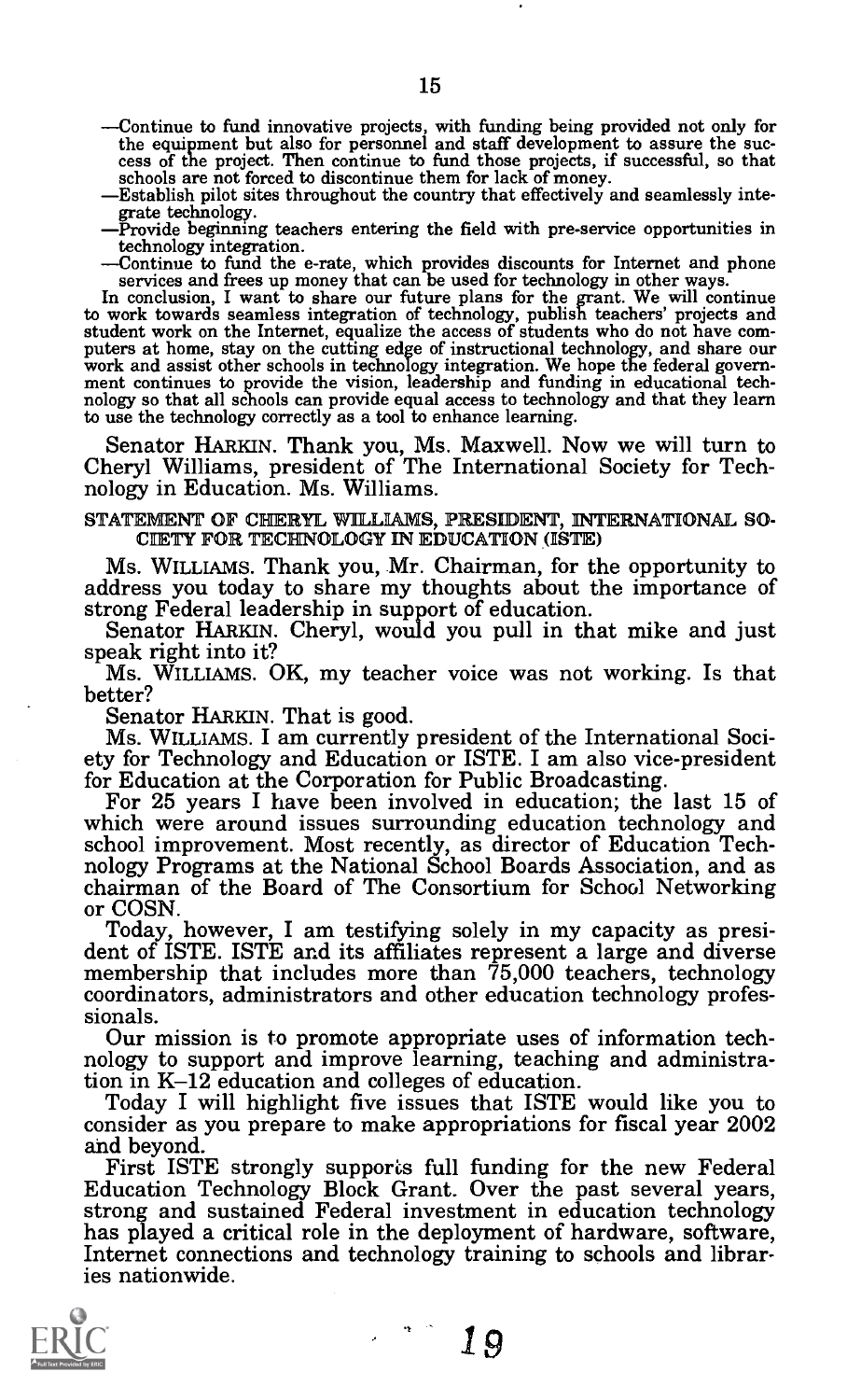Two programs that have been of great assistance are the Tech-<br>nology Literacy Challenge Fund and the Technology Innovation<br>Challenge Grant. This Federal involvement has paid off. During this same time period student-to-computer ratios have improved from 12 to 1 in 1998 to 7 to 1 as of 2000. Under both versions of the House and Senate ESEA Reauthorization bills, a number of Federal education technology programs, including the Technology<br>Literacy Challenge Fund and the Technology Innovation Challenge<br>Grant, would be consolidated into a single block grant and authorized at \$1 billion annually. It is ISTE's view that the education technology block grant programs in both versions of the ESEA reconsiders appropriations for the new block grant, we urge you to continue Congress's critical commitment to 21st century learning

Second, the Preparing Tomorrow's Teachers to use Technology<br>Program or PT3 has been very successful in building models to<br>help pre-service teachers learn to incorporate technology into education and should be authorized and fully funded. ISTE believes that it is vital that the new generation of educators receive ample<br>pre-service training in the basics of technology operation and cur-<br>ricula integration before they enter the classroom. The PT3 Pro-<br>gram provides competi tions among pre-service teachers, higher education and real world classrooms.<br>In 1999 ISTE, in collaboration with education groups and others.

was awarded PT3 funds to develop a series of education technology standards for students, teachers, and school administrators known<br>as The National Education Technology Standards Project or NETS. For both students and teachers, the NETS project provides guidance on the technology skills that each should have acquired at various points in their education and professional development. At least 26 States already have

for School Administrators, will be released this fall.

ISTE fervently hopes that the final ESEA package will contain<br>a separate authorization for PT3. We strongly urge this subcommittee to fully fund this program.<br>Third, the success in getting technology to the classroom means

that we need increased funding for broader research on education technology. ISTE believes that OERI should be directed to pursue a new research agenda that will deepen educators' understanding a new research agenda that will deepen educators' understanding<br>of cognition and the impact of technology on the learning process.<br>Further, ISTE proposes the Federal Government establish an<br>education technology clearinghou

Fourth, ISTE believes that three other education technology programs merit full funding. The Ready to Learn Program provides funding for research-based non-commercial education television programming and online resources for young children. Ready to Learn Program funds have helped launch such critically acclaimed programs as Sesame Workshops, Dragon Tales and WGBH in Boston's Between the Lions. Also the Star Schools Program has pro- vided distance education opportunities to more than two inillion students in six thousand schools nationwide.

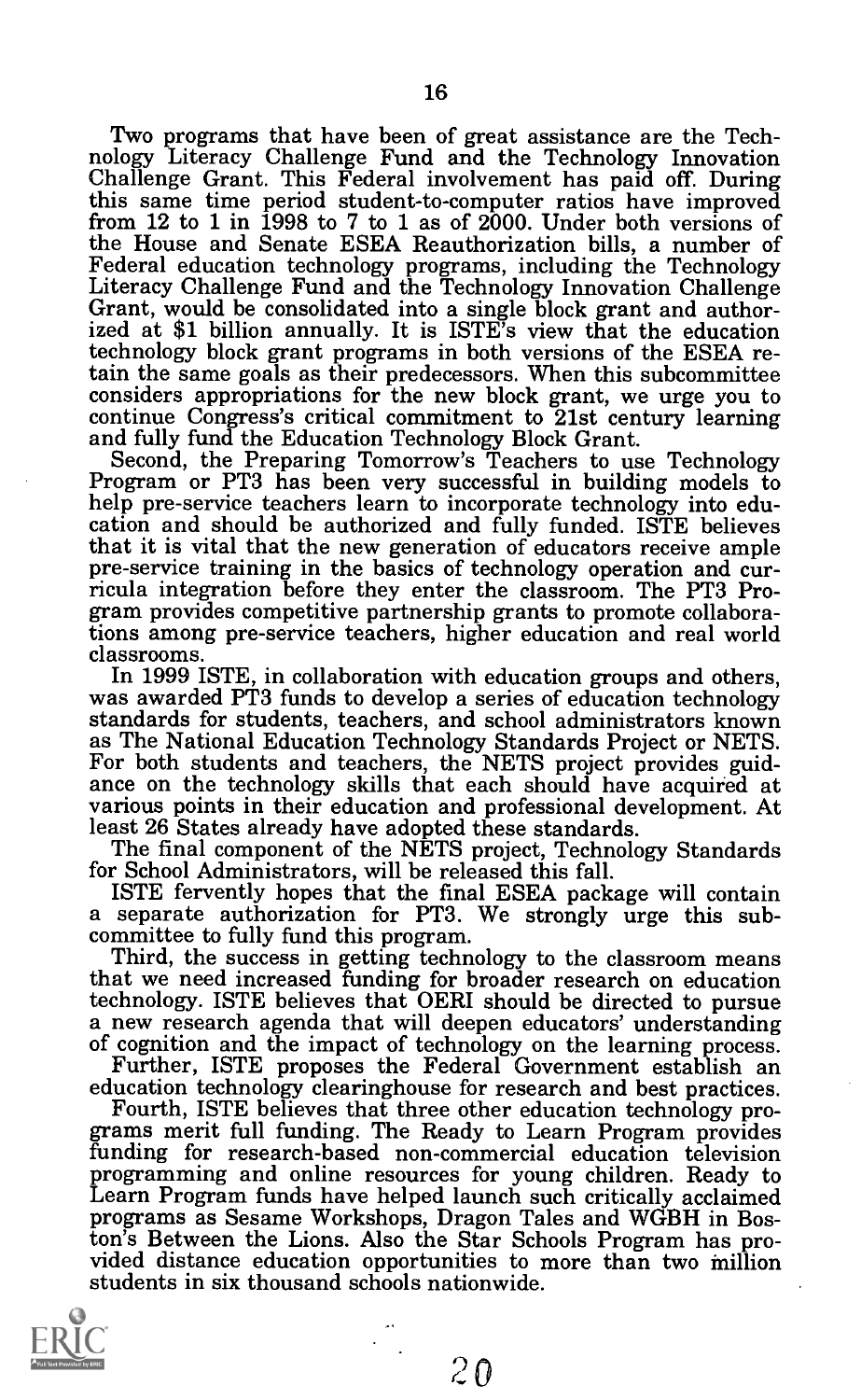And finally, the Community Technology Centers Program assists low-income urban and rural communities to gain access to technology by providing grants to public housing facilities, community centers and libraries.

# PREPARED STATEMENT

Fifth and last, the E-Rate Program has been extremely success-<br>ful and should be maintained in its current structure. The E-Rate<br>Program has already provided over \$6 billion in discounts on telecommunications services, Internet access and internal connections<br>to public and private schools and public libraries nationwide. The<br>E-Rate has helped ensure that virtually every library and school building has at least one Internet connection and that 77 percent<br>of all public school classrooms have Internet access. And it has<br>done all this without receiving any Federal funds, relying instead<br>on the Universal Service

available to answer any questions you may have. [The statement follows:]

# PREPARED STATEMENT OF CHERYL WILLIAMS

Mr. Chairman and members of the Subcommittee, thank you for this opportunity to address you today to share my thoughts about the importance of federal support to address you today to share my thoughts about the importance of federal support for education technology. My name is Cheryl Williams, and I am President of the International Society for Technology in Education—ISTE. I am also Vice-President<br>for Education at the Corporation for Public Broadcasting. For twenty-five years, I<br>have been involved with issues surrounding education techn gamministrators and school board members to plan and implement education technology programs. Additionally, I oversaw numerous education technology-related the angest annual education technology convenings in the connectio

the technology standards movement through our National Educational Technology<br>Standards Project (NETS), which has developed a series of influential standards for<br>student achievement, teacher skills, and the academic enviro research, evaluation, and consulting services to school districts, public agencies, private foundations, and universities. Finally, ISTE has been a strong advocate on Capitol Hill for the use of technology in teaching and that federal leadership in this area is crucial if students, educators, and administrators are to reap the full benefits of the Information Age. Today, I will highlight five issues that ISTE would like you to consider as you

prepare to make appropriations for fiscal year 2002 and beyond.<br>First, ISTE strongly supports full funding for the new federal educational technology block grant.—Over the past several years, strong and sustained federal i

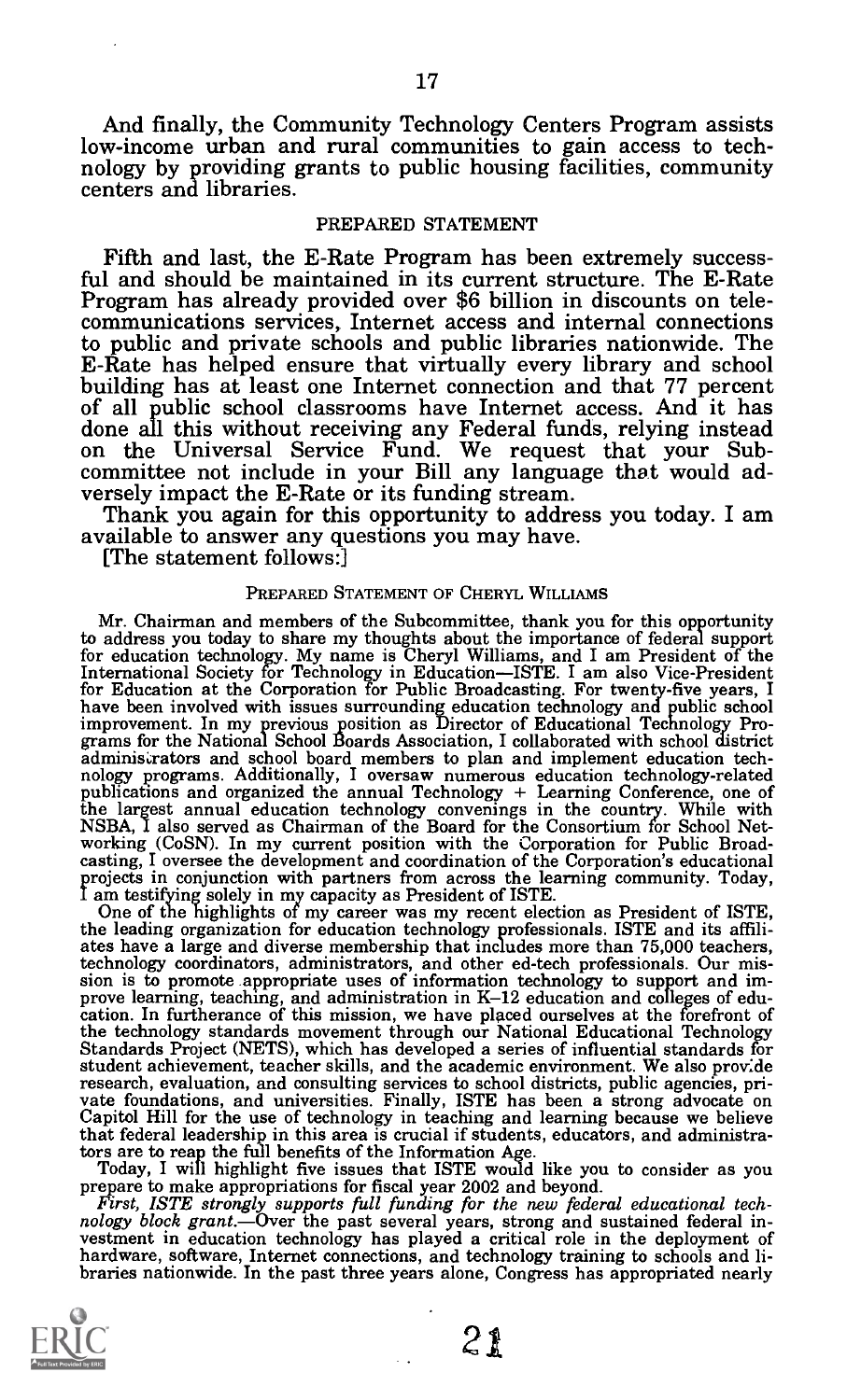\$1.7 billion for the Technology Literacy Challenge Fund (TLCF) and the Technology Innovation Challenge Grant (TICG), two federal programs that support school district efforts to develop technology plans, acquire hardware and software, engage in teacher training, and create innovative technology applications. And this federal involvement has paid-off: during this same time period, student to computer ratios<br>have improved from 12 to 1 in 1998 to 7 to 1 as of 2000. Teacher access to profes-<br>sional development on technology has also improved: as of

- school districts that have been fortunate enough to receive grants:<br>
In Phoenix, Arizona, a grant from the Technology Innovation Challenge Grant<br>
(TICG) program funded an "Assessment server"—an online resource that allows<br> teachers to construct customized tests to provide students immediate feedback.<br>This classic "drill and practice" application turned out to be particularly useful<br>in teaching ESL students, who oftentimes are afraid to parti thus may not receive the special attention that they need. Because of this pro- gram, these students are now receiving consistent feedback and many are now earning passing grades for the first time. Funds from a TICG grant have also launched Project Gen Y in Olympia, Wash
	- ington, an innovative professional development project that allows students and Through Project Gen Y, mentor teachers work with students to develop technology, communication, and project management skills, and students then work with one of their regular teachers to develop a lesson plan. Students in gain advanced skills in leadership, communication, and critical thinking, as well<br>a deep familiarity with the subject content, while their teachers learn technical<br>skills and new teaching methods.<br>In New York, a Technology
	- a form accessible to teachers, and tied them to a series of online courses aimed at preparing teachers to use these standards. The online courses include streaming video and interactive modes, and are linked to curriculum and lesson streaming video and interactive modes, and are linked to curriculum and lesson plans. New features include web authoring tools, student tutorials, and survey instruments, with more are being added all the time. Through Project Accel- erate, teachers, administrators, students and parents, from public schools and
	- private schools, can interact with one another, and improve the learning experience for everyone.<br>In northern Pennsylvania, the Jersey Shore Area School District used TLCF funds to increase parental involvement and tailor dents. Parents can check their children's progress on the Internet, using a se-<br>cure online grade book, starting with the 2001–2002 school year. Parents also have ready access to the teachers via email, voicemail, and a special Homework Hotline.
	- One of the most innovative school computing implementations in the country came from state funding to the Lemon Grove School District in California. In this district with a high number of ESL and at-risk students, technology has freed teachers to teach and students to learn—and student standardized test scores in math and reading have risen significantly as a result. Many of the biggest gains have come from students who originally had some of the lowest test scores. Lemon Grove's success has come from involving parents, t nology, developing web-based instruction and building research sites for students. Parents can access lessons, assignments, and school news, through inexpensive server-based thin-clients that work on a wide variety of devi puters, hand-held devices, and others. And students—with greater access to technology, and a trained teaching staff—are using technology to learn. In Lemon Grove, even first graders are creating PowerPoint presentations an

Under both versions of the House and Senate Elementary and Secondary Education Act (ESEA) reauthorization bills that the House-Senate Conference Committee is considering currently, a number of federal education technology technology and affording them opportunities to develop innovative technology strate-



 $\frac{22}{ }$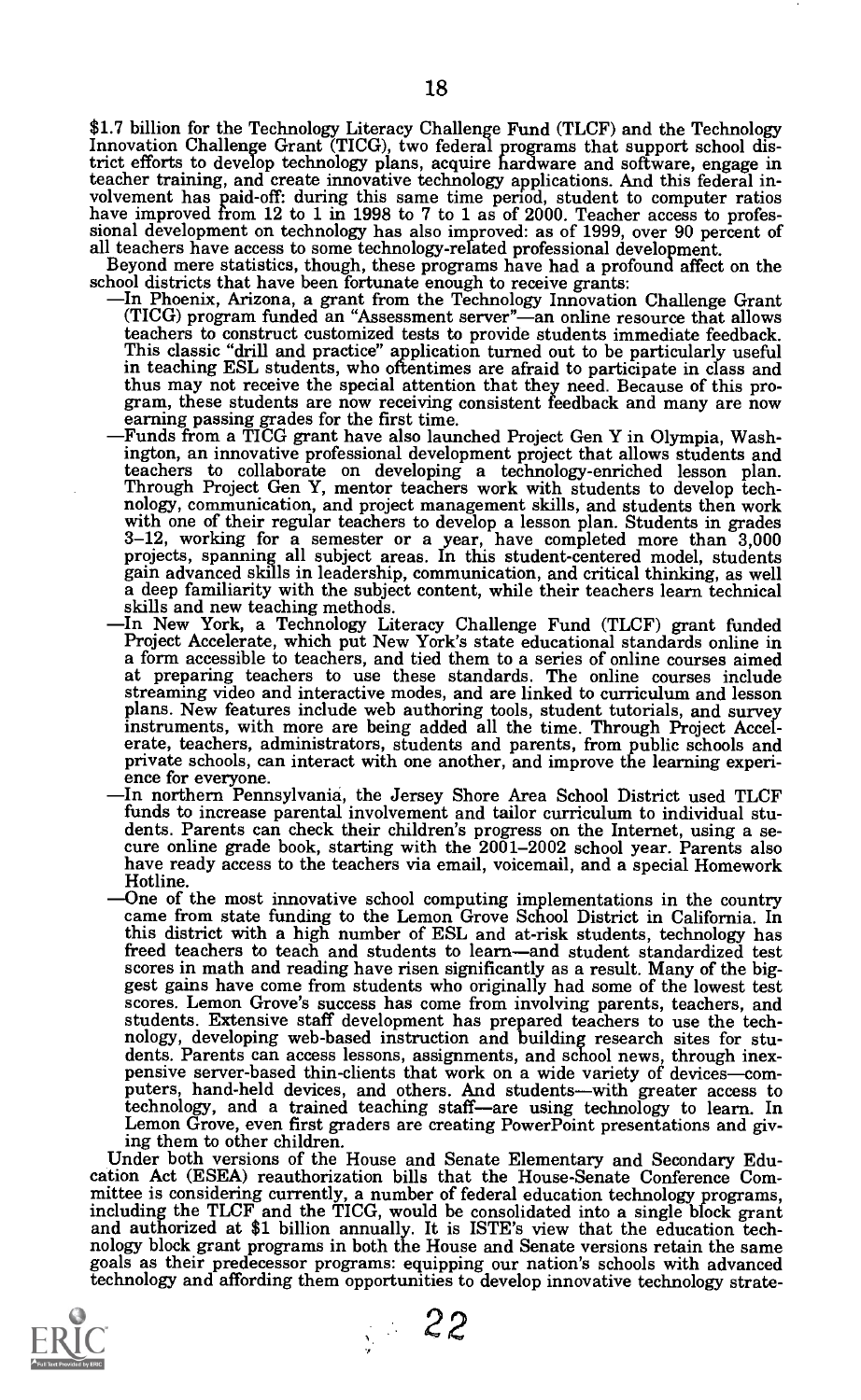gies and programs to improve teaching and learning. We have come a long way in the past decade but the task is far from complete. Current teachers continue to have insufficient familiarity and comfort with using technology in the classroom and limited ability to integrate Internet resources into the curriculum. Most teachers with more than 10 years' experience received little or no college preparation to effectively utilize technology in the classroom. When this Su

tions for this new block grant, we urge you to continue Congress' critical commit-<br>ment to 21st century learning and fully fund the education technology block grant.<br>Second, the Preparing Tomorrow's Teachers to use Techno technology cannot be realized if teachers are not trained to use technology and to integrate it into their daily classroom activities. A 1999 survey by the U.S. Depart- ment of Education's National Center for Education Statistics showed that nearly two-thirds of all teachers felt that they were not prepared or only somewhat pre-<br>pared to use technology in their teaching. With 2.2 million teachers expected to be<br>hired over the next decade to fill new positions and rep believes that it is vital that this new generation of educators receive ample pre-service training in the basics of technology operation and curricular integration before

The federal government has already demonstrated that it recognizes this need through its dedication of substantial resources to the Preparing Tomorrow's Teach- ers to Use Technology (PT3) program. Established as an unauthorized program in 1999 and funded at \$275 million over the past three fiscal years, the PT3 program provides competitive grants to partnerships of school districts, colleges of education, states, industry and others to support innovative programs that promote collaboration among pre-service teachers, higher education, an tion among pre-service teachers, higher education, and real-world classrooms. The<br>program is focused on problems identified by research, guided by comprehensive<br>evaluation, and devoted to developing scalable models of effe to teach.

ISTE, as a recipient of a PT3 grant, knows first-hand the value of this federal nizations, government entities, foundations, and corporations, was awarded PT3 funds to develop a series of education technology standards for students, teachers, and school administrators, known as the National Education Technology Standards<br>project (NETS). For students, the NETS project created profiles of technology-lit-<br>erate students at key developmental points—e.g. grades PreK of each grade. Similarly, the NETS standards for teachers include standards for pre-<br>service teacher education, which provide guidance on the skills that they should<br>have acquired at various points in their education. For of the general preparation component of their program, pre-service teachers should<br>be able to use content-specific tools to support learning and research, and use pro-<br>ductivity tools for collaborative work. At least 23 st standards and numerous universities use these standards in their accrediting processes. The final component of the NETS project, technology standards for school administrators, will be released this fall. Although still a

More typically, though, PT3 grant recipients are consortia of local school districts<br>and colleges of education that use these funds to develop model pre-service profes-<br>sional development programs. The University of Northe teachers to study, via streaming video, the classroom teachers in action. The pre- service teachers then evaluate their own ability to use technology in the classroom using the NETS standards as a benchmark. Another example comes from Mississippi, where a PT3 grant funded Project T-n-T, which is designed to foster the relationships between pre-service teachers at Mississippi State University and rural<br>public schools. Project T-n-T encourages pre-service teachers and supervising teach-<br>ers to collaborate on effective uses of technology i simulations and online teacher handbooks on best practices. Finally, each year in rural northwestern Pennsylvania, a PT3 grant to the ADEPTT Consortium of three public universities allows more than 1,500 pre-service teachers gain competencies public universities allows more than 1,500 pre-service teachers gain competencies<br>in video conferencing, databases, and the use of the Internet in teaching.



 $\cdot$  23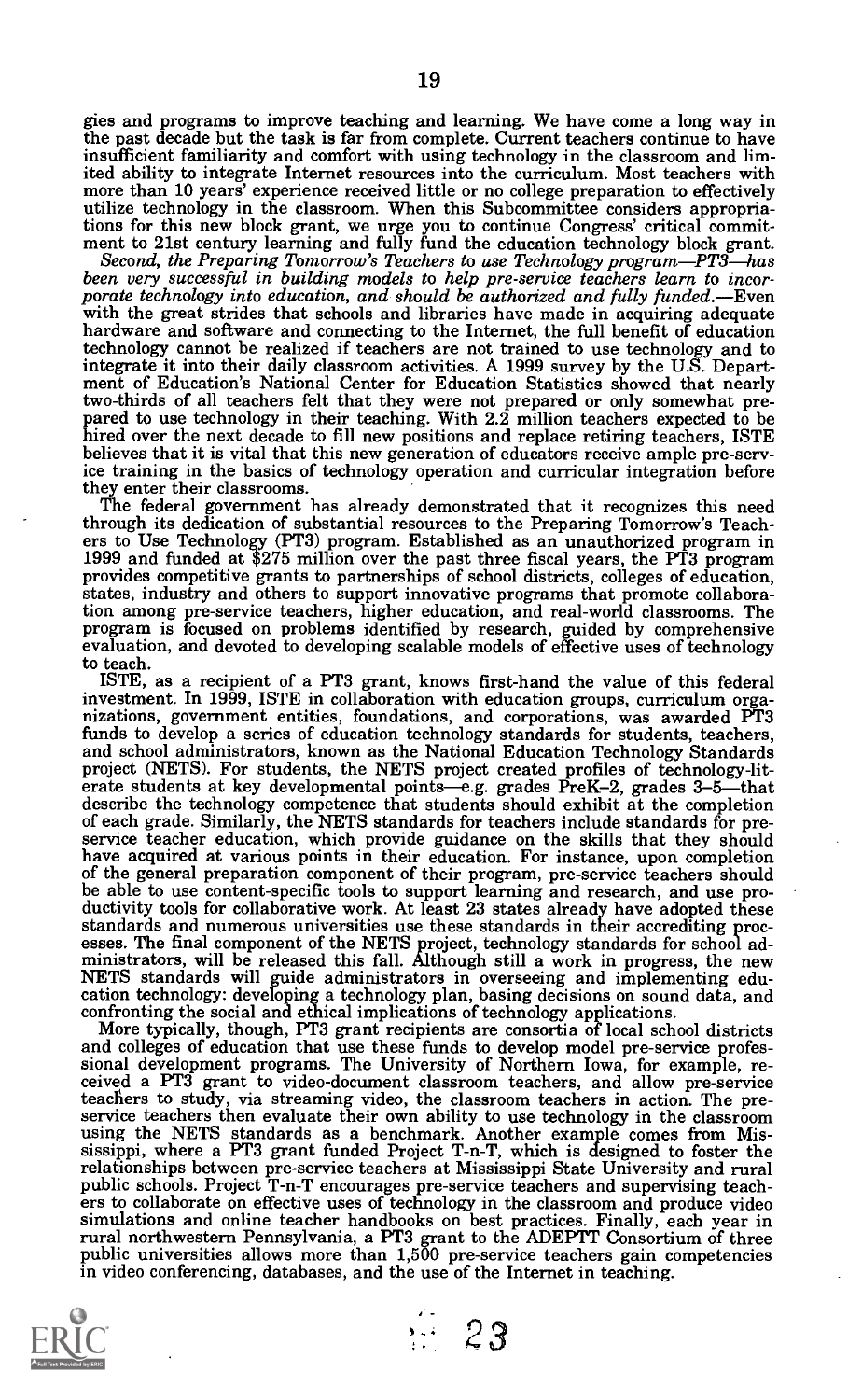Since its birth in 1999, PT3 has been operated by the U.S. Department of Education as an unauthorized program and has been generously supported by Congress during the appropriations process. During this year's ESEA reautho and Pat Roberts that would separately authorize the program for 6 years with an authorization level of \$150 million. ISTE fervently hopes that the final ESEA pack- age that emerges from the House-Senate Conference will contain this separate authorization. We also strongly urge this Subcommittee, when it sets its fiscal year 2002 appropriations level, to take into account the pressing need for PT3 as well as the into sector of achievement it has built in its sho

Third, the success in getting technology to the classroom means that we need increased funding for broader research on education technology.—Since education is ordinarily not a for-profit enterprise, the federal government the responsibility for the majority of education research. The federal government<br>has tasked the Office of Education Research and Improvement (OERI) with the responsibility of conducting in-depth studies of classroom resou the National Center for Education Statistics, prepare and administer the National Assessment of Education Progress survey, and disseminate research via the National Library of Education and the Education Resources Information Clearing-<br>house.

With OERI expected to be reauthorized this year, ISTE is compelled to seize on this opportunity to acknowledge the important contributions to education research that OERI's regional laboratories and research institutes have made, and to advocate for continued federal support for it through the appropriations process. During the coming reauthorization process, ISTE also intends to lobby for Congress to mandate that OERI pursue a new research agenda that will deepen educators' understanding of cognition and the impact of technology on the learn will propose that the federal government establish an education technology clearing-<br>house for research and best practices, so that local and state-level educators have access to the latest research and most effective instructional models.

A strong research agenda is key to fully exploiting the potential of technology to

semination of results and best practices.<br>Fourth, the Ready to Learn, Star Schools and Community Technology Centers programs represent excellent and varied uses of technology to deliver education and deserve continued supp in each of the last two fiscal years, represents Congress' continuing investment in ming and online resources for young children. Ready to Learn program funds have<br>helped launch such critically acclaimed programs as Sesame Workshop's *Dragon*<br>Tales and WGBH in Boston's *Between the Lions*, as well as aide create a series of high-quality interactive online resources for kids, and materials for adults to use to supplement PBS broadcast programming. The Star Schools pro- gram, which has provided distance education opportunities to more than 2 million students in 6,000 schools nationwide, funds the use of satellites, cable, and the Internet to provide normally inaccessible education content to small rural and urban schools. For the current fiscal year, Congress appropriated \$59 million for this program and we believe that it should be fully funded in fiscal year 2002. Finally, the Community Technology Centers program assists low-inco to the Department of Housing and Urban Development. We applaud the efforts of<br>Senator Barbara Mikulski to separately authorize this program and expand its<br>funding. ISTE believes that these three programs are time-tested an

tinued federal support.<br>Fifth and last, the E-Rate program has been extremely successful and should be<br>maintained in its current structure.—By virtually any objective measure, the E-Rate<br>is a success story. During its firs provided over \$6 billion in discounts on telecommunications services, Internet ac-

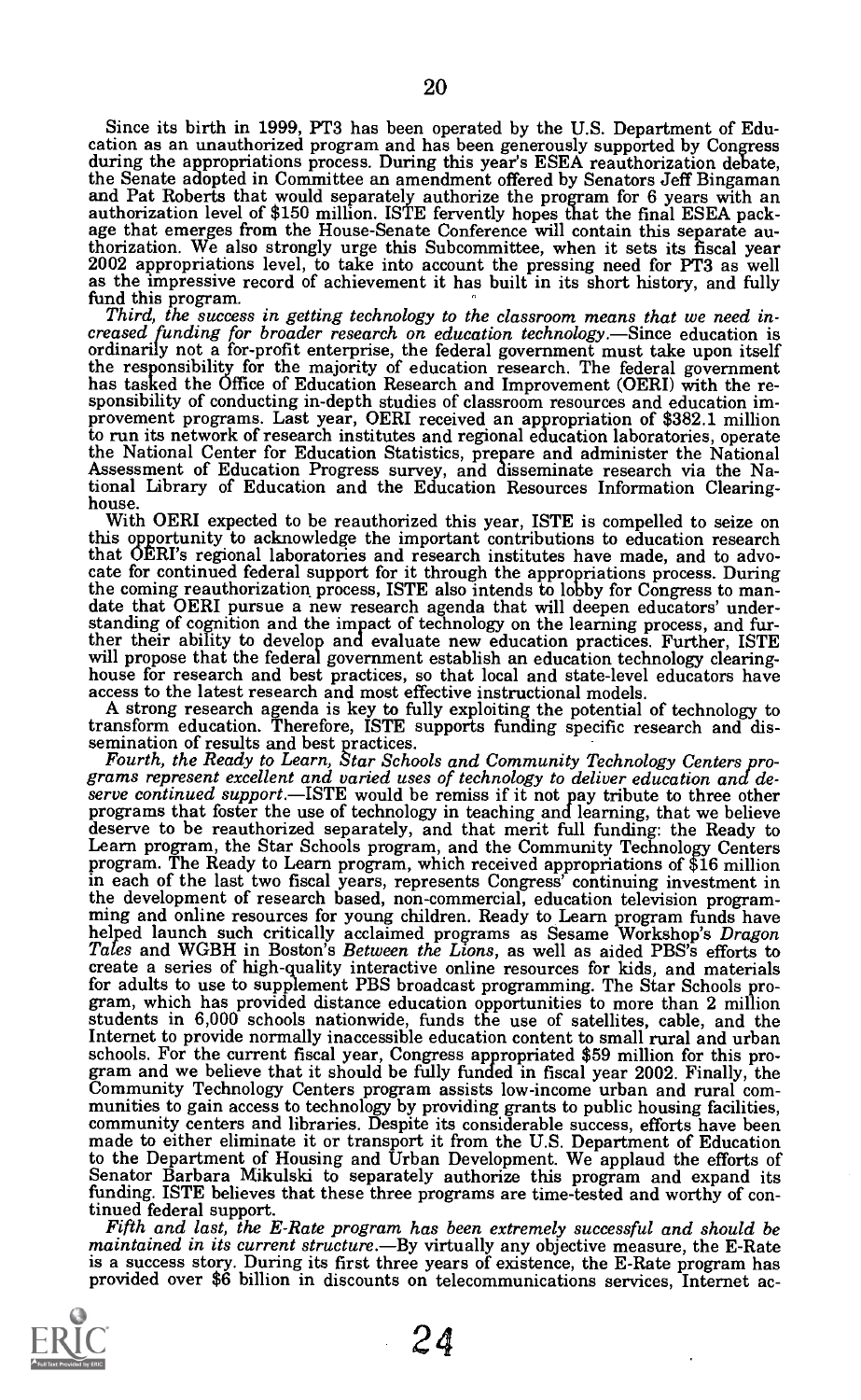cess, and internal connections to public and private schools and public libraries nationwide. The FCC has estimated that the program has leveraged an additional \$4 billion for infrastructure investments from state and local governments. In each of the program's first three years demand for its discounts has steadily increased, with \$5.2 billion in discount requests for Year 4 alone. The E-Rate has helped ensure that virtually every library and school building has at and that 77 percent of all public school classrooms have Internet access. And it has done all of this without receiving any federal funds, relying instead on the universal service fund.

Over the past six months, the Administration has advocated that the program's list of services eligible for support be expanded to include software and professional list of services eligible for support be expanded to include software and professional development, even though the program is already oversubscribed for services that<br>are currently eligible. Additionally, the Administrati be consolidated with other federal education technology programs, thus turning it into a formula grant program. Since ISTE is convinced that the key to this program's success lies in its stable funding stream, we adamantly

Appropriations Committee in its Commerce Justice State Appropriations bill and not include in your bill any language that would adversely impact the E-Rate. Thank you for this opportunity to address you today. I am availab

Senator HARKIN. Thank you very much, Ms. Williams. Now we turn to Thomas Gann, Director of Strategic Alliances for Global Education Research of Sun Microsystems, Incorporated. Mr. Gann.

STATEMENT OF THOMAS GANN, DIRECTOR, STRATEGIC ALLIANCES FOR GLOBAL EDUCATION RESEARCH, SUN MICROSYSTEMS, IN-CORPORATED

Mr. GANN. Thank you, Mr. Chairman, for holding this hearing. I appreciate your leadership on human resources and education issues, and I also appreciate the interest of the Committee in general.<br>Today, Sun Microsystems is a \$20 billion global company focused

on providing network solutions in the area of hardware and software.

We have come a long way since 1982 when we were founded by four graduate students, two from Berkeley and two from Stanford. In those days we were making high-performance desktop com-<br>puters for the education and research markets. Our computers from day one came optimized for the Internet and, in fact, edu- cation has been at the core of everything we have been doing since

then.<br>Today, Sun is fully committed to the K–12 market. In particular, we want to ensure that this country's future workers, our kids, get the best possible training moving forward. You know the key is that the information technology industry depends on human capital. So investing in human capital is profoundly in the national interest and certainly in the interest of information technology indus-

tries.<br>Today, I am here to discuss what is working and what can be done better to meet the information technology needs of our schools, teachers, and students. Today, the United States has made significant headway in bringing access to computer technology to schools throughout the nation. According to NetDay, 8 out of 10 teachers think that information technology is helping students do

The bad news is that the current model of educational computing. putting traditional computers in every classroom or on every desk-

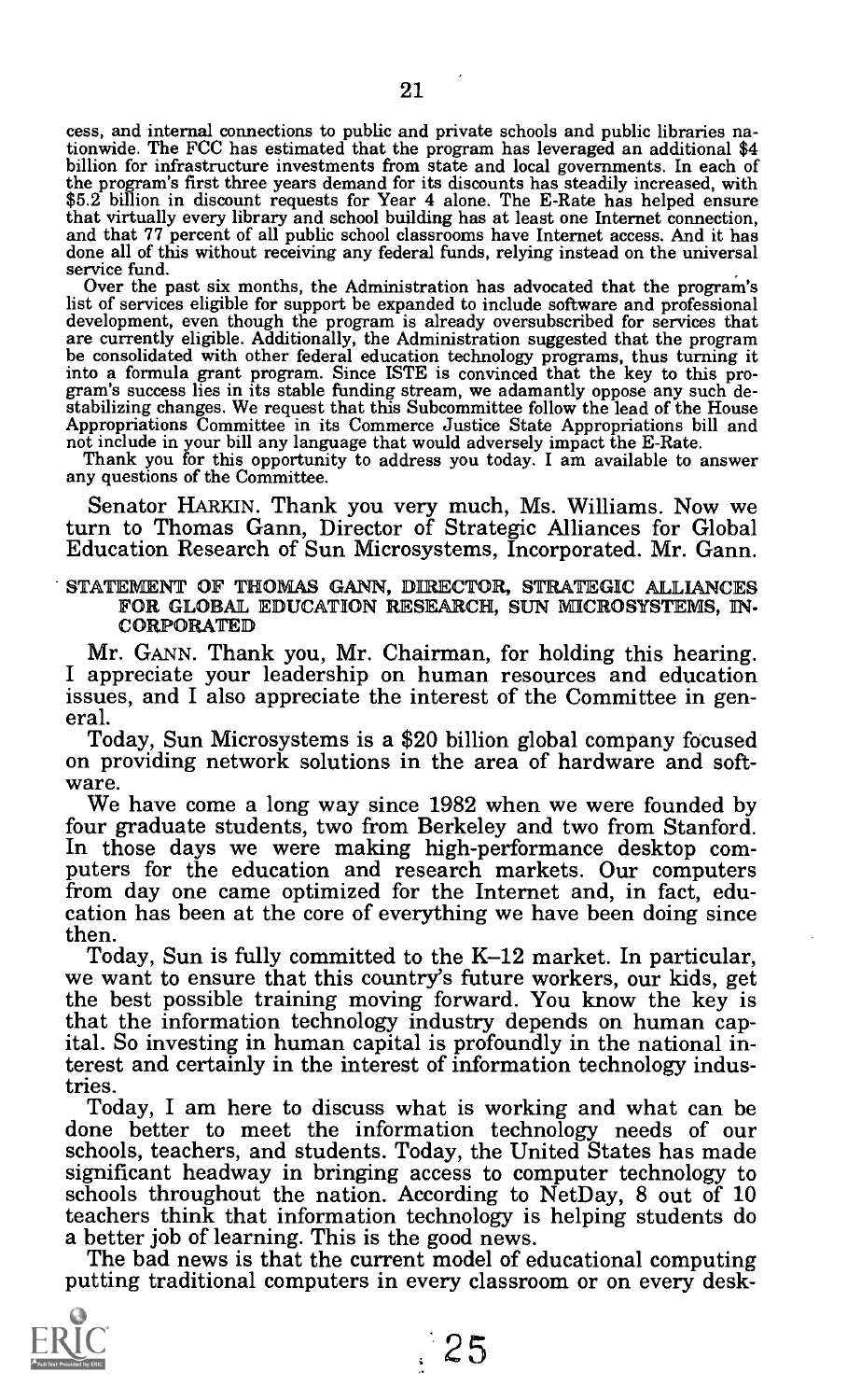top can also impose significant drains on resources in terms of cost, maintenance, and teaching time. For example, the same Net Day survey found that two out of

three teachers believe that the Internet is not very well integrated into their classrooms. By not taking full advantage of the Internet or web-based learning, schools can get bogged down with expensive hardware, software, continual upgrades, expensive technical support and a constant need for teacher retraining. These are expenses that even rich schools ha

In private business, for example, one computer professional is responsible for servicing 50 to 100 computers. In schools, each professional is responsible for servicing between 700 to 1,000 computers.<br>This is an impossible too much valuable time sorting out computer problems when they should be spending their time teaching.

should be spending their time teaching. While personal computers have and will continue to have an im- portant role to play, we believe that a good deal more attention should be placed on building long-term, reliable back-end architectures focusing on the benefits of centralized technology and net-<br>working of the district's computing systems. This, in fact, will fa-<br>cilitate a good deal of communication and collaboration among par-<br>ents, teachers and s this, that is, moving to this model and the results have been very good in terms of improved productivity. This anytime/anywhere computing model relies upon open systems architecture in which<br>information is accessed and delivered via the Internet. Any number of devices, PC's, inexpensive network terminals and even cell phones, can access this system and it all works very well because it is based on the open standards of the Internet.

The other advantage of this system is that technology mainte- nance can be handled at the backend at the school district level. This further allows teachers to get out of the business of worrying about technology and back into the business of worrying about<br>teaching.

The other good news, like in business, entire IT departments now can be managed outside of the school by telecom firms or other

service providers; thus, further allowing schools to focus in on their<br>core competencies.<br>Now we believe the Federal Government really does have a sig-<br>nificant and powerful role to play in making incentives that help<br>Inte

First, the Federal Government should partner with the States' school districts and the private sector to develop a clearinghouse of best IT practices. Thus, schools anywhere around the country can get the benefit of learni

Second, all levels of government currently spend 2 percent of<br>their education dollars on technology. We think that number their education dollars on technology. We think that number<br>should be doubled, something closer to about 5 percent.<br>Third, Sun strongly supports a recommendation made by The<br>Computer Communications Industry Association to

of national digital school districts. These projects would be largely modeled on similar projects that have worked quite well in Calimodeled on similar projects that have worked quite well in California and also Pennsylvania. These demonstration projects would provide funding for the implementation of smart computing archi-



- 26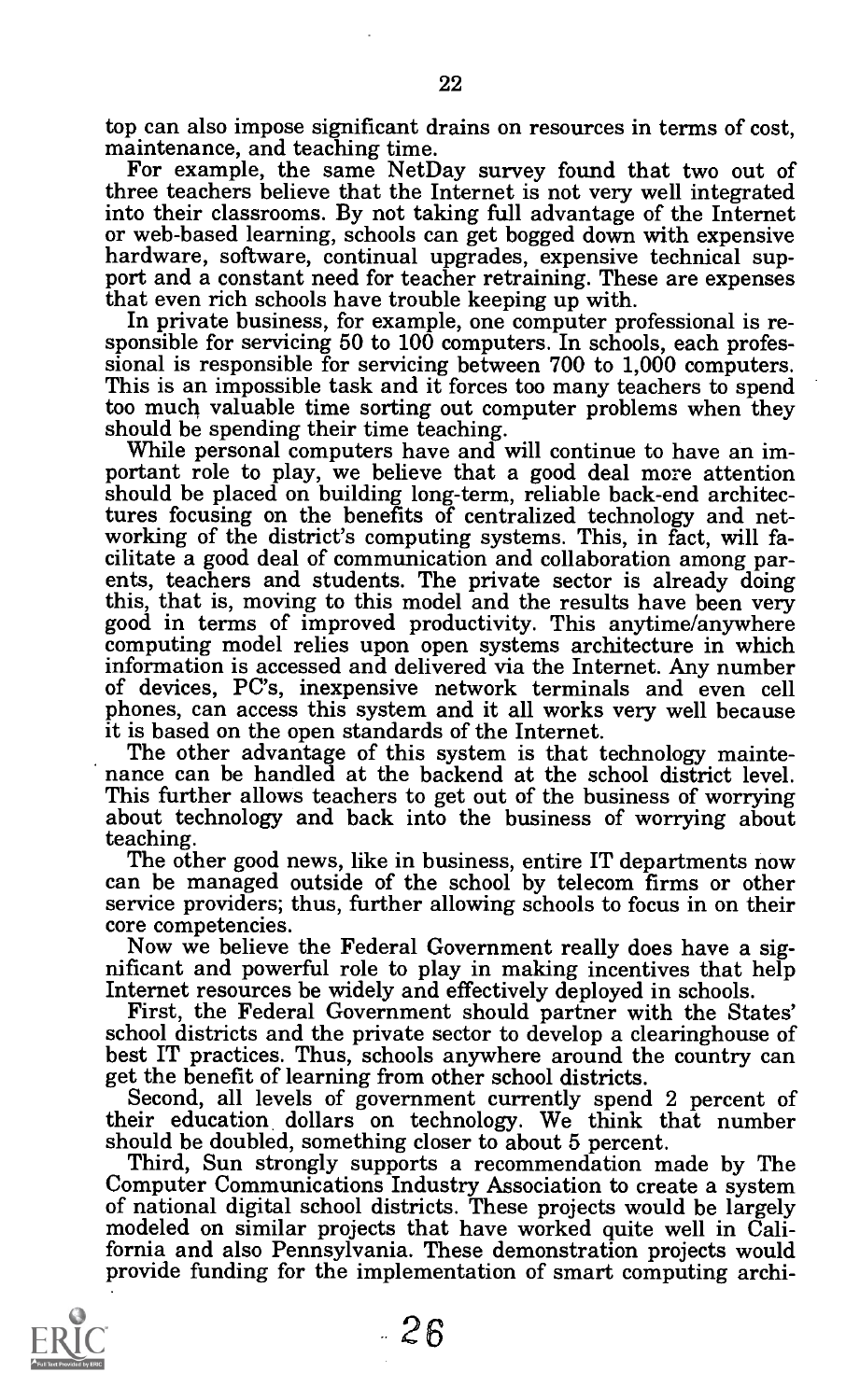tectures in selected schools around the country. Best practices learned from these demonstration projects could then be used to improve the performance of information technology throughout all of our schools in our nation.

# PREPARED STATEMENT

Fourth, we urge all levels of government to support policies that promote the use and implementation of open architecture tech- nologies in schools. This will ensure that schools do not get locked into using any one technology made by any particular company. This will ensure further that schools have as many technology op-

we see the trend towards open systems really growing and it is<br>working well and it is very inexpensive.<br>In conclusion, I would like to thank the committee for giving me<br>a chance to spend time talking about these very impor to help on. Again, thank you. [The statement follows:]

# PREPARED STATEMENT OF THOMAS GANN

Sun Microsystems, Inc., would like to thank the Subcommittee on Labor, Health and Human Services, and Education as well as the 107th Congress for its commit- ment to improving America's K-12 education system. As Congress moves to finalize ment to improving America's K-12 education system. As Congress moves to finalize<br>the Elementary and Secondary Education Act in Conference Committee, it is clear<br>that the opportunity to achieve significant progress toward i educational system is now a reality. As focus shifts to the appropriations process,<br>the work of this committee will become pivotal to the long-term success of the Edu-<br>cation Act and to the realization of meaningful educat

Sun believes that technology can and should play a bigger role in the education<br>of America's children, and has endorsed the report of the bi-partisan congressional<br>Web-based Education Commission. To that end, I am here tod

# THE NEED FOR NETWORKING

Through numerous public and private initiatives, the United States has made sig- nificant headway in bringing access to computing technology to schools throughout the nation. Schools are rapidly being equipped and wired, with nationwide statistics<br>showing tremendous results.

showing tremendous results.<br>According to a NetDay survey released in March 2001, 97 percent of teachers surveyed said they had Internet access in their schools and 80 percent had connections in classrooms. Eight out of ten teachers also believe that computers and access to

the Internet improve the quality of education.<br>This is the good news. Our nation has embraced the idea that computers and in-<br>formation technology can advance the learning environment for our children. The formation technology can advance the learning environment for our children. The bad news is that the current model of educational computing—putting a computer in every classroom, or even on every desk—can also impose a significant drain on resources in terms of cost, maintenance and teaching time. In addition, without quality web-based educational content, classroom computing al

that the Internet is not well integrated into their classrooms and only 26 percent of them feel pressure to use it in learning activities.<br>For the most part, current public and private initiatives have concentrated on proavailable resources -rife with hidden costs.

The Gartner Group reports that only 17 percent of the cost of a personal computer is in the purchase price, with the rest in hidden maintenance, required upgrades, etc.



 $27$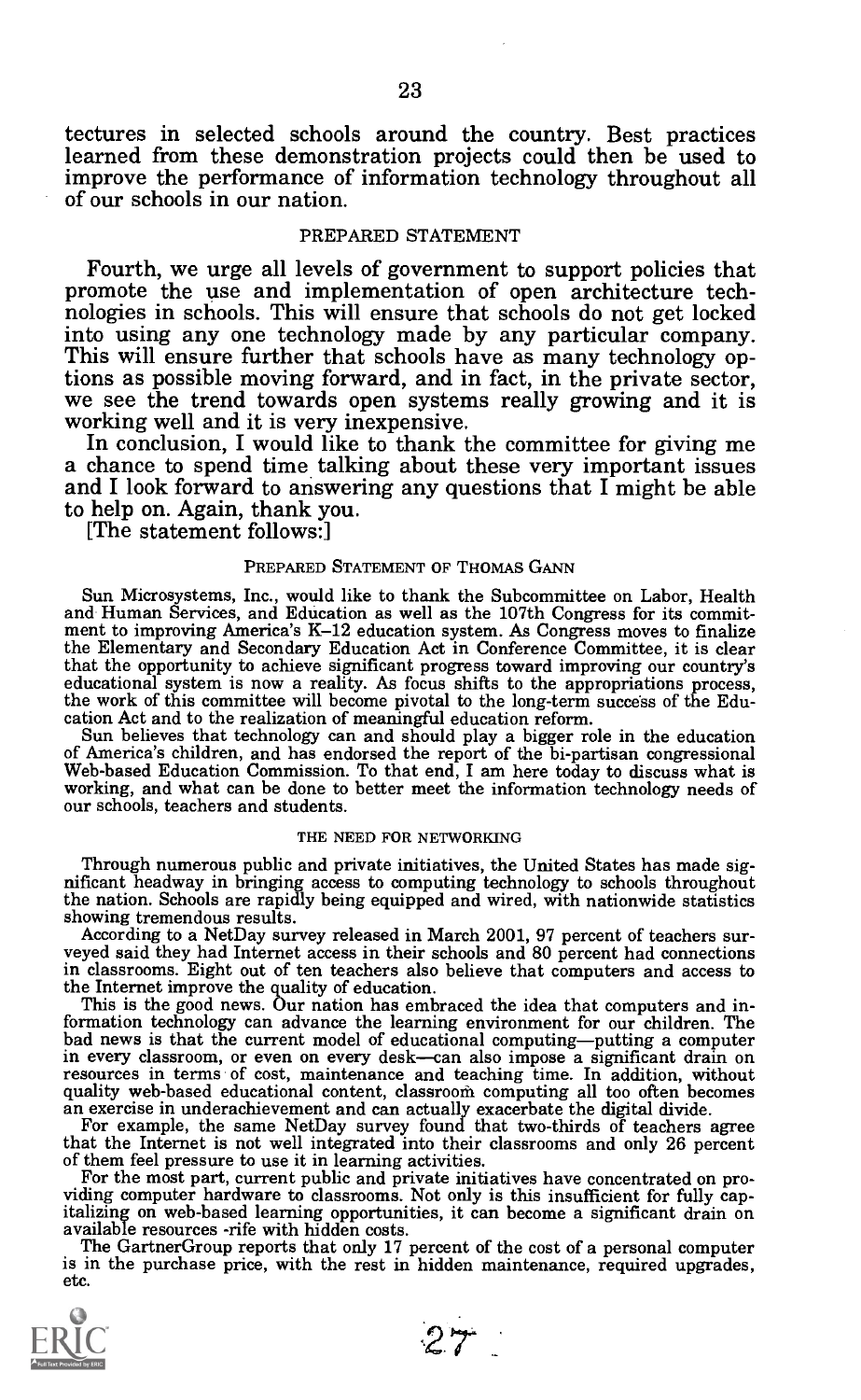Moreover, according to Market Data Retrieval (MDR), 69 percent of school instructional technology budget allocations are being spent on hardware, followed by 17 percent on software, and 14 percent on staff development. Cle 17 percent on software, and 14 percent on staff development. Clearly, these are important and necessary categories for investment—yet the numbers tell a story about hidden technology costs. By not taking full advantage of technical support, and a constant need for teacher re-training. These are expenses that even the most affluent school districts likely have trouble meeting. To expect less affluent districts—often found in rural areas and the inner cities—to keep pace is usually not an option, further contributing to the

For classrooms to realize the benefits of a web-based education environment-one in which the technology adapts to the needs of the user, instead of the user adapting to the constraints of the technology-we must rethink the current computer in the classroom model, and start thinking about the network architecture that could be employed by an entire school or school district. A single PC on a classroom desk doesn't cut it. On the other hand, a computing terminal on a desk, networked to other classrooms and schools throughout a school district and beyond can provide a breathtaking array of educational possibilities—in addition to significant long-term cost savings.

While personal computers have, and will continue to have, an important role to play, we believe that less emphasis should be placed on purchasing this year's model of PC, replacing dated components, and upgrading software—with more emphasis placed on building long-term, reliable backend architecture. This means focusing on the benefits of centralized technology and networking a district's computers by building systems with scalable servers.

A network-computing model for education envisions a system in which teachers, administrators, students and communities will all have tools to enable access to information, web learning, peers, parent-teacher communities, a opportunities—anytime, anyplace, by anyone, on any device. This anytime/anywhere computing model relies upon an open systems architecture in which information is accessed and delivered via the Internet.

For example, by building a network framework within schools and school districts—based on open standards—lesson plans and web-based instructional content can be seamlessly integrated, for classroom and at-home access. Othe

include real-time reporting of student achievement, which can allow students, parents and administrators to better track classroom progress, and maximizing efficiency in routine administrative tasks, such as scheduling and

trend towards "mainstreaming" students with special needs, places added pressure on teachers to give critical one-on-one time. E-Learning can augment individualized teacher instruction to the benefit of both teacher and student. In addition, a "smart" e-learning program, can adapt itself to respond to an individual students needs by automatically identifying areas where mistakes are being made, and directing the lesson in a manner that specifically addresses problem areas. Lower cost web devices and the elimination of the need for special software on the device itself will allow for more students to have direct access from home or public facilities like libraries, to the Internet and specifically designed ed

leagues, sharing information, lesson plans and projects, as well as strengthening ties with parents. A networked system is the only efficient method for achieving a truly collaborative e-learning environment.

#### PROGRESS IN E-LEARNING

Industry efforts and public/private partnerships have accounted for significant<br>progress in providing access to computing technologies within schools. One example<br>of particular relevance is the SchoolTone Alliance, an orga Bigchalk.com, BritannicaSchool.com, Lucent Technologies, and Sun Microsystems. Collectively, they create web-based portal solutions for content, communications Collectively, they create web-based portal solutions for content, communications tools, applications and professional development for the education community. These



28-.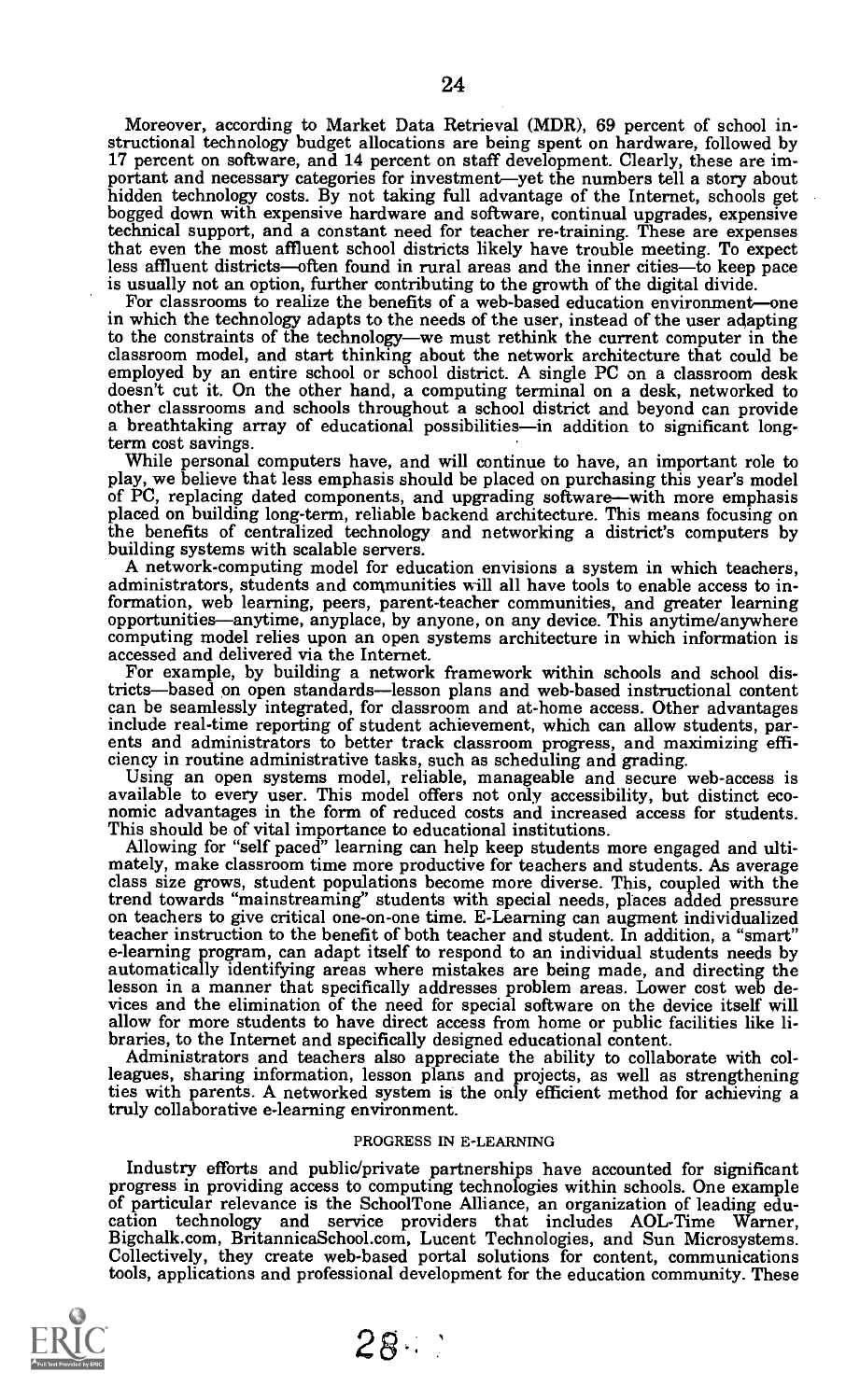education portals are web sites that provide organized access to the Internet and the delivery of services specifically tailored to the needs of the education community.

The need for services such as SchoolTone have become abundantly clear. As we have learned, providing schools with personal computers and Internet access is not enough, as educators often feel overwhelmed -unable to fully u

SchoolTone Alliance members believe that by building a portal computing infra- structure and outsourcing a school's IT needs to service providers, schools and school districts can expedite the deployment of technology while reducing the overall costs.

We believe the prospects offered by industry alliances such as SchoolTone will be the roadmap to the future of education on the Internet, and will become the preferred method for closing the digital divide among schools and students across America.<br>
With computing becoming a "utility" (similar to dialing a telephone) and new edu-

cational portals delivering quality content over the web, the economics for the education community can change. A high maintenance, fixed cost, depreciating infrastructure can become a maintenance-free, variable cost and

sponsible for 700–1,000 computers. Clearly, this is an impossible task, forcing teachers to spend class time doubling as PC technicians, or worse, meaning substantial downtime for classroom computers.<br>The Web-based Commiss

tion recommends that schools devote 40 percent of their technology budgets (up from an average of 17 percent) to teacher training. Moreover, the National Center for Education Statistics found that teachers cited a lack of time to learn, practice, or plan methods for incorporating technology in the classro

to their use of computers and the Internet.<br>While training is vitally important, and investments in professional development<br>for teachers is critical, we believe that one of the most compelling points in favor<br>of the netwo to double as IT professionals. Technology maintenance would be handled at the backend, at the school district level, allowing teachers to focus on how they wish backend, at the school district level, allowing teachers to focus on how they wish<br>to use the tools at their disposal.<br>As Web-based education evolves, teachers will be able to free themselves to teach

and students to concentrate on learning, without the need for sophisticated com- puter skills to take advantage of the web.

# THE FEDERAL ROLE

Sun believes Federal leadership is the catalyst needed to put all of our nation's schools in a position to make Internet technology work for them—and fully realize the promise of web-based opportunities in education.

We believe that the Federal Government can and should play a significant role in creating incentives to make Internet resources—especially broadband access and<br>backend infrastructure—widely available, and to encourage the development of web-

backend infrastructure—widely available, and to encourage the development of web-<br>based content specifically designed for use in education.<br>The goal of providing the best in technology to America's schools cannot be meas-<br> niques, Sun supports the formation of a national center of excellence to report on

best practices.<br>Too often, technology is implemented without a strategic vision. The Federal Government, in partnership with state boards of education and the information technology industry, should become a clearinghouse—

The economic benefits of anytime/anywhere computing are as clear for cash-<br>strapped school districts as they are for private industry. Making the most of our<br>educational resources is the key to building the skilled domesti to ensure America's economic future.

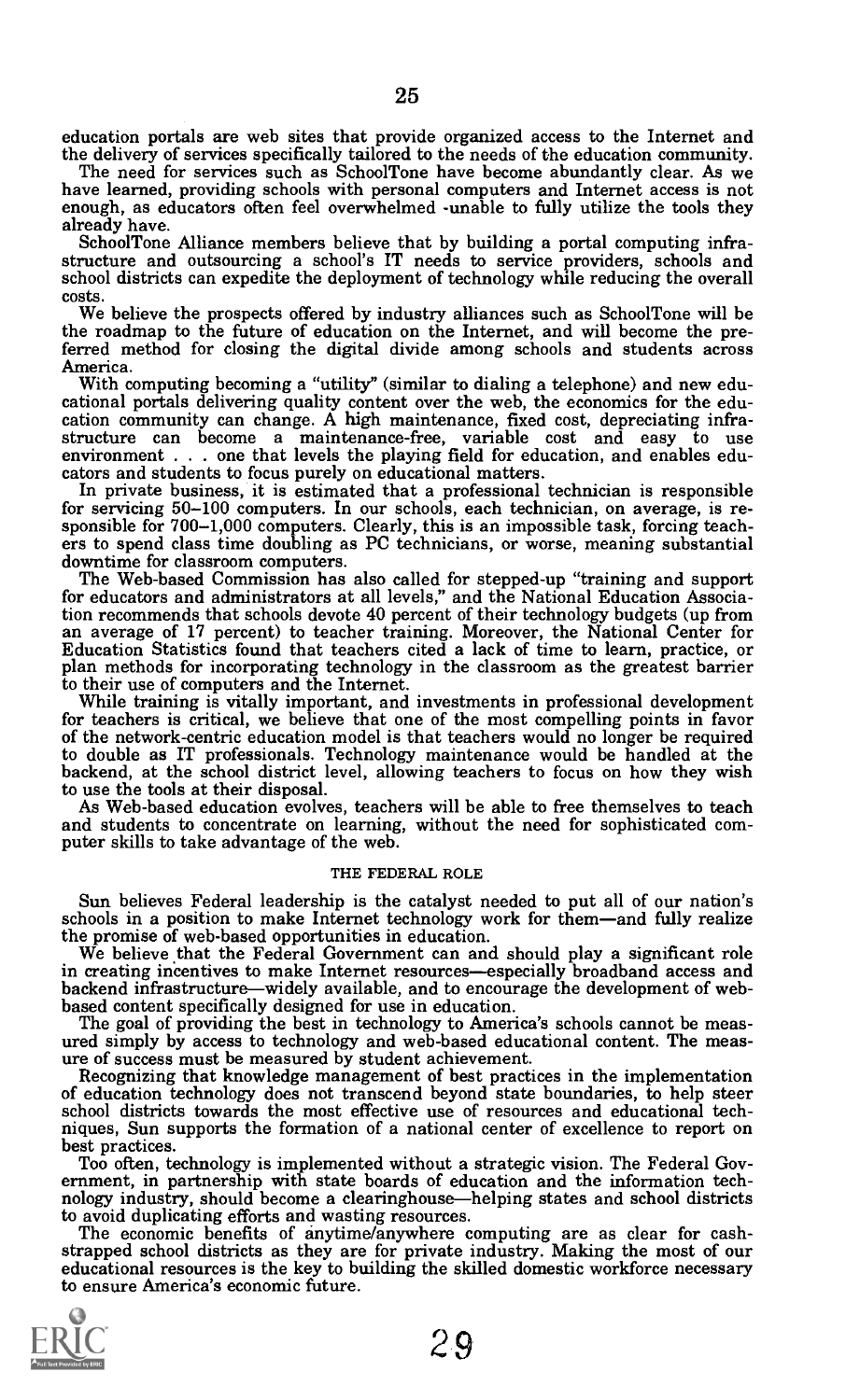While progress towards achieving full connectivity will continue, and no doubt will<br>be achieved, without concurrent development of meaningful web-based content, we<br>would not be making the most of a resource with unlimited

1. Lower Costs.--District-wide networks will create economies of scale, with schools sharing costs for backend technology and ongoing maintenance. This translates into lower IT expenditures for individual schools, and less need for teachers

2. Quality Content. - Developing web-based content will keep educational re- sources current. Updating a text book can take years, while updating a web site

takes minutes.<br>3. Easy Access.—With access to the Internet, any student, anywhere can take advantage of the best web-based educational resources. This concept has tremendous implications both for distance learning in rural areas, and for raising the level of academic achievement in our nation's poorer, urban schools.

# RECOMMENDATIONS

Funding.—Currently two-percent of all public education dollars—Federal, State, and local—are committed for technology. Sun supports an increase in funding to five-percent. With the right investments today, to support teachers' professional de- velopment, access by schools to the latest in broadband technology, and the installation of district-wide smart network architecture, we will all reap the benefits of a leaner, stronger educational system, and a better trained, better prepared workforce way will lead to significant cost savings for schools, increased access to quality con-

tent, and greater productivity.<br>Digital School Districts.—Sun supports the Computer and Communications Indus-<br>try Association call for a national digital school district initiative. This model program would provide funding for implementation of a smart network computing architecture in selected school districts throughout the country. A two-year Federal allocation of \$52,000,000, to be met through an equal commitme

- paing state, would provide a big step toward implementing the vision of the Web-<br>based Commission. Digital school funding would be in three phases:<br> $-Phase\ I.$ -Create a National Digital School District Initiative as part of t
	- Digital School Districts; with states and the District of Columbia providing<br>matching funds.<br>The total Federal commitment would be \$52,000,000—with the benefit of model<br>school districts in every state serving as resources
	- These schools would form the nucleus of a national center of excellence to report on best practices by providing tangible examples of how technology can improve education, achieve cost savings, and deliver education in way

Funding at this level—with a concurrent commitment for in-kind support by private industry—would be sufficient to equip public schools with the necessary technology, as well as providing adequate seed money to encourage th

"A model charter school in Napa, California is part of an effort to start ten new one time matching grant of \$2,000,000 for start-up expenses, with private sector companies making significant donations of equipment, software and services."

"Pennsylvania's Digital School Districts Initiative seeks to revolutionize education Pennsylvania, three districts were selected to serve as pilot programs-each receiving up to \$2,000,000 in state funding, with private companies contributing products and services."



 $3<sub>0</sub>$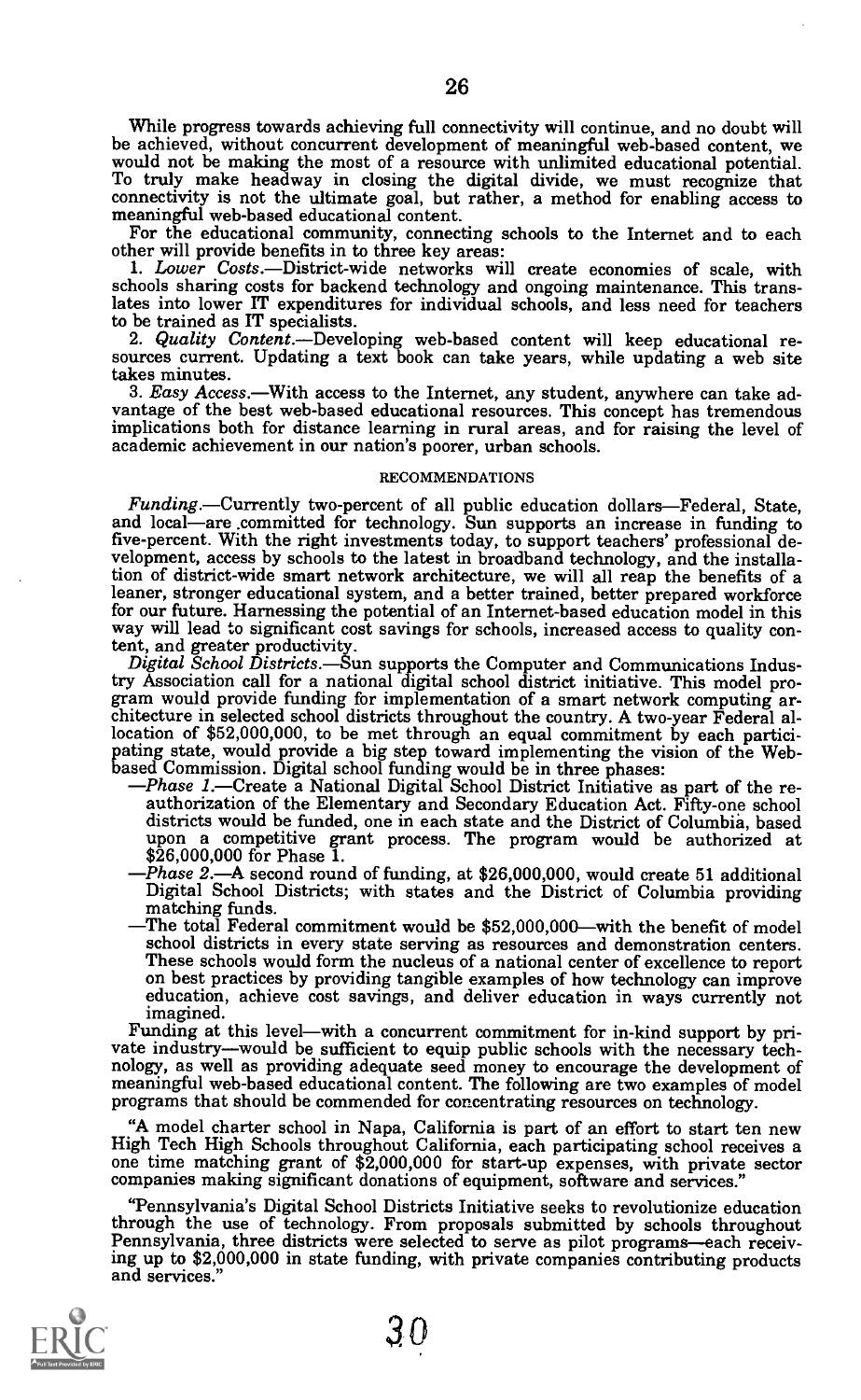Both of these programs have taken the first step, and the lessons they have learned can form the basis for the broader strategic initiative to implement the

smart network architecture in school districts throughout the country.<br>A national network of model schools such as these, located in urban and rural<br>areas throughout the nation, would become fully functional centerpieces f

the catalyst for the growth of web-based education—a model for true educational re-<br>form.

form.<br>
Open Standards.—Sun urges public officials at every level to support policies that<br>
promote the development of infrastructure and content based on open standards.<br>
Open standards are needed to make web-based computi ensure the broadest participation, greatest innovation, and lowest costs by providing a technologically level playing field for all.

#### **CONCLUSION**

Because schools lack the resources to invest in web-based learning technologies on their own, the government should adopt policies that encourage investment in backend infrastructure and content—as well as changing the met success. Access to a personal computer and the Internet alone are not enough. The metric to measure success must shift to the ability to access web-based learning systems—including meaningful digital content.

Without widespread access and use of dedicated education portals, the power of the Internet to reduce costs for schools, and facilitate access to the best educational content, will remain unfulfilled.

During recent years, America's hi-tech industries have faced a critical shortage of skilled workers. Indeed, we've had to appeal to Congress to increase the level of H1-<br>B visas to allow greater numbers of highly skilled f increasingly competitive global economy. We firmly believe that improving America's primary and secondary education is of the utmost importance if we are to develop the talent we need.

We have the resources today to make a difference. Working together, industry and government can provide the roadmap for schools throughout the country to make the investment in smart, efficient network computing -giving our children all the

Thank you, Mr. Chairman.

Senator HARKIN. Thank you very much, Mr. Gann, and I want to get back to talk to you about changing that concept of how we are doing this. I think it is very exciting.

Now, we will turn to Dr. Rose, co-executive director of CAST.

STATEMENT OF DR. DAVID H. ROSE, Ed.D., CO-EXECUTIVE DIRECTOR, CAST

Dr. ROSE. Mr. Chairman, thank you for having me here. It is indeed an honor to be here and particularly because members of this committee have been central in passing landmark legislation, ADA, IDEA, Section 508, that have

to a free and appropriate public school education and can expect to<br>find physically accessible educational buildings.

Tragically, however, and that is why I am here today, most of the curricula, the materials for learning in those classrooms, are not, in fact, available or accessible to students with disabilities. At this particular momen technologies are proliferating, we have a unique and urgent oppor-

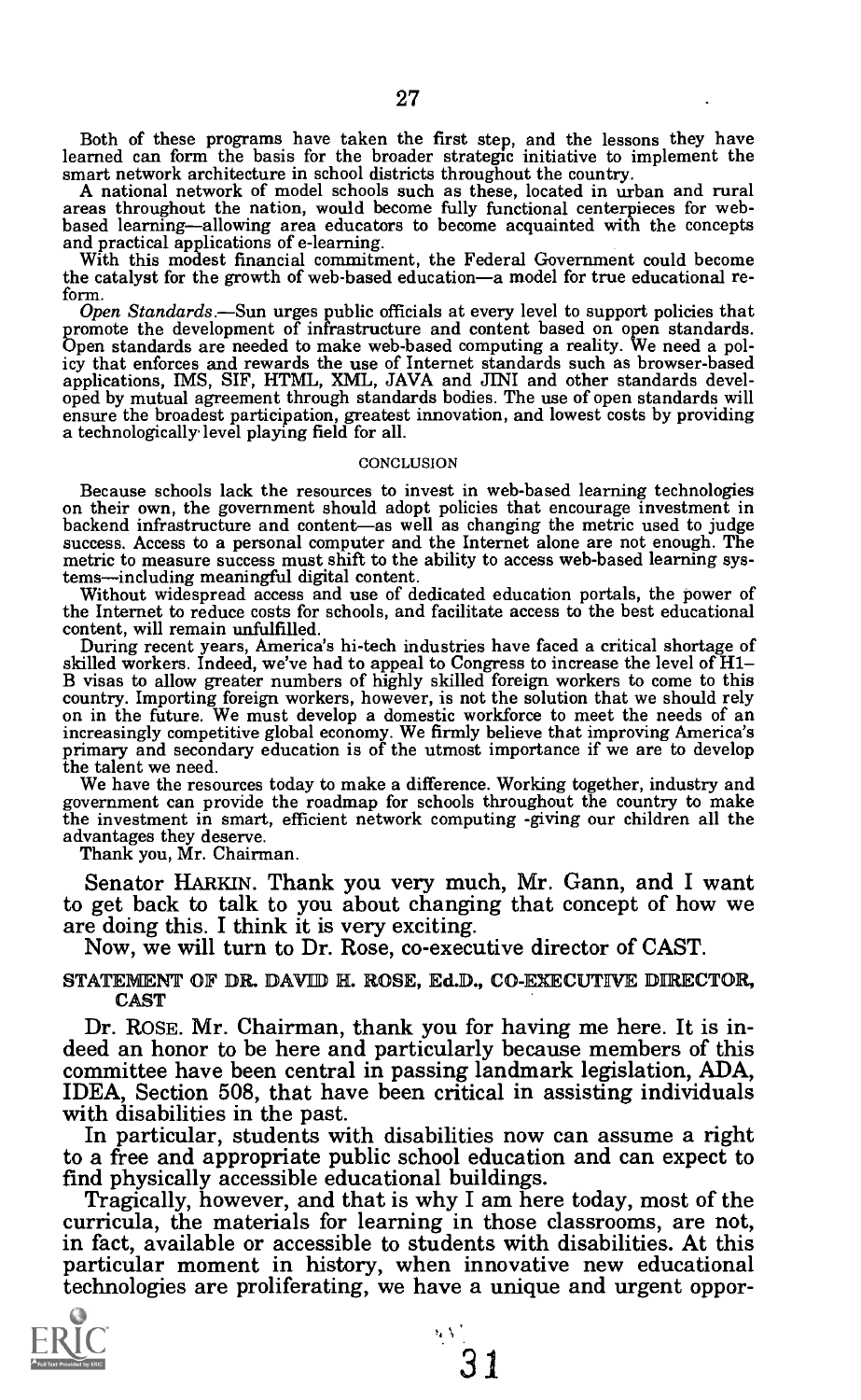tunity to right this injustice. I am here to argue that it is a mo-<br>ment of great opportunity to both save money in the long term and<br>save students and particularly to benefit all students.

I want to describe three key areas in educational technology that<br>are significant for students with disabilities: Assistive technology,<br>digital curricula and universal design. In each area I want to offer<br>a couple of recom

a wheelchair and operate the computer to write and communicate. Katherine, a six-grader, who is blind, uses screen reader tech- nologies to navigate the Internet and do her social studies home- work.

Nina, who has a brain injury that causes her to be aphasic, uses an electronic augmentative device to speak to her friends and collaborate on schoolwork.

Even more spectacular, assistive technologies are under develop- ment including devices that can be implanted in the brain for hearing, for vision, for control of paralyzed muscles. These essential uses of technology for individuals with disabilities will require susoping these low incidence technologies to attract investments of the<br>private sector.<br>So I make two recommendations. Congress should continue to

fund research and development under part D of IDEA to ensure

that we get powerful new assistive and augmentative technologies.<br>And second, Congress should support through technical assistance grants contracts for the training of assistive technology specialists so that every school and knows how to use them. I spell out the recommendations in some more detail.

Second, though, I want to talk about digital curricula because these recommendations I have made about assistive technologies often are what people again imagine. And it is dangerous to view assistive technology as the sole or most important focus of edu- cational technology for students with disabilities. Such an orientation places the emphasis on the individual with the disability as what is broken. We need, in fact, to concentrate on the curriculum as what is broken. The environment itself is often hostile to students with disabilities.<br>The lesson of ADA, in fact, that Senator Harkin has been an im-

portant part of, is that small affordances built into the environ-<br>ment, like curb cuts and ramps, are as critical for access as are the<br>assistive technologies like motorized wheelchairs.

The same is true for educational materials and methods. We need to use the new technologies not only to overcome existing barriers, but also to design better learning environments with fewer<br>barriers right from the start.<br>I want to give you an example. In The Concord, New Hampshire<br>public schools that we have been working with for about 5 or 6

years, teachers and parents have been engaged in a painstaking ef-

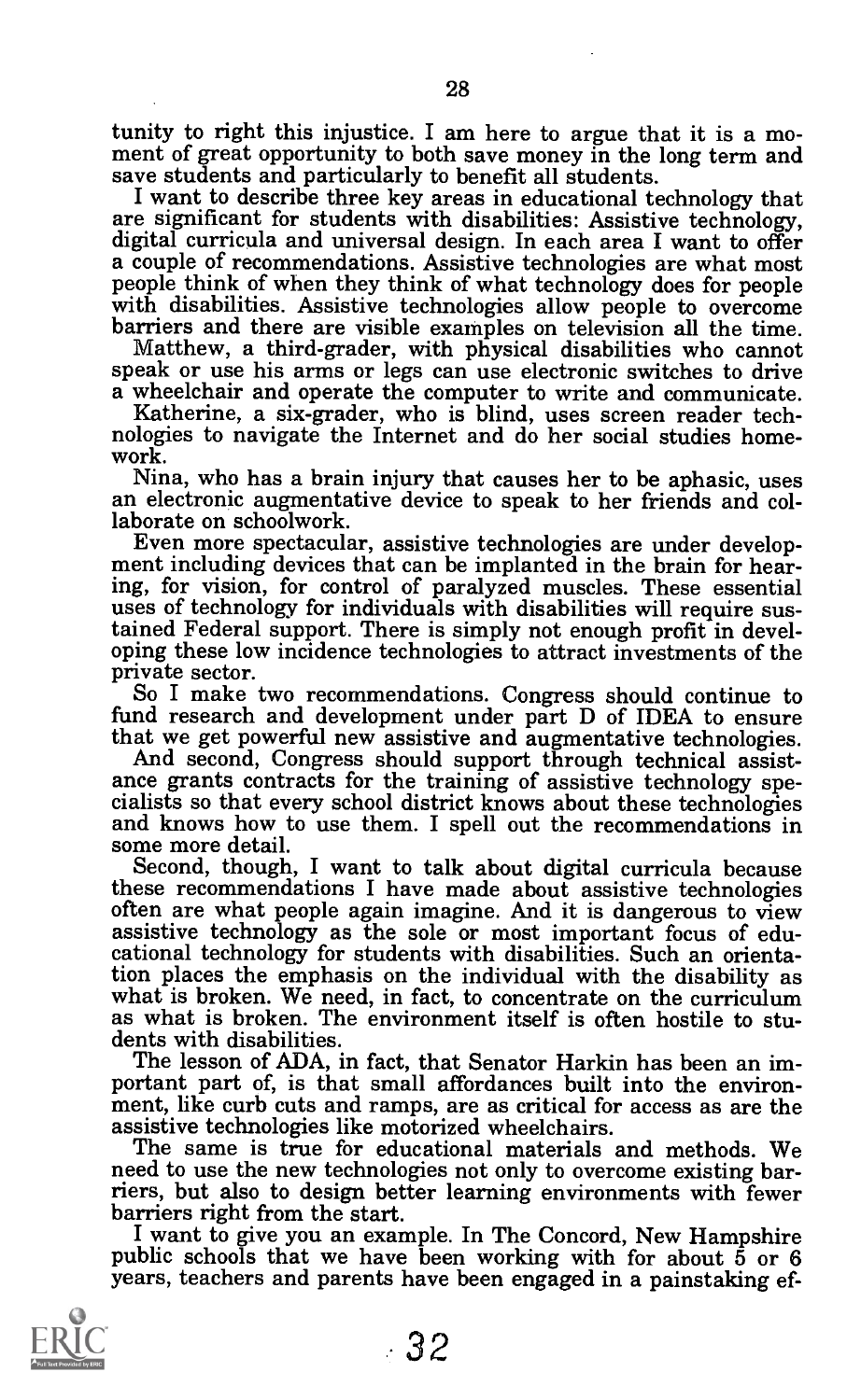fort to digitize every single piece of their curriculum. Why are they going to all this trouble? They are doing it because the digital versions of the books are much better for students with disabilities. The differences are not in the content; the digital versions have the same content. The difference is the flexibility with which that content can be displayed.

In print versions, the content is permanently fused to paper. It is fixed. Everybody gets exactly the same thing. In digital versions,

the content is presented dynamically by the computer. As a result,<br>content can be displayed in many different ways and adjusted to<br>many different learners.<br>Let me just give some examples: Imagine in a classroom that we<br>hav

text as spoken words, or have the computer print it out easily on

Jennifer, a student with severe physical disabilities, can change the display; turn its pages, with a single blink of her eye. Michael, a student with dyslexia, can click on a difficult word to have the computer read it aloud or link it instantly to a context-based definition.

In these ways, digital versions of traditional curricular materials can effectively reduce barriers to learning; thereby reducing the costs associated with expensive later adaptations and pullout pro-

We can actually do a lot more with digital curricula. In a recently completed study that we have done through the Department of Education's OSEP Program, we have digitized books and we have begun to add more supports and p

In a study of 109 very severely learning disabled students, we<br>looked at what would happen when students read novels in this

new format, digital with enhancements for their needs.<br>The results were stunning. Students who used the digital text<br>found them more accessible, enjoyable and empowering than traditional books and by the way, so did their teachers. And they learned learning comprehension strategies much more effectively showing highly significant improvements, achieving half a year's

progress after reading only three novels.<br>Remember again, these are students that have not been learning a great deal at all about reading. And those showed up on later standardized tests of reading comprehension. The control group showed virtually no progress at all with traditional books. Further, where this approach has been used, students exhibited fewer be-<br>havior problems because they were engaged in the learning activity

itself and felt success.<br>Where do schools find books like this? Concord is making its own. This is a local and far too inefficient solution. Many schools across the country are doing the same thing resulting in an enor-



 $\cdot$  6 33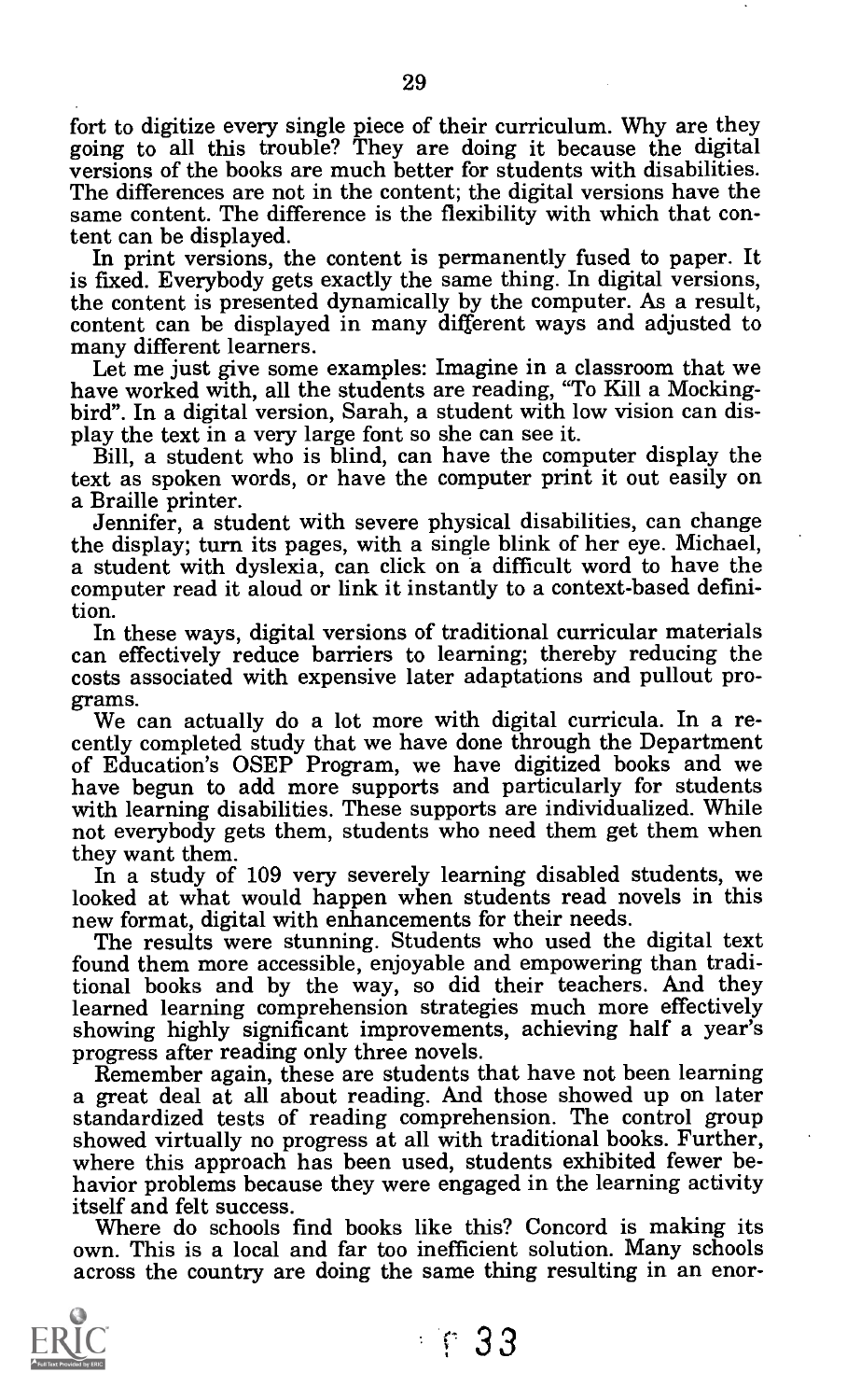mous duplication of efforts as schools all across the country are be-<br>ginning to make their own digital versions.<br>School districts and national publishers also face a bewildering

and contradictory array of local requirements and formats for such digital technologies. Local solutions cannot work.

A new piece of proposed legislation, The Instructional Materials Accessibility Act of 2001, is critical. This bill provides for the establishment of a single national electronic file format to be used by

A consistent standard will greatly facilitate the timely and efficient conversion of textbooks into digital versions that are accessible to students with disabilities: Braille, large print, digital audio and many other specialized versions like the ones I have mentioned.

The proposed bill further calls for a national electronic file repository, a central and efficient solution to replace a hodgepodge of

OSEP, under part D of IDEA, is supporting efforts that further<br>the development of digital curriculum. For example, OSEP funds The National Center on Accessing the General Curriculum housed at CAST where research, design, development, dissemination and training related to digital, accessible curriculum materials can be furthered.

We hope that Congress will urgently expand this kind of sustained and systematic work. I have three recommendations in this area: Congress should support The Instructional Materials Accessi-<br>bility Act; Congress should support dissemination and training for teachers, administrators and parents in using better digital materials and Congress should support ongoing research and develop- ment to make better and better digitally supported materials for students.

Lastly, and probably most importantly from our perspective, is the universal design of learning technologies. Making traditional books and printed materials accessible via new technology is nec- essary now, but it is not a sufficient step if all learners are to find the opportunities they deserve. In effect, we are still using new describing and supporting ways to use powerful new technologies to do new things, to engage all students in active experimentation at a level that is not possible in traditional classrooms; to commu- nicate about learning with the students all over the world, to evaluate their own learning, to construct problem solutions in so- cial groups and on and on. These technologies are rightly preparing students for their future.

Unfortunately, the design of most of these learning technologies does not consider students with disabilities. As a result innumerable new barriers for students with disabilities are being created inadvertently as we speak. These powerful new learning tech-<br>nologies are in their infancy and as yet unformed. Once formed,<br>disseminated and in wide use, these technologies will have to be<br>retrofitted, or new assistive te

new barriers being designed while we are discussing these issues.<br>An analogy well known to members of this panel will illustrate<br>my point. A number of years ago the new technology of television

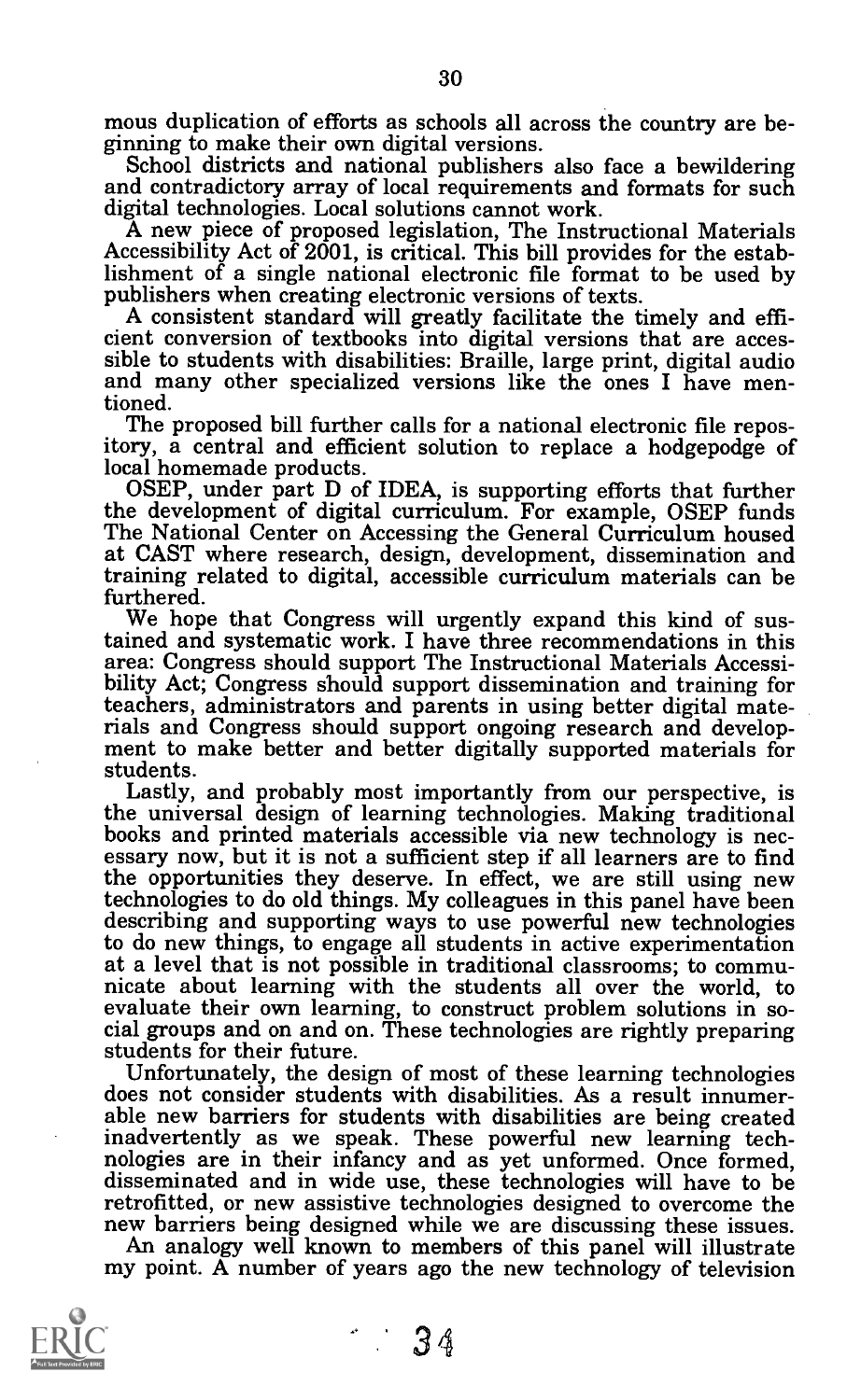was inaccessible to viewers who were deaf. Eventually decoder boxes to display captions improved access to television for deaf viewers. The cost of this retrofitted technology, several hundred dollars per television, still quiring televisions to include caption display technology led to the development of small decoder chips costing pennies apiece that were included in all the new televisions. And the beneficiaries of this quality, efficient deaf, but hearing individuals in gyms, noisy airports, spouses retiring at different times and individuals learning English as a second

The concept of building accessibility into learning technologies from the start is an example of what we call Universal Design. Well-executed universal design leads to less expensive solutions<br>and better outcomes.

For the recommendations I make regarding universal design of learning technologies, Congress should require that any edu-<br>cational technology developed, maintained, procured or used by the<br>Federal Government should be universally designed. And I have<br>several other recommendations on

In summary, I want to say I commend the Congress for its leadership and its commitment to students with disabilities. Fundamental to this commitment, and to all things I have recommended, is leadership implicit in IDEA. I

In the innovative area of educational technology it is essential not only to provide support under part B of IDEA, it is also essential to fund discretionary programs for the kinds of technology re- search, training and dissemination I described.

# PREPARED STATEMENT

And lastly, the over-arching recommendation I make to you is that we extend the same kinds of protections now afforded to physical spaces and to information in the workplace to a new area, the most important space for our future, the learning space. Our future as a culture depends on us making learning spaces, those precious spaces, accessible and supportive to every student. I believe that if we make the learning spaces of our schools accessible to all of our children, we will save both the short-term costs of poorly educating our children at the present and the long-term costs of not educating them for their f

#### PREPARED STATEMENT OF DAVID H. ROSE

Mr. Chairman, and Members of the Subcommittee, it is an honor to be asked to Rose and I am the co-executive director of CAST, the Center for Applied Special<br>Technology. I welcome the opportunity to speak with you today. The fact that I have<br>been asked to testify on the educational technology needs for ALL students.

Members of this committee were central to the passage of numerous pieces of landmark legislation over the past 30 years. Section 504 of the Rehabilitation Act of 1973, the Individuals with Disabilities Education Act of 1975, Section 508 of the

 $-35$ 

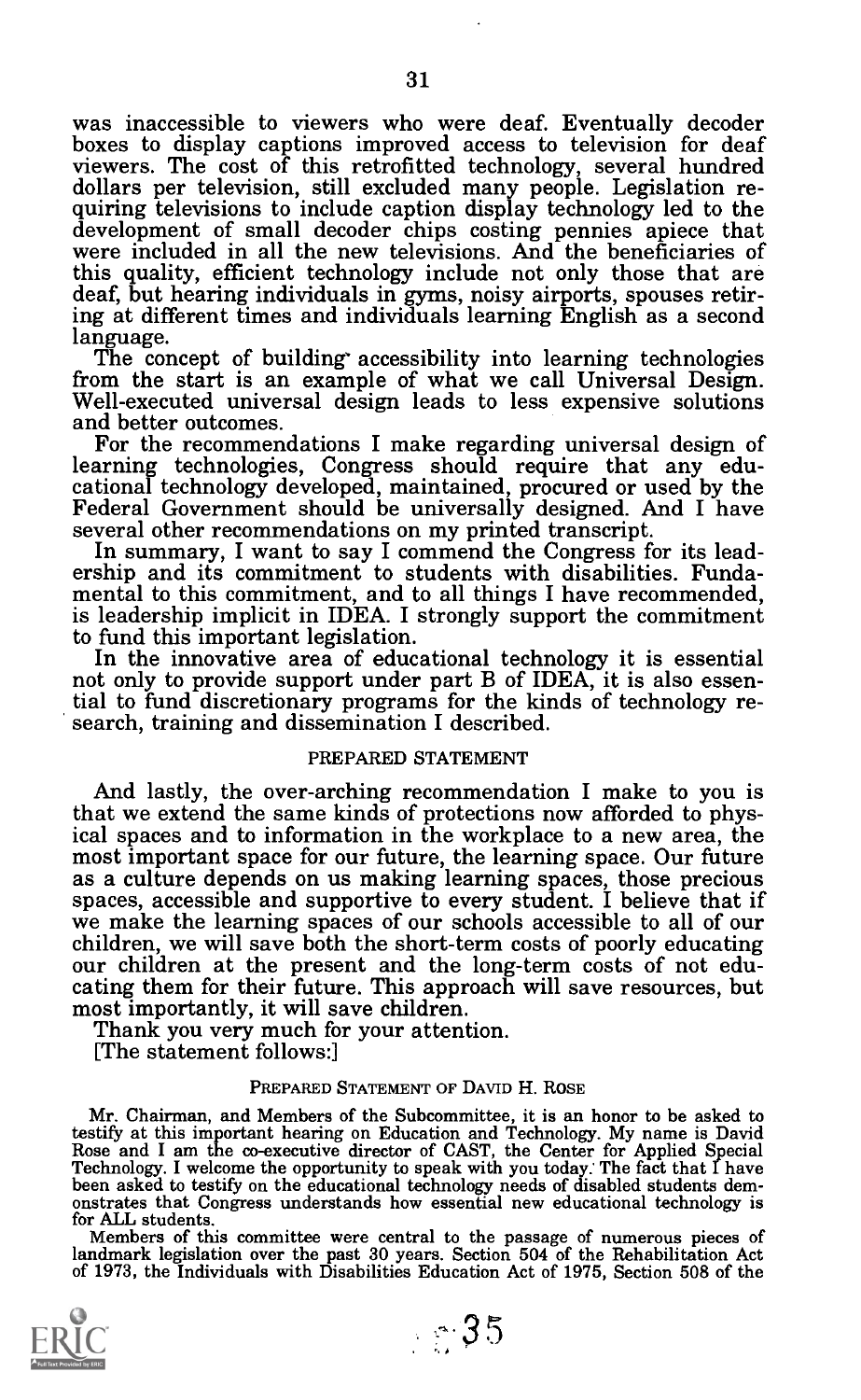Rehabilitation Act of 1988 and 1998, and the Americans with Disabilities Act in 1990 are all landmark pieces of legislation. Because of these laws, many things for- merly thought to be impossible for individuals with disabilities are now not only

possible, they are commonplace. Among those commonplace results is the fact that individuals with disabilities now have a right to a free appropriate public school education, and can expect to find educational buildings that are physically accessible to them. It remains a trag- edy, however, that the curriculathe materials and methods for learning inside those buildings—are too frequently NOT available or accessible to students with dis-<br>abilities. At this moment in history, when innovative new educational technologies are

being designed and distributed to classrooms, there is a unique and urgent oppor-<br>tunity to right this injustice. If this opportunity is seized, the future will see distunity to right this injustice. If this opportunity is seized, the future will see disabled people making contributions to our society that were envisioned with the passage of these landmark pieces of legislation. Moreover subsequent reduction of people having to go onto SSI and SSDI programs because<br>they are not qualified to work in the jobs of the future. The overall benefits will<br>be shared not only by children with disabilities, but by AL

#### ASSISTIVE TECHNOLOGIES AND THE PRESENT

Most of the existing successes of technology for individuals with disabilities are examples of "adaptive" or "assistive" technologies. Assistive technologies are applications (either hardware or software) that are developed specifically to assist disabled<br>individuals in overcoming barriers. We are all familiar with spectacular examples

- of these technologies:<br>—Matthew, 3rd grader with physical disabilities who cannot use his arms or legs,<br>uses electronic switches to drive a wheelchair and operate his computer to write and communicate.<br>-Katherine, a 6th grader who is blind, uses screen reader technologies to navi
	- gate the Internet and do her social studies homework.<br>Nina, who has a brain injury that causes her to be aphasic, uses an electronic
	- augmentative communication device to speak to her friends and collaborate on

schoolwork.<br>And there are even more spectacular assistive technologies under development, including ones that are more centrally placed in the nervous system-implanted technologies for hearing, for vision, for control of paralyzed muscles. These are essential uses of technology for individuals with disabilities and their continued development will require sustained federal support. There

Therefore, I recommend that Congress should continue to fund IDEA Part D research and technology development to ensure that new assistive and augmentative technologies are developed, particularly those that interface with nologies (see below) and those that support cognitive as well as sensory and physical access. In addition, congress should support, through technical assistance grants or contracts, the training of assistive technology spe

That recommendation notwithstanding, there is a danger in viewing assistive technology as the sole focus of technology for students with disabilities. Such an ori- entation places the emphasis of intervention on the individual rather than the environment. While developing powerful technologies for overcoming barriers is a good thing, it must be balanced by designing environments that have fewer barriers. The lesson of the ADA is that small affordances built in everywhere, like curb cuts and ramps, are as essential as powerful motorized wheelchairs.

The same is true for educational materials and methods. We need to use the new technologies not only to overcome existing barriers to learning, but to design envi- ronments for learning that have fewer barriers right from the start.

# MOVING TOWARD THE CENTER: THE POWER OF DIGITAL CONTENT FOR STUDENTS WITH DISABILITIES

In the Concord, New Hampshire public schools, teachers and parents have recently completed the painstaking task of copying all of their printed curricular materials into the computer. They now have their own "digital versi

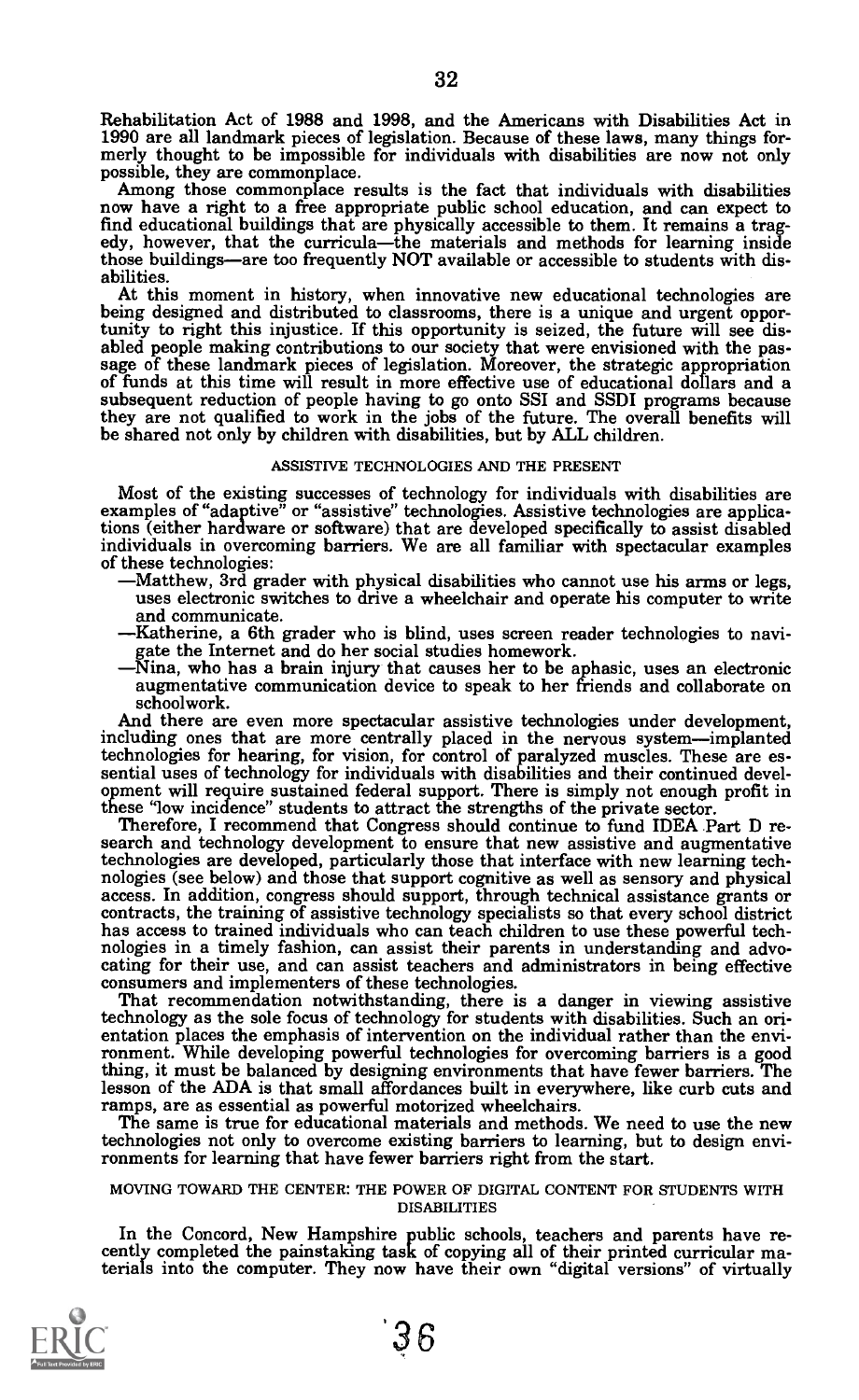every textbook and printed text used in their schools. Why did they go to all that bother?<br>They did it because the digital versions of the books are much better for students

with disabilities. The difference is not in the content—the digital versions have exactly the same content—the difference is in the way that content is displayed. In print versions the content is dried into the paper, and individualizable.

Imagine, for example, a digital version of "To Kill a Mockingbird" for a 10th grade classroom:

- Sarah, a student with low vision, can display the text in a very large font so she can see it;
- 
- 
- 

-Bill, a student who is blind can have the computer display the text as spoken<br>words or have the computer produce it as refreshable Braille;<br>-Jennifer, a student with severe physical disabilities can change the display (e. sive adaptations and pull-out programs. But it is possible to do more than merely reduce barriers. In a recently completed research study (with technology developed From U.S. Department of Education's Office of Special Education Programs), colleagues at CAST digitized books from local schools and, using the flexibility of digital text, embedded research-based strategies for improving ital texts, the level of access and support for reading comprehension could be adjusted closely to each child—providing the foundation for highly efficient learning.<br>The results were stunning—the students who used the digi

them more accessible (and enjoyable and empowering) than students who used traditional books, they learned reading comprehension strategies much more effectively than their peers, and they showed highly significant improve ing comprehension. Their peers without such digital books did not show any signifi- cant progress at all. Further, where this approach was used, students exhibited

fewer behavioral problems because they were engaged in the learning activity.<br>Where can schools get these kinds of digital books? Local solutions are far too in-<br>efficient. While many schools across the country, like Conco efficient. While many schools across the country, like Concord, have begun to digitize their own books, the duplication of effort is staggering. And it will get worse: most schools are not yet aware of this capability. The

A new piece of legislation, the Instructional Materials Accessibility Act of 2001, is critical. This bill provides for the establishment of a single national electronic file format to be used by publishers corresponding to texts they publish. This will great-<br>ly facilitate the timely and efficient conversion of textbooks into versions that are disabilities: e.g. Braille, large print, digital audio and other specialized formats like those that I have been describing. The bill further other specialized formats like those that I have been describing. The bill further<br>calls for a national electronic file repository—a central and efficient solution to re-<br>place a hodge-podge of local ones. CAST is already launching a major national Web-based resource—The Universal Learning Center—

to provide accessible digital curriculum materials to teachers and parents. Having digital, accessible, learning materials in the schools is essential. Two other prepared for, the power of digital resources like these. Congress must ensure that there is support for the national training and dissemination of teachers, administra-tors, and parents in using these more efficient ways of making the curriculum accessible.<br>And it is also important to understand that we have only begun to exploit the

power of digital resources: Congress should support ongoing research and development designed to develop and implement digital curricula that are infused with the best of research-based accommodations and enhancements for

abilities and their peers.<br>Projects funded under OSEP from part D funding of the IDEA (e.g. the National Center on Accessing the General Curriculum housed at CAST) are already making



 $-37$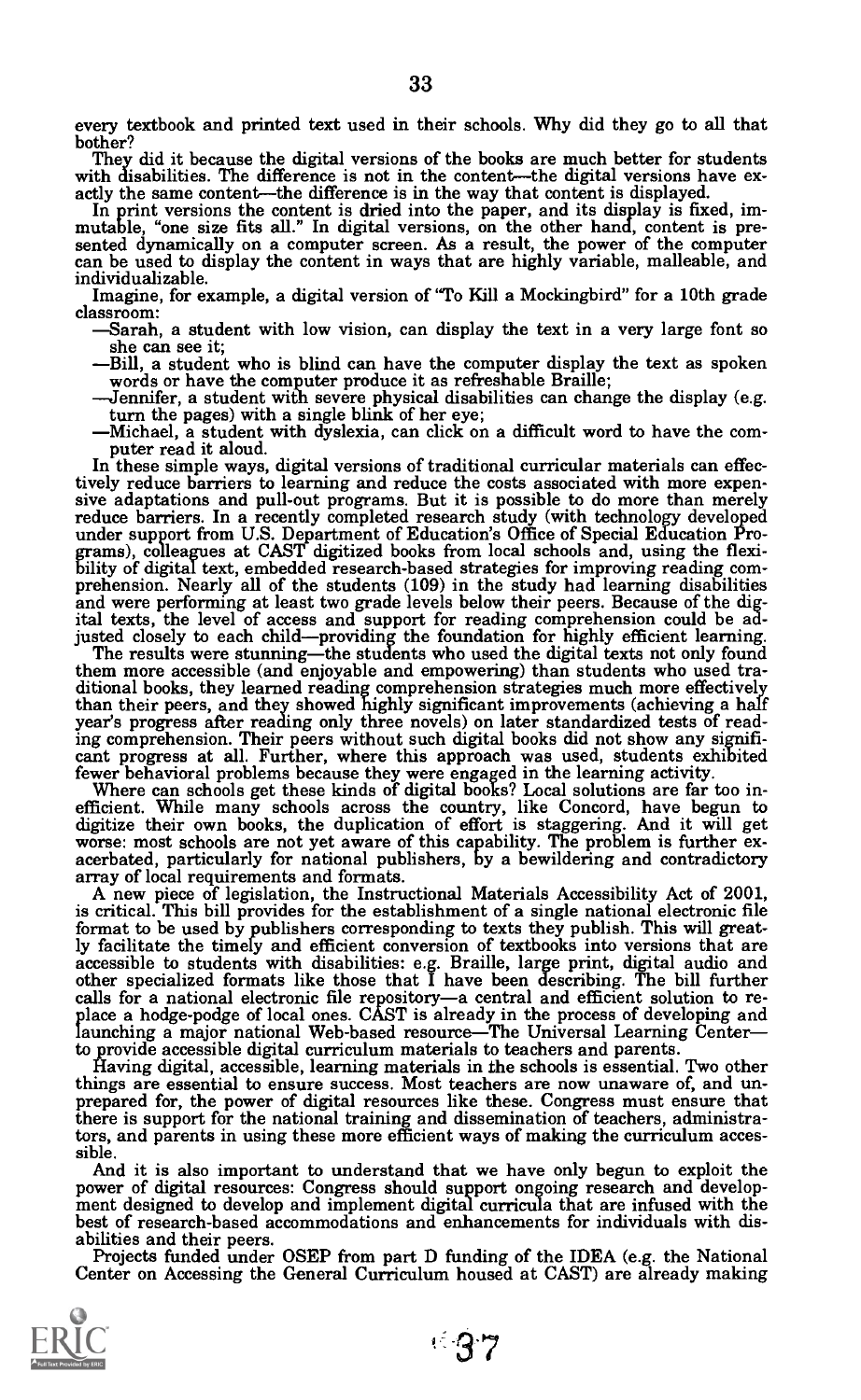progress on each of these points, but I recommend that Congress intensify these ef-<br>forts lest we miss the opportunity before us. These efforts will ultimately save re-<br>sources, and they will save children.

#### BUILDING A BETTER FUTURE: UNIVERSAL DESIGN OF LEARNING TECHNOLOGIES

Making traditional books and printed materials accessible via new technology is a necessary, but not sufficient, step: in effect it is using new technologies to do old

The more powerful new learning technologies, those that my colleagues on this panel have been describing, use the new technologies to do NEW things—to engage ALL students in active experimentation at a level impossible in evaluate their own learning, to construct problem solutions in social groups, to create and edit new kinds of media well beyond the limits of writing text. These technologies prepare students for their future.<br>Infortunatel

ly to create new barriers for students with disabilities, leaving disabled children farther behind.

This is what I meant earlier by the urgency of the opportunity in front of us. We are at the infancy of these new learning technologies; they are not yet crystallized. Once they have been "hardened" and disseminated, it will be very expensive and wasteful to retrofit accessibility into them or to build new assistive technologies to overcome the barriers they impose.

An analogy well known to members of this panel is important. Several decades ago television, a new technology, was completely inaccessible to individuals who were deaf. Over time, decoder boxes were developed that individu sive, purchased at hundreds of dollars apiece. Later, important legislation was passed to require that the design of televisions include a decoder chip, a small piece of accessibility that is now built into every televisio there is an additional benefit. The heaviest use of captions is not by deaf people at all—but hearing individuals in noisy bars and airports, individuals who are English language learners, exercisers in gyms and so forth.

The concept of building accessibility into the technology from the start is an example of what is called Universal Design. It is generally better and cheaper to practice universal design than to retrofit solutions later. S designed<br>It is important to reflect on the recent history of Section 508. Most government

websites were originally created with no awareness of disability access. Since the law was passed making it essential to design carefully, there has been enormous expense to retrofit sites. What can Congress do to ensure that the new technologies are universally designed right from the start?<br>First, Cong

for the workplace—in this case in the "learning place." Congress should require that<br>any educational technology developed, maintained, procured, or used by the Federal<br>government should be universally designed. Secondly, c

community.<br>Second, to ensure rapid dissemination of better educational technologies, Congress<br>should support the development of research-based guidelines for school districts,<br>publishers, parents, and administrators on how

Third, provide funding for continued research and development in designing, im-<br>plementing, and integrating better universally designed educational technologies.

#### **SUMMARY**

I commend the Congress for its leadership and its commitment to students with disabilities. Fundamental to this commitment, and to all of the things I have recommended, is the leadership implicit in IDEA. I strongly suppor

In the innovative area of educational technology it is essential not only to provide. the kinds of support provided under Part B of IDEA, it is essential to fund discre-

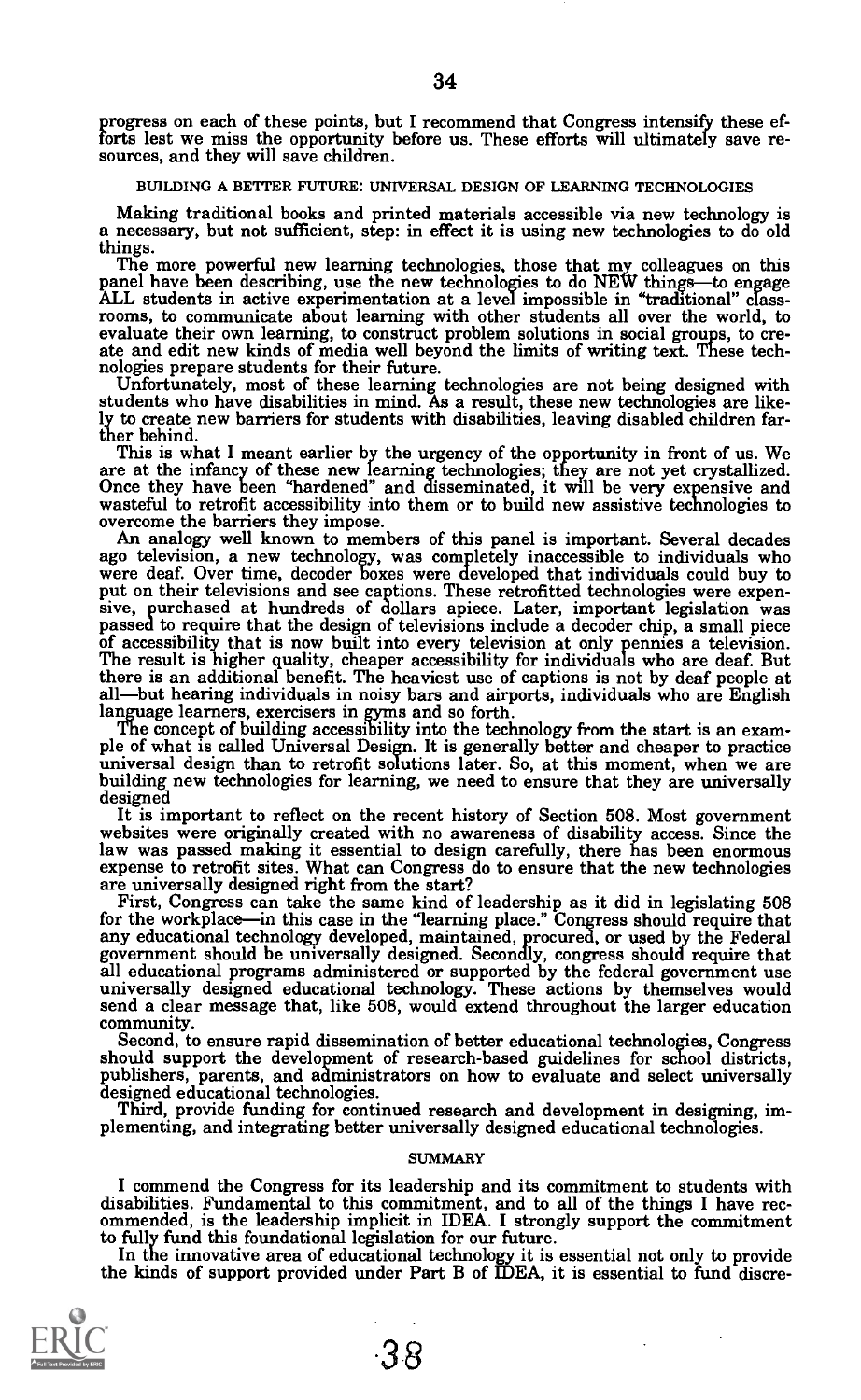tionary programs that enable technology research, training, and dissemination—<br>those under Part D. Without that support we will miss the opportunity, just at this propitious moment, to turn the power of educational technology in a direction that will indeed leave none of our children behind.

In specific, I have made recommendations in three areas:<br>(1) Assistive technologies.—These individual technologies are essential to overcome the barriers that students with disabilities face in normal classrooms. Congress should support their continued development into areas where barriers remain, and<br>should fund technical assistance to school districts so that they can be effective con-

sumers of these powerful technologies.<br>
(2) *Digital Curricula* .—Most existing classroom technologies are still print based—<br>
making it very difficult to use assistive technologies, and even more difficult to indi-<br>
maki

oped for schools, they should be made accessible to all of the students in the school, right from the start. Congress should support efforts to make guidelines for the universal design of such technologies and provide lead

ing, and disseminating such technologies in all of its programs.<br>The over-arching recommendation that I make to you is that we extend the same<br>kinds of protections now afforded to physical spaces and to information in the place to a new area, the most important space for our future—the learning space.<br>Our future as a culture depends on us to make the learning spaces, those most pre-<br>cious spaces in the lives of our children, accessible and

Senator HARKIN. Thank you very much, Dr. Rose. I was just making some notes on this. Thank you all. This has been great testimony and I appreciate your being here and for your involvement in this.

I would like to start out first by talking with Mr. Gann about ago about the idea that we may be going down the wrong road if we are going to be focusing on a PC on very desk. We have had other testimony about how much money is going into hardware.<br>These get outdated and they have to be upgraded all the time. You have a different concept. Your concept is—what did you call it—<br>backend?

Mr. GANN. Well, you could call it network centric computing or Internet computing.

Senator HARKIN. Yes. Flesh that out for me a little bit more. What you are talking about is some kind of a web-based system that would be district-wide based; maybe State-wide based? I am

There would be servers in the schools, but would not the kids still have to have some type of a terminal of some kind, either a still have to have some type of a terminal of some kind, either a PC or something that they would have within their classroom. You are not getting around the hardware. You may be getting around some of the software problems, but I do not know about the hard-<br>ware problems. I am a little hazy as to how this is going to save<br>us money and be more quickly upgradeable in the future, so could<br>you talk about that a litt

Mr. GANN. Sure. Well, I think a really good analogy to begin with would be when you go on the Internet today and you go to a site such as Yahoo!, that site has all the data aggregated for you. In effect, it is a portal. And what is really great about a site like that



3 9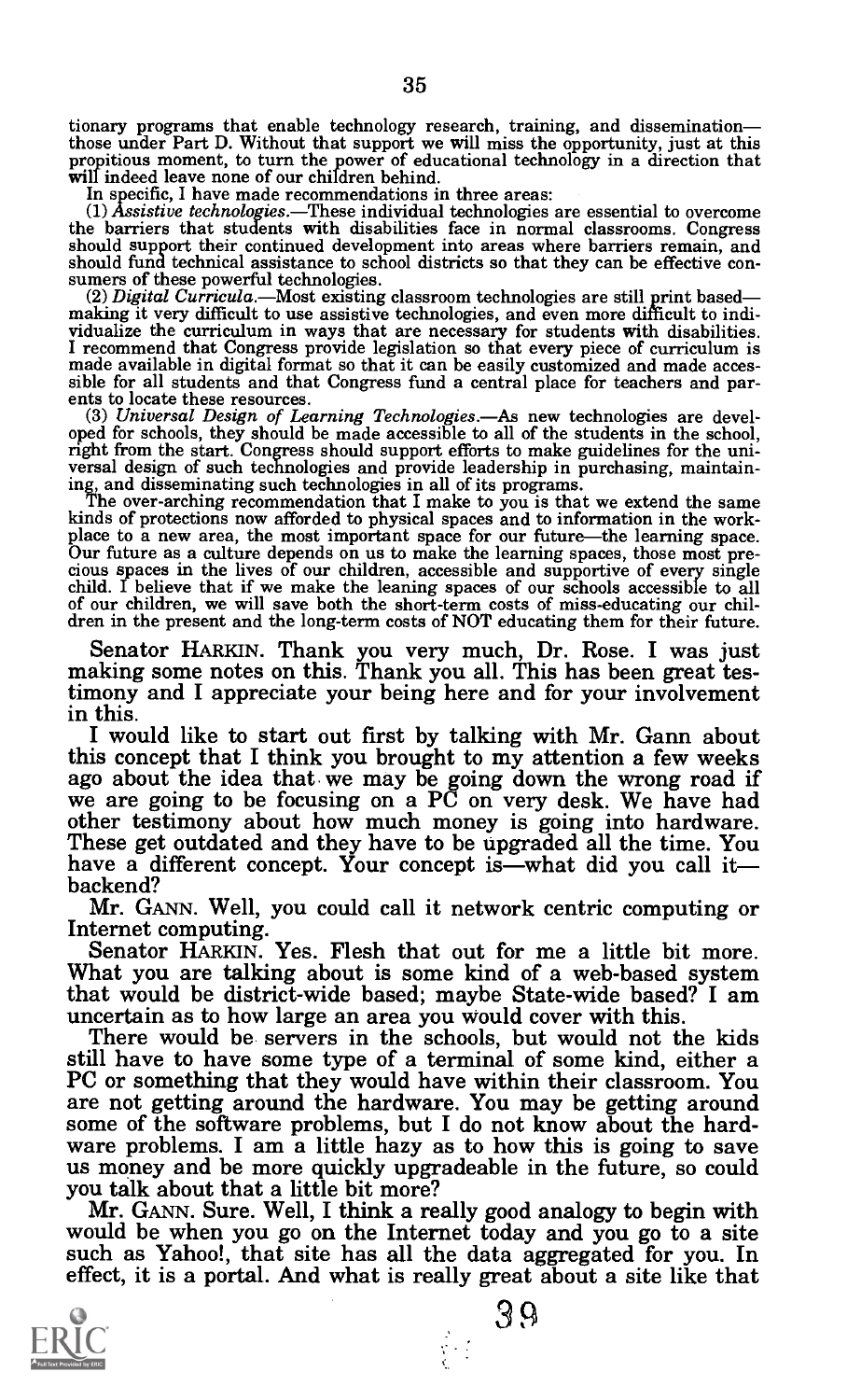is that you can use really any number of devices, a PC, or a net-<br>work computer. Even Palm Pilots today, these inexpensive hand-<br>helds, have Internet capabilities that can enable you to log into a<br>portal like this. What is computing, if you will, is that the intelligence is invested at the backend in servers and storage devices and in software. And it is based on open systems and open standards. What is really important here is simply by usi Netscape, whoever, you can access all of this data very easily and<br>what is really important is that it becomes a lot less important<br>what type of device you are using from a user point of view. So you can use a PC that is current today, you can use an older PC, you hooked into the Internet with the browser and that very fact of interoperating with the smarter system gives schools more choices. So to conclude, you absolutely will have a role for PC's. It is just that PC's and other devices can be used longer and more effectively we see is that older PC's, you know an old Pentium machine, we have even seen 486 machines that are sort of being given away for free now, can be significantly refurbished and used in schools if you put good browsers on them and you really hook them into a powerful backend.<br>So it is all about using more devices effectively.

Senator HARKIN. Is this being done anywhere?<br>Mr. GANN. Sure, it is being done a lot in the private sector<br>Senator HARKIN. I mean in education.

Mr. GANN. It is also being done in a number of schools. There is a grade school in Carrolton, Georgia where they have imple- mented this. There is also a school in Florida called The Celebration School, and a school in California in Newark.

Senator. HARKIN. So your advice to us is as we move ahead in this—are you saying that perhaps by giving a block grant out to the States, that States may take this money and give it to local school districts and in each local school district they have all the system and this system, and so you have a lot of different systems operating in say, one State, for example? Are you suggesting that what we might want to do is to try to move more in the direction of standardization or something of a backend system? Not telling what kind of backend system they have to have, but saying that this is where we want the money to be used; not just in buying laptops and buying software pr vidual school district basis, but doing it on a broader statewide basis. Is that what you are saying, what we ought to be doing is giving that kind of direction?

Mr. GANN. Well, I think one thing that would be very useful is to help fund some pilots around the country to experiment with new innovations and technology, and I think there are a couple of really important rules that need to apply. One is it tends to be better when vendors work with open systems and standards. That en- sures that any number of devices, any number of technologies from different vendors can work together. That way schools do not get locked into any one technology.

4 0

ţ

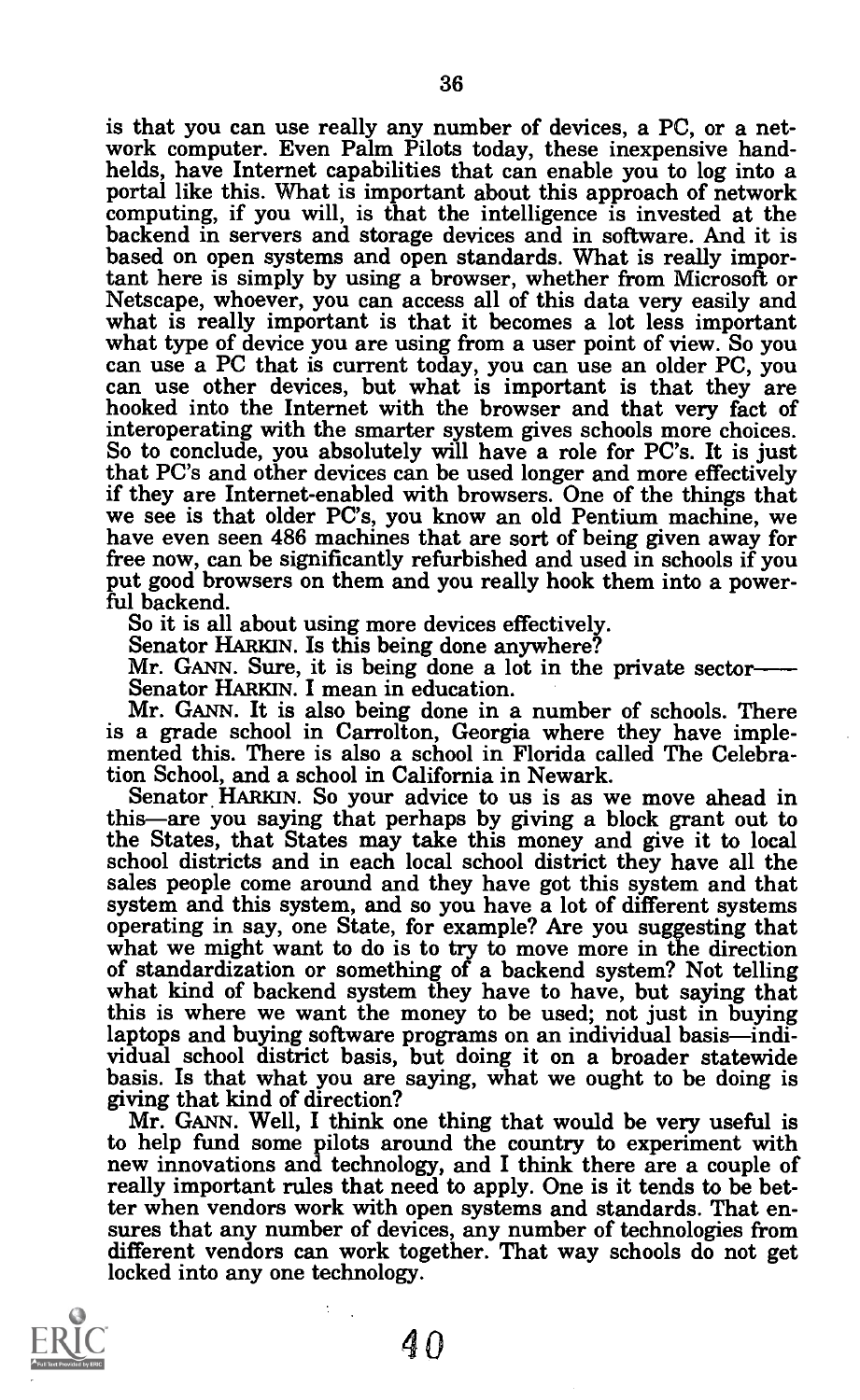The second piece of advice is if you put the technology more and more in the backend and focus it on the Internet, you can get some of the economies of scale that we have been talking about. So I think it is good to do some pilots and it is good to do some learning

Senatro HARKIN. How about the rest of you? You've all been in-<br>volved in this. You've all had kind of specific things here, but I<br>think Mr. Gann is putting his finger on a divergent path that we may be going down. We are going to go one way or the other. If<br>we decide to go one way, it is going to be hard to shift to the other,<br>if you see what I mean. Once you start going down that path, I<br>think it is going to be h

Now, Ms. Maxwell, you've been involved in a site-specific, school-<br>specific program where they are not networked outside the school,<br>but they are in those classrooms. They have got their individual<br>programs, and what Mr. G those students would be hooked up to a server. They would be able to tap into a broader base of information than perhaps they have right now. Just from your 1 year of experience in this, how do you think that this might be better or worse than what you are doing right now?

MS. MAXWELL. We have not locked ourselves into stand-alone sitactually, probably more than software. I am not quite under-<br>standing, Mr. Gann. Are you going to be like a portal where you<br>already have these sites available, or software available? I am not

quite with what you are——<br>Mr. GANN. Well, one of the things that we are seeing, actually,<br>in the industry is a lot of the mainstream publishers, McGraw Hill,<br>and other vendors are moving to a more network-enabled kind of<br>e tional technologies can be re-engineered to get the benefit of the

which, make no mistake, are still very effective tools.<br>Ms. WILLIAMS. It is my impression that what you are talking<br>about is technological backend with which I am not familiar, but what is true, as Gail said, is that most schools are working in a network environment, not a stand-alone environment. And the biggest challenge that they are having now is the bandwidth problem.

Senator HARKIN. IS a what?

Ms. WILLIAMS. Bandwidth. So if you have—let's just say you have a school that has a very low computer-to-student ratio, so you have a possibility of having a lot of kids on line at the same time<br>and the barrier is that the information just does not come up fast<br>enough where you cannot navigate it fast enough, but they are al-<br>ready working in a hi

Ms. WILLIAMS. Oh, outside. Yes. Because that is the whole point. They are doing a lot of interacting with other children or with experts through just plain old e-mail.

 $\sqrt{\hat{Y}}$  .



4?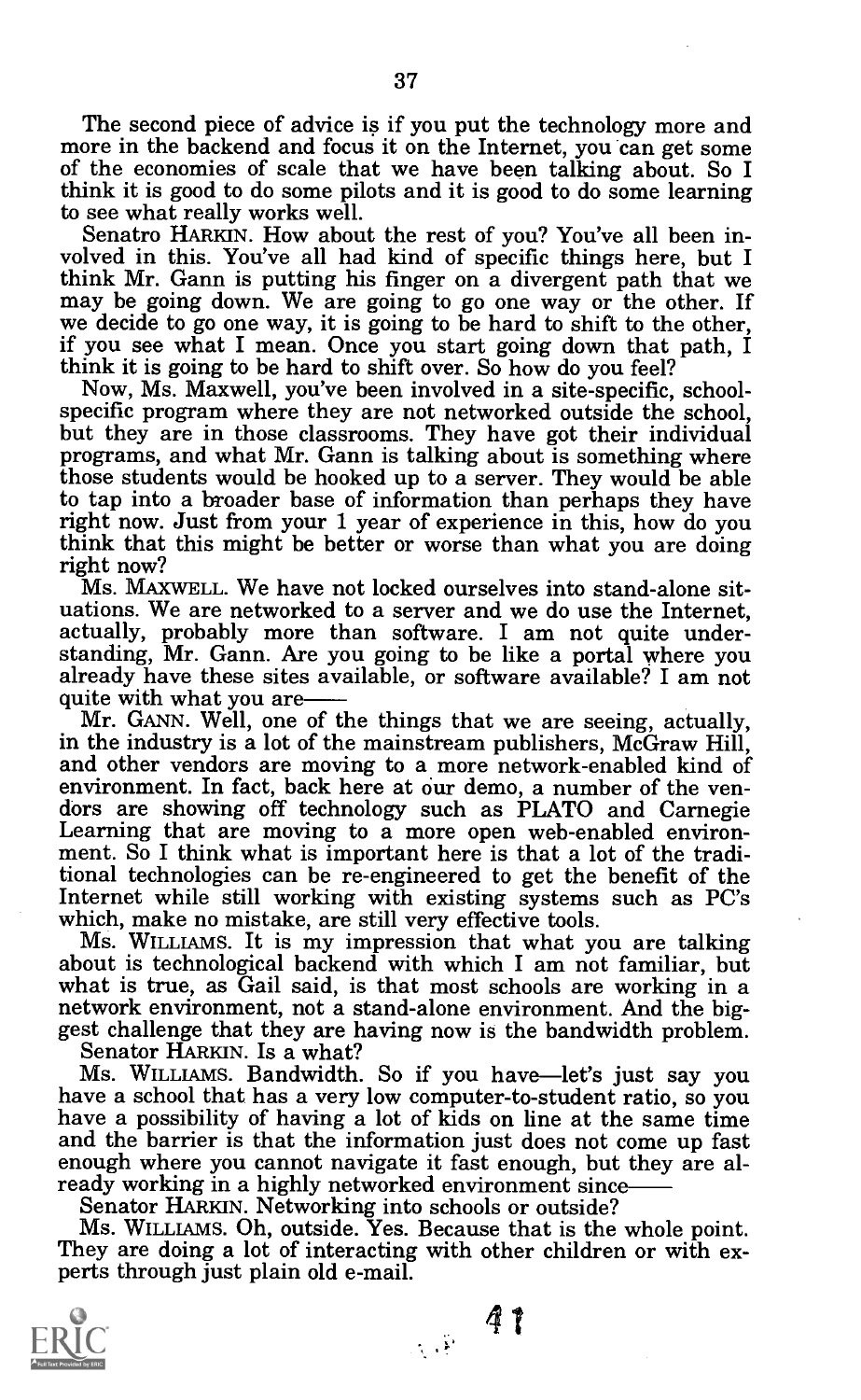Senator HARKIN. But what are they networking with? With whom? With what?

MS. WILLIAMS. To information resources on the web.

Ms. MAXWELL. Exactly.

Senator HARKIN. OK.<br>Ms. WILLIAMS. We use very little stand-alone software unless it is a project-based software where we—like word processing or desk-<br>top publishing. We are linked to the Internet. We do a lot of what are called WebQuests, where we use—the students are involved in projects that access sites on the Internet to perform a task and solve a problem. So most of our usage is already using the Internet and going out to sites all over the world and like she said, to look at experts, or talk to experts, or to do e-mail with other students in other schools. That is what we are doing a lot of already with

Senator HARKIN. Well, the question I have on that is number one, is it reliable? First of all, you never know who you are talking to on the Internet. Is it reliable? Has it been devgloped to a curnet and do all kinds of things. But my question is, is having programs that are web-based, as Mr. Gann is talking about, is that geared toward education, towards all aspects of education? That is quite different than just

Ms. MAXWELL. We do not have the students just out there surfing the Internet. Everything we do is very structured and that is where the time comes in on the teacher's part and myself. We do all of that searching and looking for good educational sites that are sound and accurate, ahead of time. That is where the WebQuests are an excellent source because those are very structured and every site you go to has been checked and made sure that they are educationally sound. We make sure everything is tied to our objectives and standards before we do it.

Dr. HONEY. I think what we have seen in the last 8 years is that there has been a tremendous growth in educational content on the Internet and there has been a tremendous amount of development and schools like Ms. Maxwell's that are well poised to take advan-<br>tage of those resources can use them very effectively.

But a much greater concern from my point of view is that not all schools are created equal. And we have growing, growing, growing disparities in this country, particularly between urban schools and better endowed, wealthier, suburban, often communities. The critical difference here is that in those communities people are ei-

or not well poised to use them, and there is a widening gap.<br>So there are real issues around how do you help struggling dis-<br>tricts, districts that are facing real serious achievement problems move in the direction of being able to take advantage of what has<br>really become an enormous wealth of education resources.

Senator HARKIN. Now you are talking about another slice. That is another divergence that is taking place out there. In back of that, I am still trying to figure out whether—now what Mr. Gann, Ms. Maxwell and Ms. Williams were basically saying is that is al-

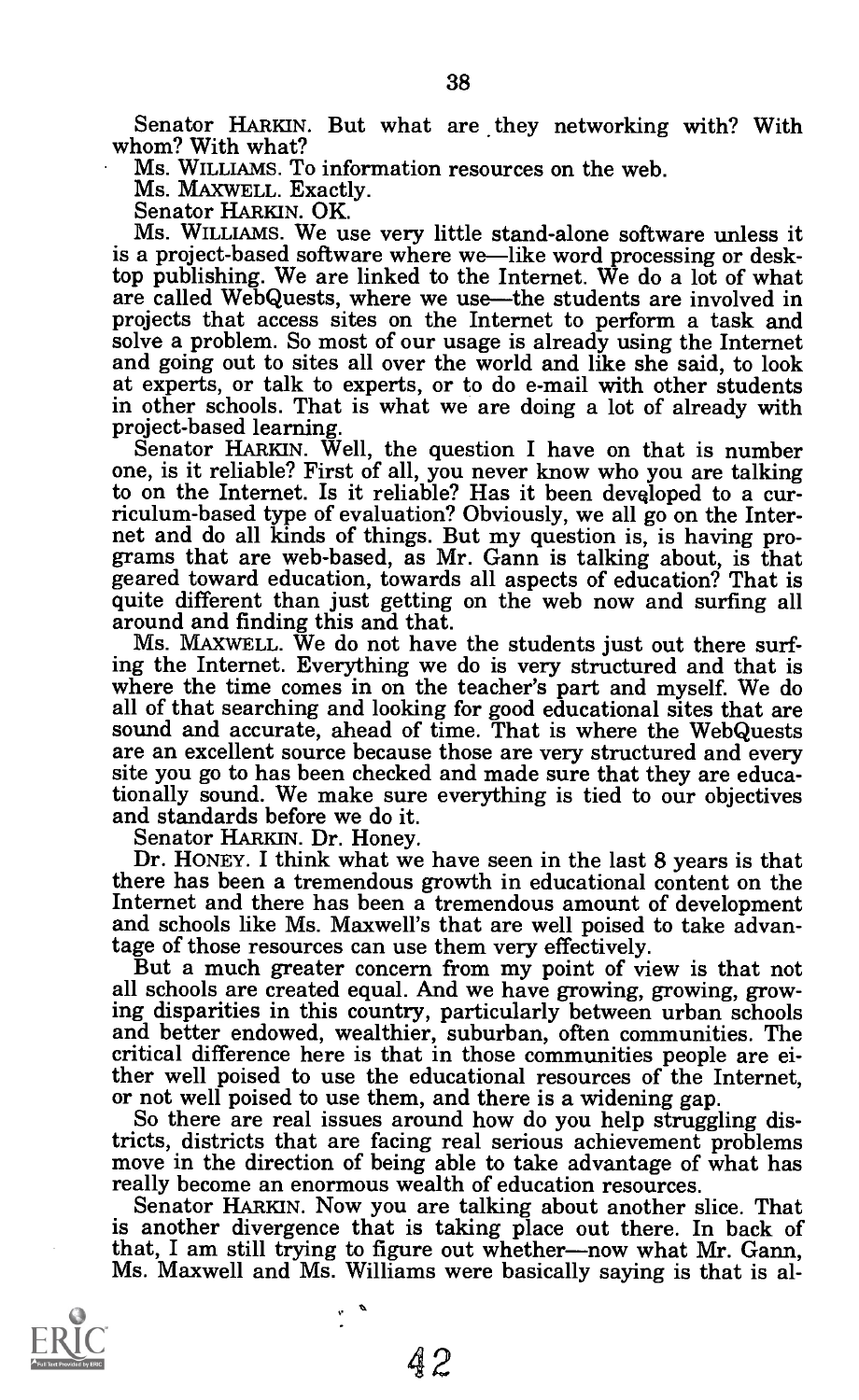ready there. That backend architecture is already there that they can tap into. But from your testimony, it seems to me you are say-<br>ing that, again, we must rethink the current computer in the classroom models and start thinking about the network architecture that could be employed by an entire school or school district.

A single PC on a classroom desk just does not cut it, with more emphasis placed on building long-term reliable backend architecture. This means focusing on the benefits of centralized technology and networking at districts that have computers, who are building systems with scalable servers, and on and on. The anytime/any- where computing model relies upon an open system's architecture where computing model relies upon an open system's architecture through which information is accessed and delivered via the Inter-

net.<br>Well, they say it is already there.

Mr. GANN. Well, the good news is it already is there in a number<br>of settings.<br>I think the bad news is there is still more work to be done. What

tends to happen for better or worse is the private sector tends to move faster in terms of implementing technology than a lot of public sector environments and I think schools unfortunately, you know, have been crippled with all sorts of funding problems and other issues. And oftentimes, technology does not get quite the attention it should. But the short answer is that this wave towards network centric or web-based learning is happening. It needs to

I think the final thing in the real benefit of web deployment is that it enables applications that are tightly integrated, such that users can be accessible to the system in a greater variety of ways. So it is just really using Internet-type technologies to enhance com- munication.

Dr. HONEY. One other point to add to what Mr. Gann was saying in his testimony is that this point about the stand-alone \$2,000 what I heard him saying is that we are seeing very rapid changes<br>in that area where devices are becoming increasingly portable, inin that area where devices are becoming increasingly portable, increasingly smaller, Palm Pilots, IPAC's, all of those kinds of things can access the Internet at greatly reduced costs.<br>Ms. WILLIAMS. The other development t

that there are a number of States that have instituted State education network infrastructures just to help facilitate these kind of things, Mo/Net in Missouri, the Florida Education Research Net- work. So at a lot of State levels there has been more sort of subnetwork architecture, but there is a lot of use of the Internet in highly appropriate and mediated ways in schools. I know the example Ms. Maxwell gave us in the elementary school. But in secondary science education, I mean these students are going to primary resources, federally funded, The National Weather Service, NASA, USGS, and they are getting r ing their knowledge base about how you do scientific inquiry and actually contributing to the scientific field in some ways as they

nationally.<br>So there is work being done in that regard, and some really fine examples of its effectiveness.

ြ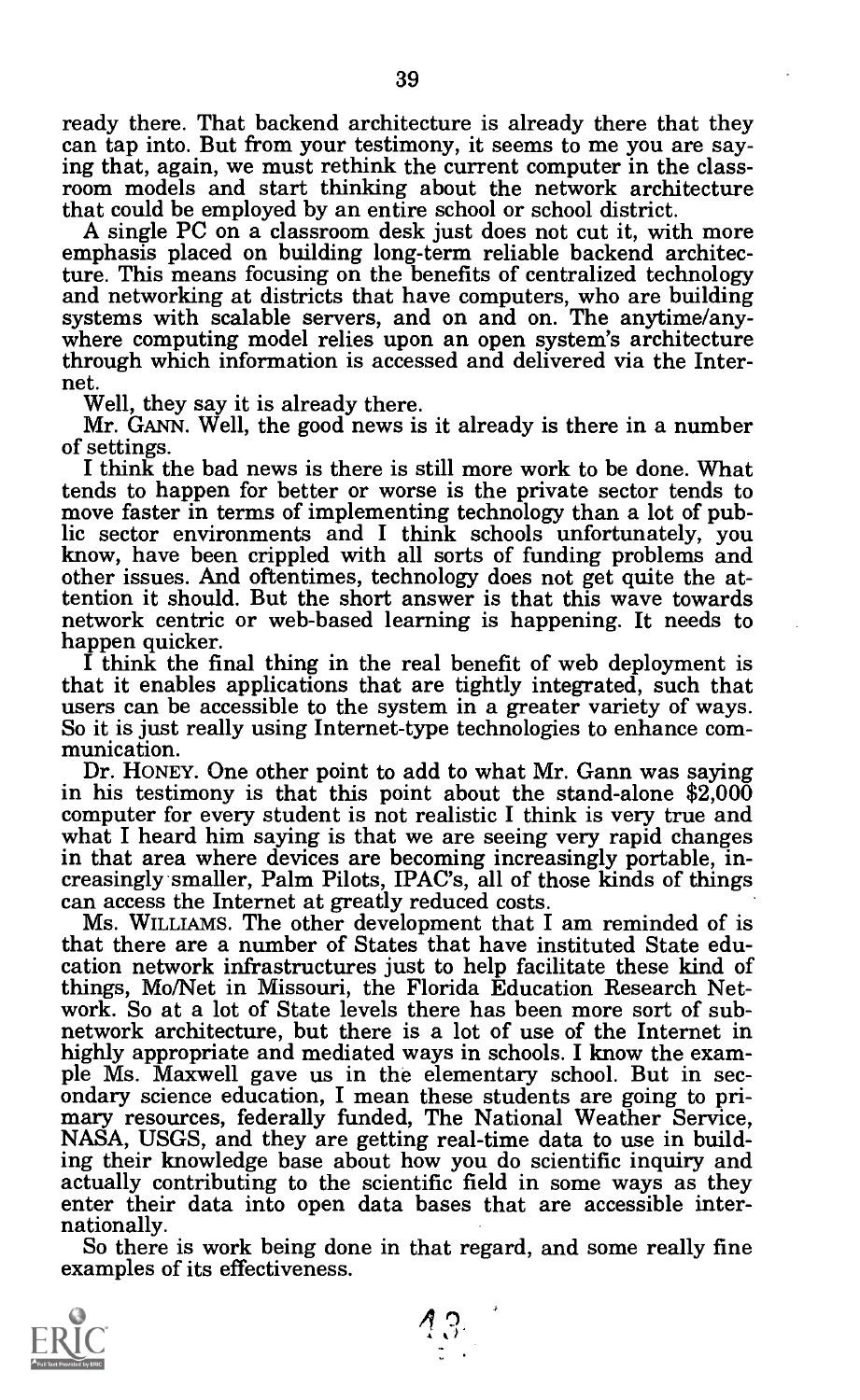Senator HARKIN. Let me get onto the bandwidth problem. In Iowa we do not have the problem. Do we, Ms. Maxwell?<br>Ms. MAxwell. It is really good.

Senator HARKIN. We have no problem with bandwidth. We have a fiber optic system that goes to every—well, I should say it goes to every high school. We are now going to every grade school. I do not know how long that is going to take. That is going to take a little bit longer, but every high school has all the bandwidth they need with fiber optics in the State of Iowa at very low cost, because

But that is not true in every State. And we do have that prob-<br>lem. How do you think the Federal Government ought to be involved in ensuring that elementary and secondary schools around the country have access to the broad highways? I want any thoughts you have on that. I mean we are putting this money in this Bill and we have—where is my table—but what happens we may be putting a lot of hardware in the schools, but we have got all this information here and you have got all the PC's out there and you have got some narrow little constrictor to go through. Tell me how we solve that.

Dr. HONEY. Well, two things, I would say. One is Cheryl Williams' comment about ensuring that the E-Rate monies continue to be available. They have been critically important in bringing band-<br>width to schools.<br>And another initiative that is underway that the Federal Govern-

ment surely can take a leadership role in is the development of Internet Two, which is now going on—I am sure Mr. Gann can speak more about this from Sun Microsystems' prospective—but it is taking place in a number of universities and a number of cor-<br>porations in the country with Federal money, some of which I know comes from The National Science Foundation.

But there is now a movement underway to enable State networks to connect into the Internet Two backbone, which has a potential to bring greatly increased bandwidth to schools.

Senator HARKIN. I have to move on to the demonstration. My time is running out.

But Ms. Williams, all of your testimony was basically about that you strongly support the New Federal Education Technology Block Grant. Then you went on to talk about how all of the programs that we have had under the Fede eracy Challenge Fund, The Technology Innovation Challenge<br>Grants, The Teacher Training Technology, you mention these as<br>being very successful programs.<br>Well, those are not in the block grant program. Well, one of them

is, Teacher Training is in the block grant program. But The Technology Innovation Challenge Grants and The Technology Literacy Challenge Fund—do you mention that?<br>Oh, I am corrected. You did not mention The Technology Lite

MS. WILLIAMS. I think I did.

Senator HARKIN. But I am just wondering

MS. WILLIAMS. In a perfect world, we would love those programs to be continued as they are. We understand that we need to work

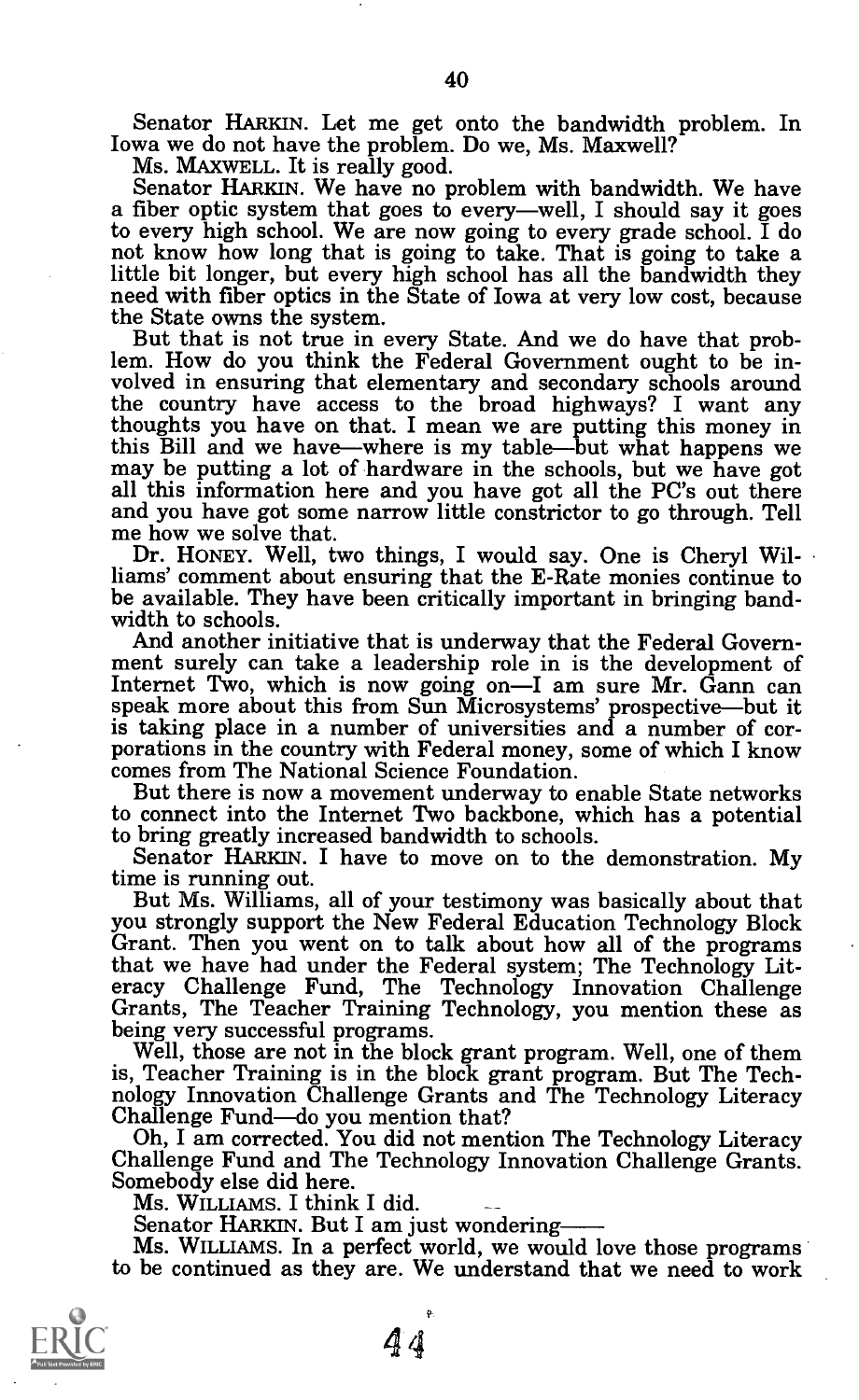within the realities and it appears to us that there are many things that are underway with the Challenge Fund, which is administered by the States. And we are hopeful that the funding levels will re-<br>main the same so that the work that has been started can con-<br>tinue. I think that is the message.

Senator HARKIN. Any of you have any thoughts on The Technology Literacy Challenge Fund that we had and the technology grants at all? Again, if this is a block grant—I mean maybe they will do it and maybe they will not. I d projects were originally seeded with monies from that program. It has allowed for tremendous innovation to take place in the edu-<br>cation arena. Ms. MAXWELL. As a recipient of one of those grants, they are

great. But our concern is what happens when the grant runs out?<br>Senator HARKIN. I am sorry, Ms. Williams, you did mention—you<br>said here, "Congress appropriated nearly \$1.7 million for The Technology Literacy Challenge Fund and The Technology Innovation<br>Challenge Grant, two Federal programs that support school district<br>efforts to develop technology plans, acquire hardware and software<br>and this Federal involvemen

riod, student-to-computer ratios", et cetera, et cetera, you went on.<br>Again, I am not trying to challenge you. I am just trying to figure<br>out whether or not we ought to just say we would leave it to the<br>States to do this,

say, "but within that block you have to do these couple things". You see what I am saying?

Senator HARKIN. That is what you are saying?<br>Ms. WILLIAMS. What we were advocating within the realities of<br>today was that the total funding not be diminished. I would concur with Margaret Honey that there has been huge innovation that has<br>been learned and spurred through national programs that it would be wonderful to be able to continue to leverage through dissemination and other fashions.

It would be our hope that the whole effort around supporting in- novation with education technology would not be diminished. Senator HARKIN. Hopefully, we are not going to diminish it and will boost it even more.

One last thing. Dr. Rose, on Universal Design, who decides? I mean Universal Design is a wonderful concept, but it may mean

Dr. ROSE. Well, I think one of the things I recommended is I think more work needs to be done on the guidelines. In fact, I just want to say that I agree with Mr. Gann. I think that the central-<br>ized way is the way to do it. Then it is much easier at that level to say, "And here is what the guidelines are for what an edu-<br>cational environment on the web should look like", and it should<br>be inclusive of  $-1$  if  $\frac{1}{2}$ be inclusive of all students. It is very much easier to do that.



 $4<sup>o</sup>$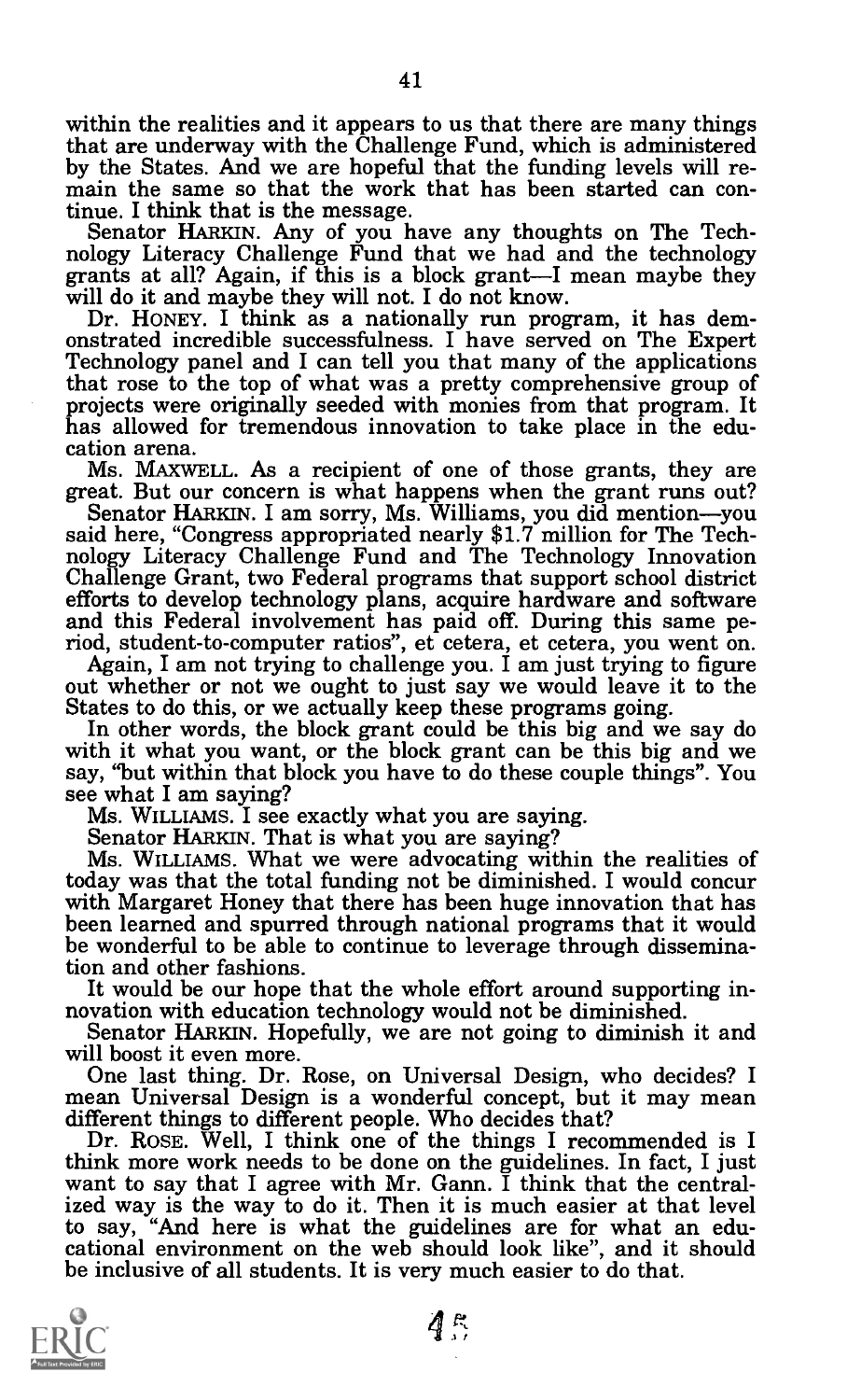The danger in block grants are that push from the national level to say, "And all of our educational curricula delivered on the web delivered in every way should have Universal Design, and here are the guidelines." Congress has supported the development of guidelines from our best people developing educational technologies to ensure that those benefits go to everybody.

Senator HARKIN. Yet do you think we should require—that was your word, I believe—that all curricula be digitally formatted? Dr. ROSE. Yes.

Senator HARKIN. I am not sure I understand that.<br>Dr. ROSE. Well, that is sort of a bit of a retrofit, but present books really are very difficult for lots of students to learn from.<br>And then we have to do a lot of expensive things to try to make them work. And what I am saying is that if we, in addition to having the printed book, have a digital version, which, in fact, they were originally made in digital version; but those are delivered safely to students and their teachers, and in fact, we can do that cause he is blind. And Sally is going to need help with the decoding<br>because she is dyslexic. All of that can be done easily digitally. The printed book is very hard. We have to hire teachers, we have to send them to special resource rooms, and you have to do something else because of the fact that the book does not work very well.

In some States they are starting to do this, to say when you deliver us a curriculum, deliver us a digital version with it. And we just think that's the way to do it every time. It is a much more flexible version and much more accessible. It is delivering the

Senator HARKIN. You are focusing mostly on literacy, or on reading?

Dr. ROSE. I am, but I wanted to say that GBH is here and they

have the same—it is true for videos, for audios, everything can be universally designed. I concentrate a little bit on the literacy here.<br>Senator HARKIN. Your advice is well taken. I think that we ought to think about putt anything in there on Universal Design? I think that is something

I would be interested in if you or anyone here has any suggestions. Dr. ROSE. We have a lot, actually. Senator HARKIN. Well, better get them to us. Dr. ROSE. OK.

Senator HARKIN. I would like to think about putting that in the legislation, I think. I mean I am going to think about it some more. But I like the concept of universal design. I think it saves going back and redoing things later on.

Dr. ROSE. Yes.

Senator HARKIN. It is just like now we are beginning to design architecturally buildings that are universally adaptable.

Dr. ROSE. Yes. It is a lot cheaper to do at the beginning. And it turns out to benefit everybody and that is true in education. If you universally design the curriculum from the start, it has things built into it that are just better for everybody, just like in architecture. Senator HARKIN. Yes, because as I said at the beginning, I am

really amazed at how much more the technology has done to help kids with disabilities learn. It is amazing what is happening.

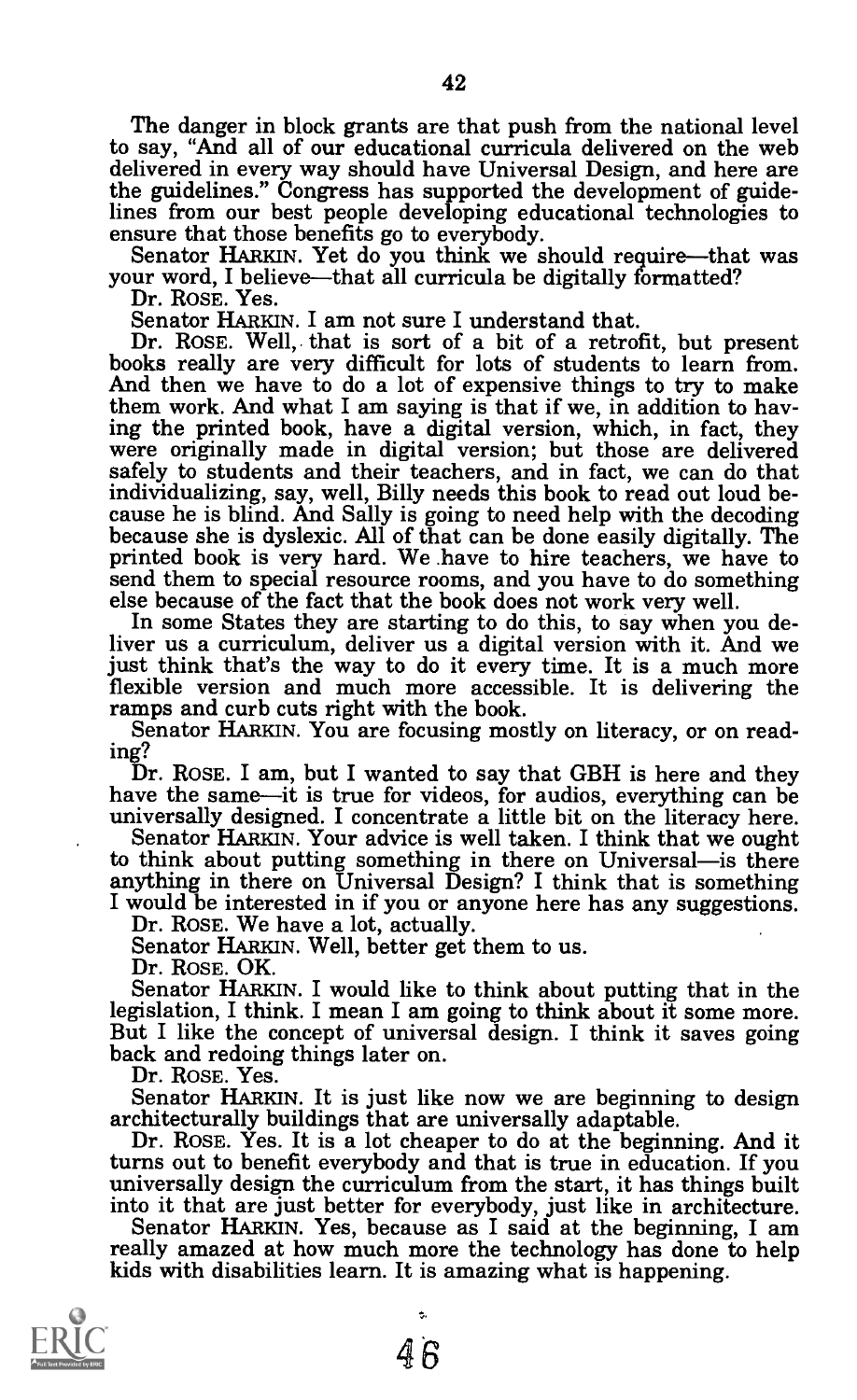Well, thank you all very much. I am now  $\sum x$  g to adjourn the hearing and then we are going to invite Areryone to the back of the room to view demonstrations. We have eight companies demroom to view demonstrations. We have eight companies dem-<br>onstrating here, Break Through to Literacy, Microsoft, Carnegie<br>Learning, PLATO Learning, Light Span, Apple and Power School,<br>Wireless Generation and WGBH.

# CONCLUSION OF HEARING

Thank you all very much for being here, that concludes our hear-

ing.[Whereupon, at 10:58 a.m., Wednesday, July 25, the hearing was concluded, and the subcommittee was recessed, to reconvene subject to the call of the Chair.]

0



BEST COPY AVAILABLE